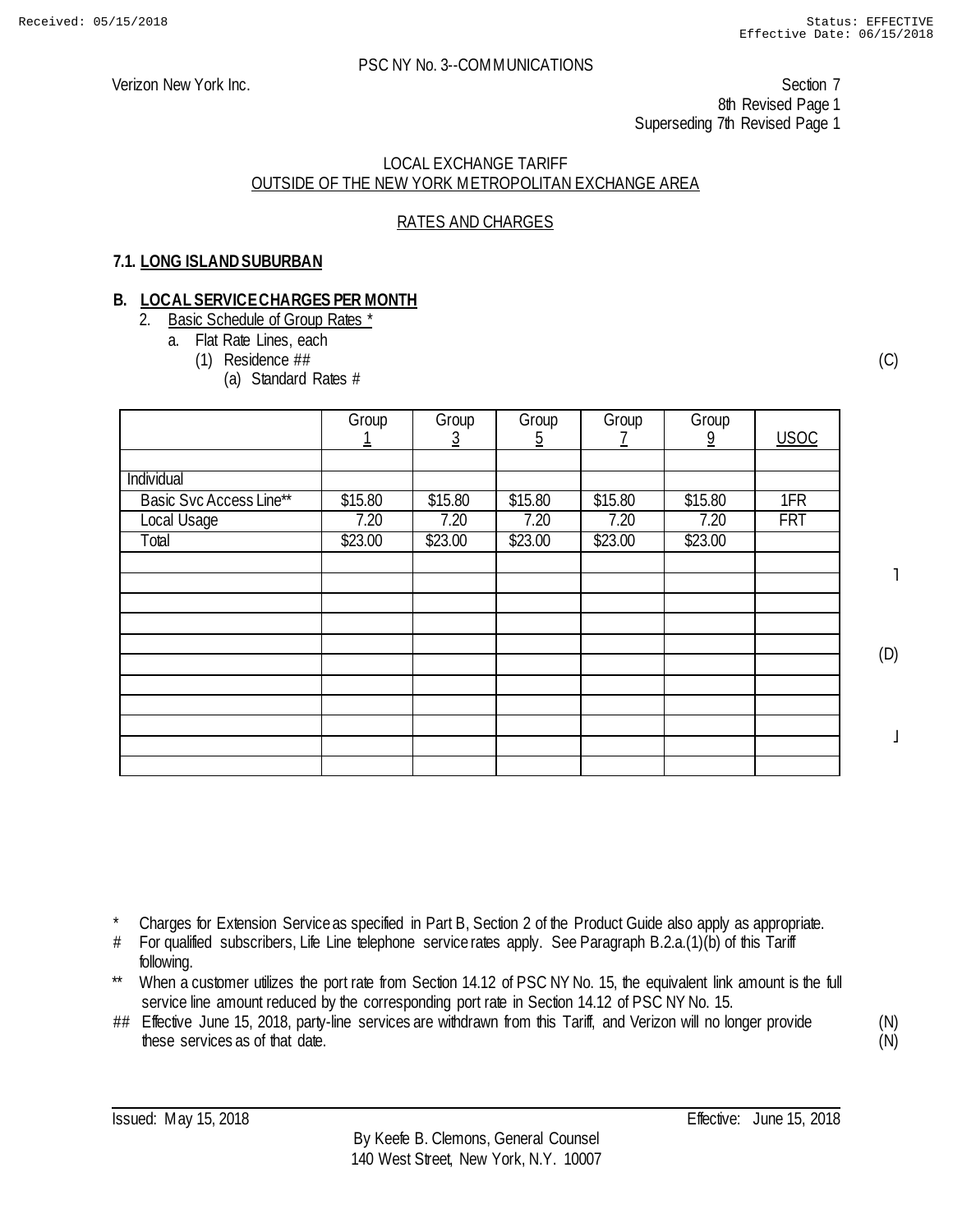Verizon New York Inc. Section 7 8th Revised Page 2 Superseding 7th Revised Page 2

#### LOCAL EXCHANGE TARIFF OUTSIDE OF THE NEW YORK METROPOLITAN EXCHANGE AREA

## RATES AND CHARGES

## **7.1. LONG ISLAND SUBURBAN** (Cont'd)

# **B. LOCAL SERVICE CHARGES PER MONTH** (Cont'd)<br>2 Basic Schedule of Group Rates \* (Cont'd)

- Basic Schedule of Group Rates \* (Cont'd)
	- (a) Flat Rate Lines, each (Cont'd)
		- (1) Residence # (Cont'd)

#### (b) Rates for lines eligible for Life Line Service

|                              | Group  | Group  | Group    | Group  | Group          |                 |
|------------------------------|--------|--------|----------|--------|----------------|-----------------|
|                              |        | 3      | <u>5</u> |        | $\overline{9}$ | <b>USOC</b>     |
|                              |        |        |          |        |                |                 |
| Individual                   |        |        |          |        |                |                 |
| <b>Basic Svc Access Line</b> | \$2.00 | \$2.00 | \$2.00   | \$2.00 | \$2.00         | 1F <sub>2</sub> |
| Local Usage                  | 7.20   | 7.20   | 7.20     | 7.20   | 7.20           | <b>FRT</b>      |
| Total                        | \$9.20 | \$9.20 | \$9.20   | \$9.20 | \$9.20         |                 |
|                              |        |        |          |        |                |                 |
|                              |        |        |          |        |                |                 |
|                              |        |        |          |        |                |                 |
|                              |        |        |          |        |                |                 |
|                              |        |        |          |        |                |                 |
|                              |        |        |          |        |                |                 |
|                              |        |        |          |        |                |                 |
|                              |        |        |          |        |                |                 |
|                              |        |        |          |        |                |                 |
|                              |        |        |          |        |                |                 |
|                              |        |        |          |        |                |                 |

(C)

˥

(D)

 $\overline{1}$ 

(N) (N)

Charges for Extension Service as specified in Part B, Section 2 of the Product Guide also apply as appropriate.

# Effective June 15, 2018, party-line services are withdrawn from this Tariff, and Verizon will no longer provide these services as of that date.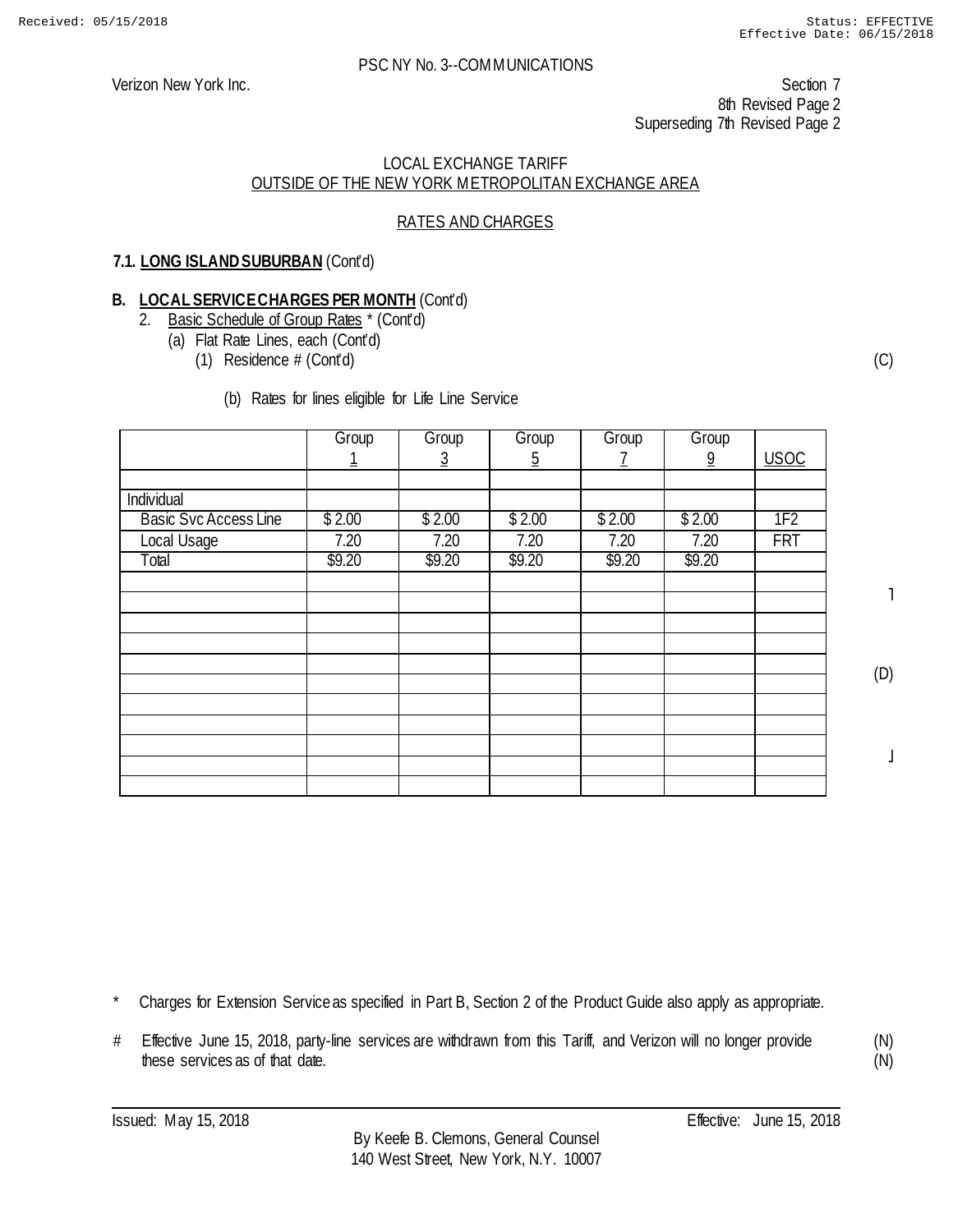$\mathbf{I}$ 

(T)

]

## PSC NY No. 3--COMMUNICATIONS

Verizon New York Inc. Section 7 13<sup>th</sup> Revised Page 3 Superseding 12<sup>th</sup> Revised Page 3

#### LOCAL EXCHANGE TARIFF

## OUTSIDE OF THE NEW YORK METROPOLITAN EXCHANGE AREA RATES AND CHARGES

#### **7.1. LONG ISLAND SUBURBAN** (Cont'd)

## **B. LOCAL SERVICE CHARGES PER MONTH** (Cont'd)

2. Basic Schedule of Group Rates \* (Cont'd)

b. Message Rate Lines, each #

|     |                                                             | Month-to-Month |             |                                   | <b>USOC</b>                                           |
|-----|-------------------------------------------------------------|----------------|-------------|-----------------------------------|-------------------------------------------------------|
| (1) | Residence<br><b>Basic Life Line</b><br><b>Basic Message</b> | \$1.00         |             |                                   | LN <sub>2</sub><br>1MR                                |
|     | Auxiliary<br><b>Trunk</b>                                   | 15.80 £        |             |                                   | ALN, ALQ<br>TCG, TCM,<br>TCN, TXG,<br>TXM, TXN        |
|     |                                                             |                |             | 24-Month<br>Term Plan ***, @, ### |                                                       |
| (2) | Business **<br>Individual<br>Auxiliary<br><b>Trunk</b>      | ##<br>##<br>## | £<br>£<br>£ | ## £<br>## £<br>## £              | 1MB<br>ALN, ALQ<br>TCG, TCM,<br>TCN, TXG,<br>TXM, TXN |

\* Charges for Extension Service as specified in Part B, Section 2 of the Product Guide also apply as appropriate.

- # In all exchanges, calls to which the Home Region rate applies are timed from all business message rate service and untimed from all residence message rate service.
- \*\*\* Early termination charges apply. See Section 1.P.3.b.(2) of Tariff P.S.C. No. 15--COMMUNICATIONS.
- \*\* Calls made over an auxiliary line are charged for as if made over the individual line.
- £ When a customer utilizes the port rate from Section 14.12 of PSC NY No. 15, the equivalent link amount is the full service line amount reduced by the corresponding port rate in Section 14.12 of PSC NY No. 15.
- ## For rates currently in effect, see Rate Attachment Page 1, following all pages that are a part of Section 1 of this Tariff.
- @ The rates for this service are subject to the Additional Pricing Flexibility for Business Services regulations set forth in Tariff P.S.C. No. 15--COMMUNICATIONS, Section 1, Paragraph A.10.

### Effective August 5, 2013, Foreign Exchange lines with a 24-month term will no longer be available.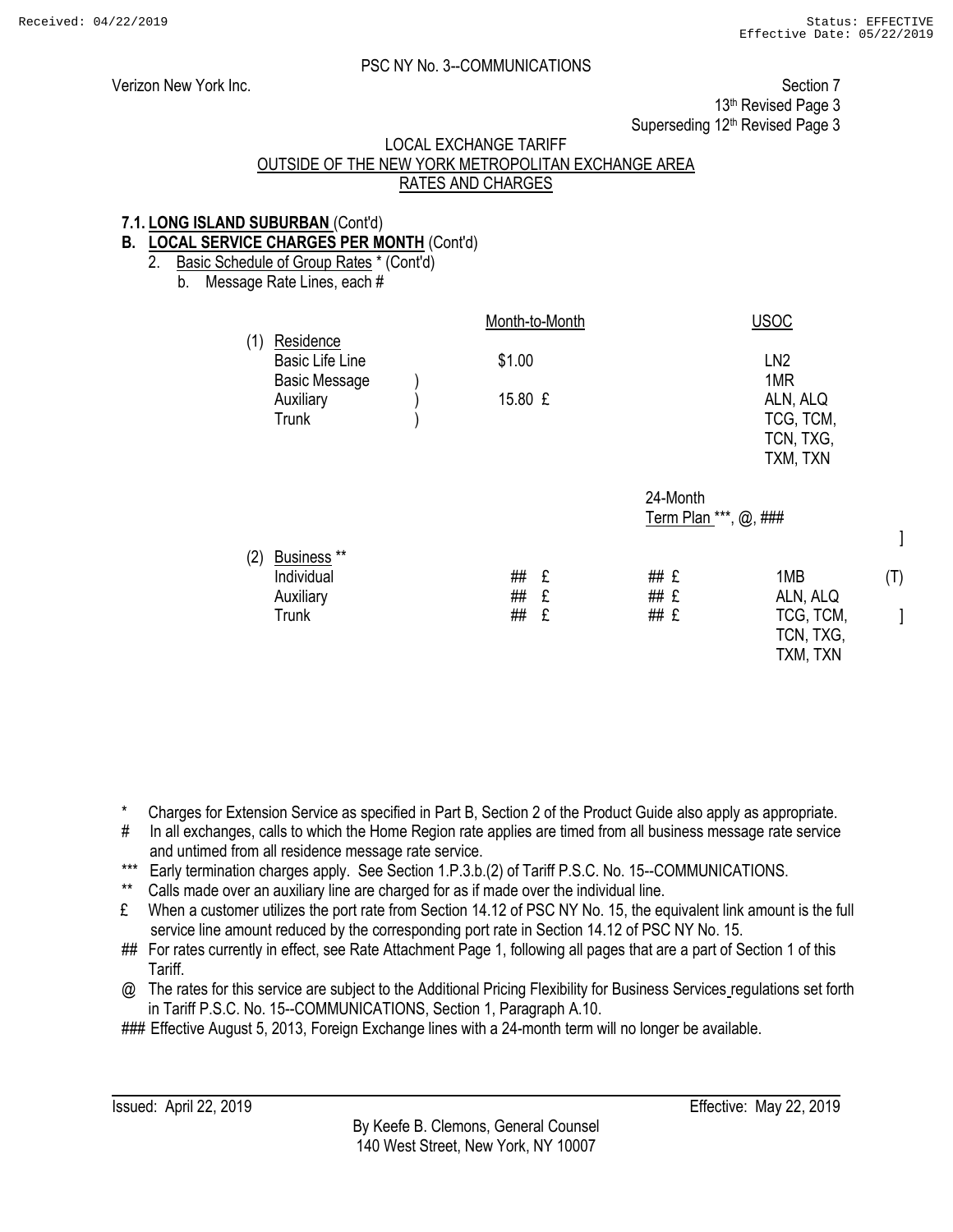Verizon New York Inc. **Section 7** New York Inc. 2<sup>nd</sup> Revised Page 4 Superseding 1st Revised Page 4

#### LOCAL EXCHANGE TARIFF OUTSIDE OF THE NEW YORK METROPOLITAN EXCHANGE AREA

## RATES AND CHARGES

## **7.1. LONG ISLAND SUBURBAN** (Cont'd)

#### **C. CHARGES FOR LOCAL CALLS**

#### 2. REGIONAL CALL PLAN RATES

a. Rates

Residence

- (1) Home Region Calling
	- (a) Message Rate Service (b) Flat Rate Service Outside the PCA 9.0¢ per call 9.0¢ - 1st minute or fraction thereof  $2.2¢$  - each add'l min. or fraction thereof
- (2) Region-to-Region Calling

See corresponding Rate Attachment following all pages that are a part of this Section.

Certain material formerly on this page now appears on Rate Attachment, 3<sup>rd</sup> Revised Page 1 of this Section.

Issued in compliance with Order of the Public Service Commission dated August 15, 2006 in Cases 06-C-0897 and 06-C- 0954. Issued: June 14, 2007 Effective: June 16, 2007

By Bruce P. Beausejour, General Counsel 140 West Street, New York, N.Y. 10007

(T) (C)

(T)

(T)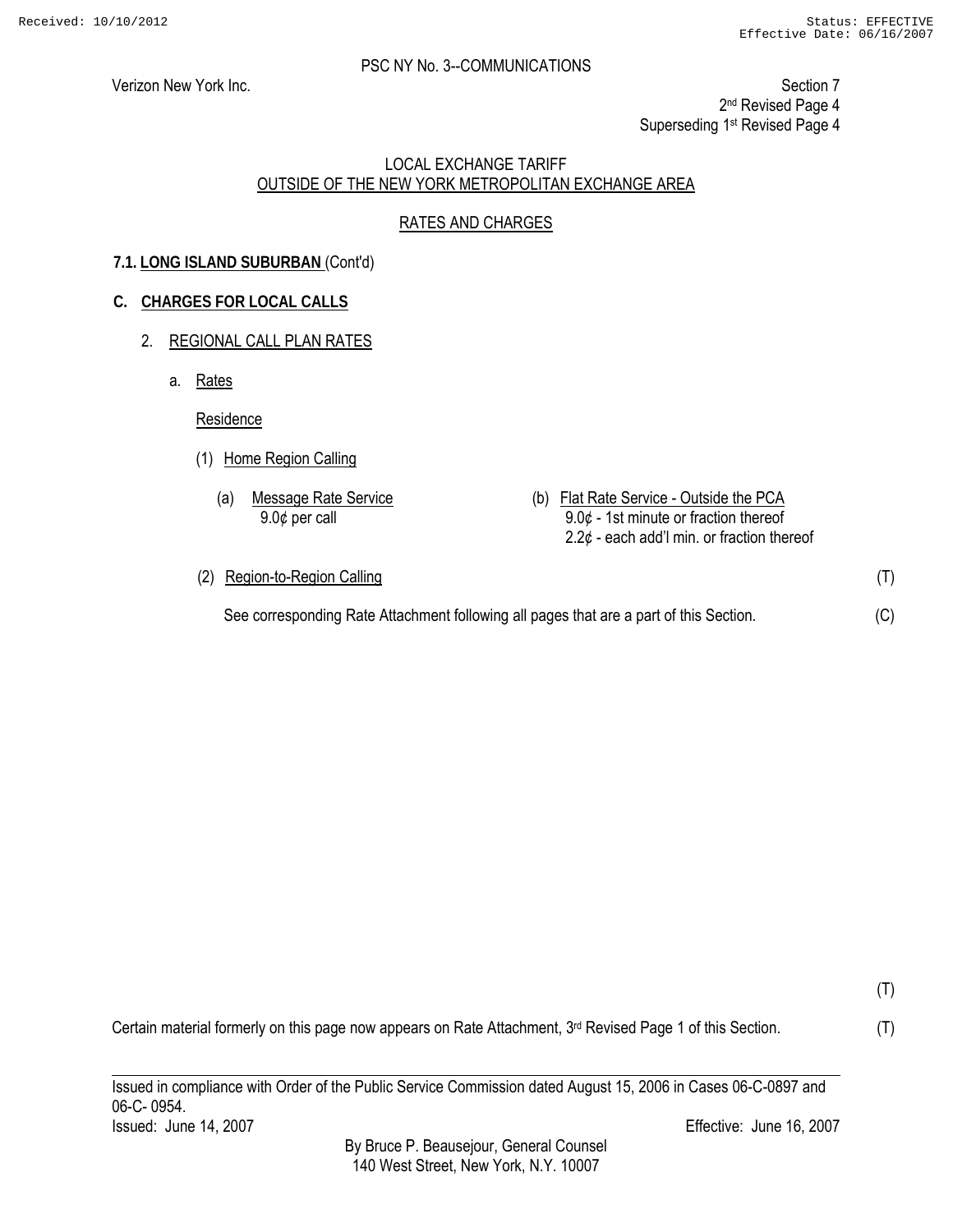Verizon New York Inc. Section 7 10th Revised Page 5 Superseding 9th Revised Page 5

## LOCAL EXCHANGE TARIFF OUTSIDE OF THE NEW YORK METROPOLITAN EXCHANGE AREA

#### RATES AND CHARGES

#### **7.1. LONG ISLAND SUBURBAN** (Cont'd)

- **C. CHARGES FOR LOCAL CALLS** (Cont'd)
	- 2. REGIONAL CALL PLAN RATES (Cont'd)
		- a. Rates (Cont'd)

#### Business

Home Region and Region-to-Region calls are timed; for Home Region, the rate is for the first three (3) minutes or fraction thereof; for Region-to-Region, the rate is for each minute or fraction thereof.

- (1) Home Region Calling  $@$ , Maximum Rate \*\* 8.25¢ - 1st 3 minutes or fraction thereof 1.76¢ - each add'l min. or fraction thereof
- (2) Region-to-Region Calling +

12.5¢ - per minute or fraction thereof

 $(I)(T)$ 

- @ The rates for this service are subject to the Additional Pricing Flexibility for Business Services regulations set forth in Tariff P.S.C. No. 15--COMMUNICATIONS, Section 1, Paragraph A.10.
- \*\* For rates currently in effect, see corresponding Rate Attachment following all pages that are a part of this Section.
- + The Company reserves the right upon 10 days' notice to the Public Service Commission to offer Holiday Rates to Business customers for promotional purposes. Appropriate notification of each promotion will be made. Each promotional offer will not extend beyond 90 days. Terms and conditions of promotions will be filed in an Attachment to this Tariff.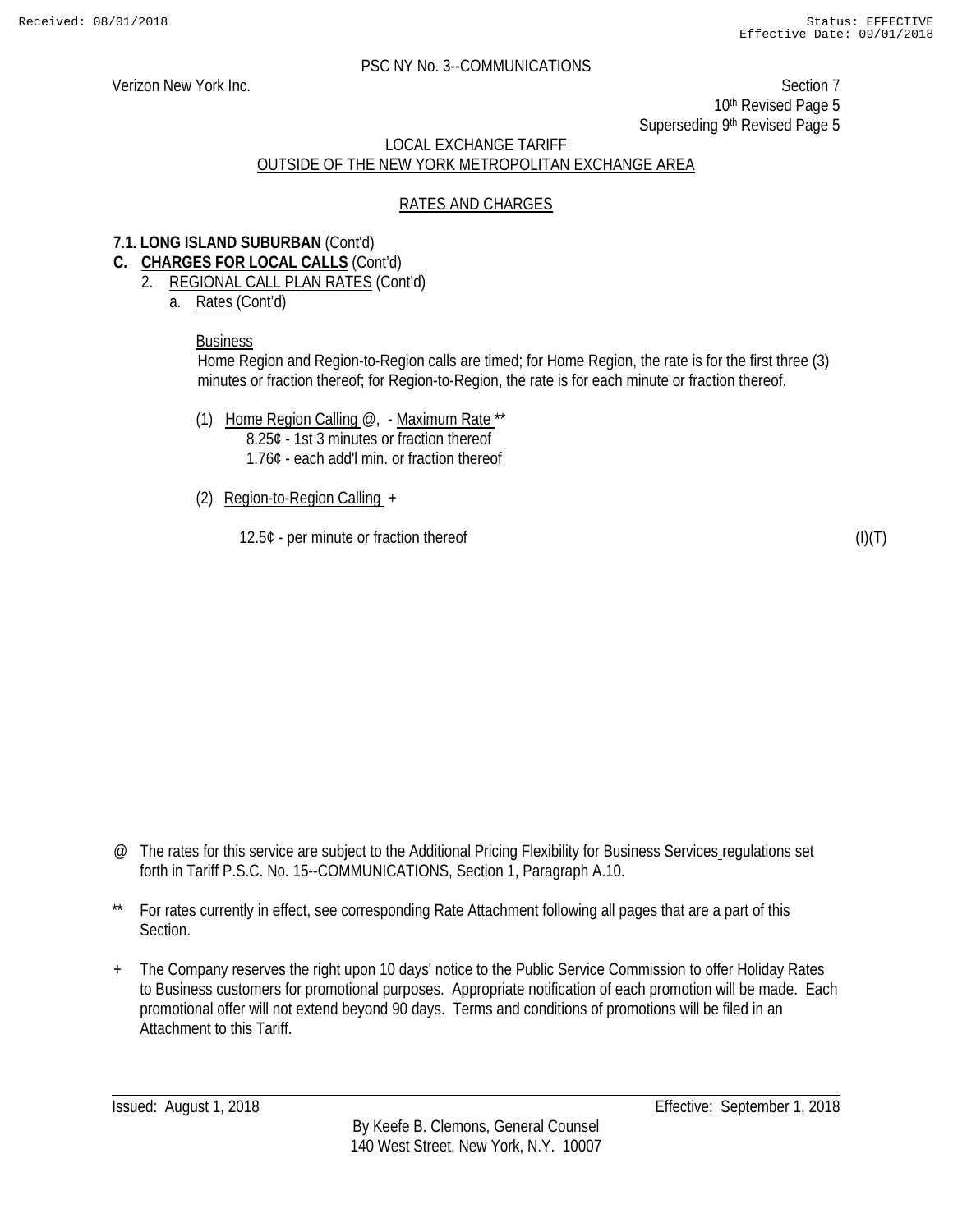Verizon New York Inc. Section 7 7<sup>th</sup> Revised Page 6 Superseding 6<sup>th</sup> Revised Page 6

#### LOCAL EXCHANGE TARIFF OUTSIDE OF THE NEW YORK METROPOLITAN EXCHANGE AREA

## RATES AND CHARGES

## **7.1. LONG ISLAND SUBURBAN** (Cont'd)

## **C. CHARGES FOR LOCAL CALLS** (Cont'd)

## **5. Operator Handled Calls @ - Surcharges**

## **a. From Message Rate and Flat Rate Stations**

The charges for such calls are determined as specified in Tariff PSC NY No. 3--COMMUNICATIONS, Section 2, Paragraphs C.2. and C.3. and, in addition, the following added charges apply per call:#

Res/Bus Rate \$1.73

# Evening and Night rate period discounts do not apply to the added charge.

@ The rates for this service for residential customers are subject to the "Full Flex" regulations set forth in Tariff P.S.C. No. 15--COMMUNICATIONS, Section 1, Paragraph A.9. The rates for this service for business customers are subject to the Additional Pricing Flexibility for Business Services regulations set forth in Tariff P.S.C. No. 15--COMMUNICATIONS, Section 1, Paragraph A.10.

(D) (D)

(C) ˥

(D)

 $\overline{a}$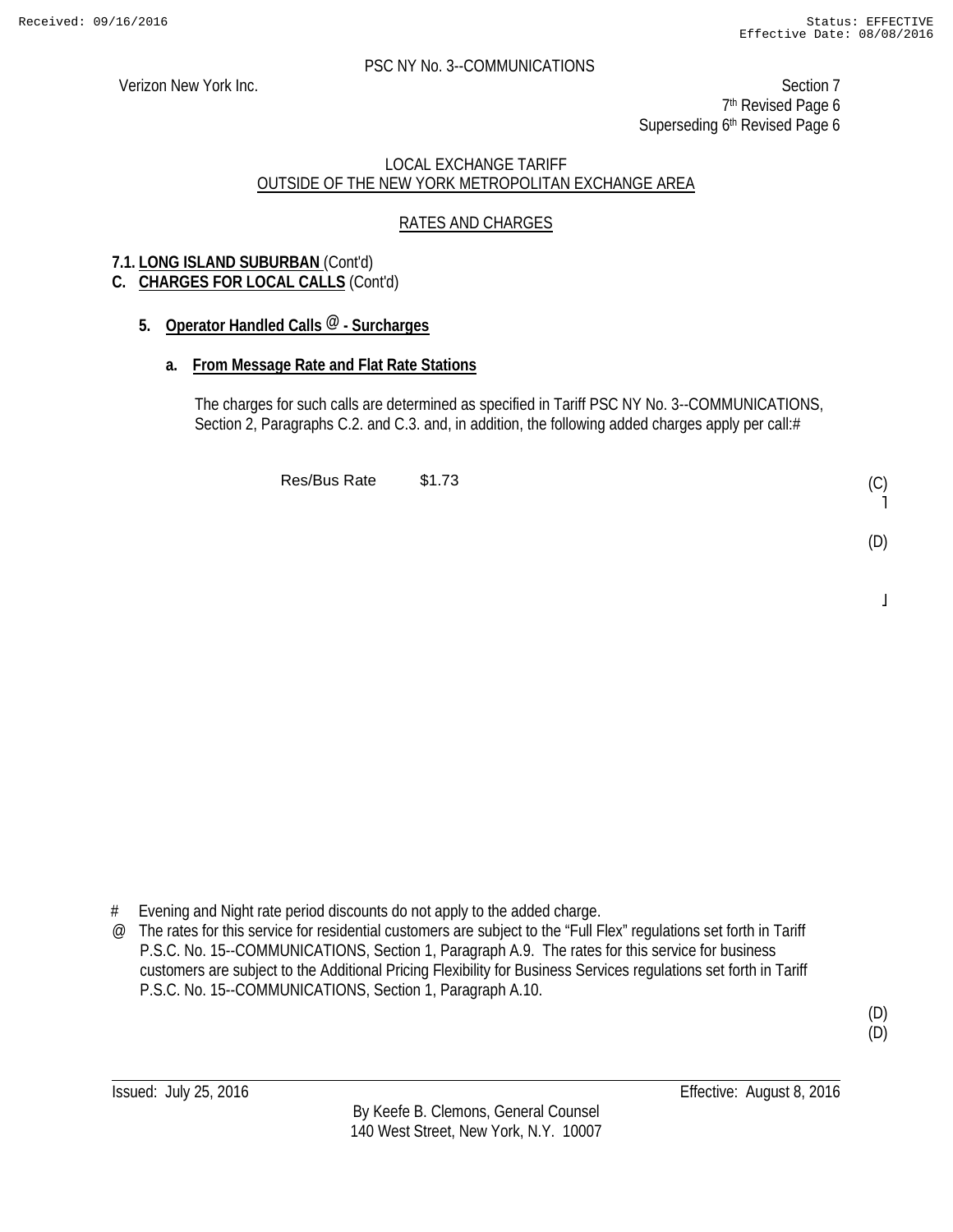Verizon New York Inc. Section 7 5<sup>th</sup> Revised Page 6.1

Superseding 4<sup>th</sup> Revised Page 6.1

## LOCAL EXCHANGE TARIFF OUTSIDE OF THE NEW YORK METROPOLITAN EXCHANGE AREA

#### RATES AND CHARGES

## **7.1. LONG ISLAND SUBURBAN** (Cont'd)

- **C. CHARGES FOR LOCAL CALLS** (Cont'd)
	- **5. Operator Handled Station-to-Station Calls** (Cont'd)
		- **b. From Public Access and Smart-pay Lines** @
			- (1)

˥ (D)

 $\bf{l}$ 

(D)

(2) The following added charges apply per call:

#### Additional Charge - OPH

| Home Region (H)      | \$1.30 |
|----------------------|--------|
| Region-to-Region (R) | \$1.20 |

Where such calls are billed to message rate and flat rate service, the charges are itemized separately.

@ The rates for this service for residential customers are subject to the "Full Flex" regulations set forth in Tariff P.S.C. No. 15--COMMUNICATIONS, Section 1, Paragraph A.9. The rates for this service for business customers are subject to the Additional Pricing Flexibility for Business Services regulations set forth in Tariff P.S.C. No. 15--COMMUNICATIONS, Section 1, Paragraph A.10.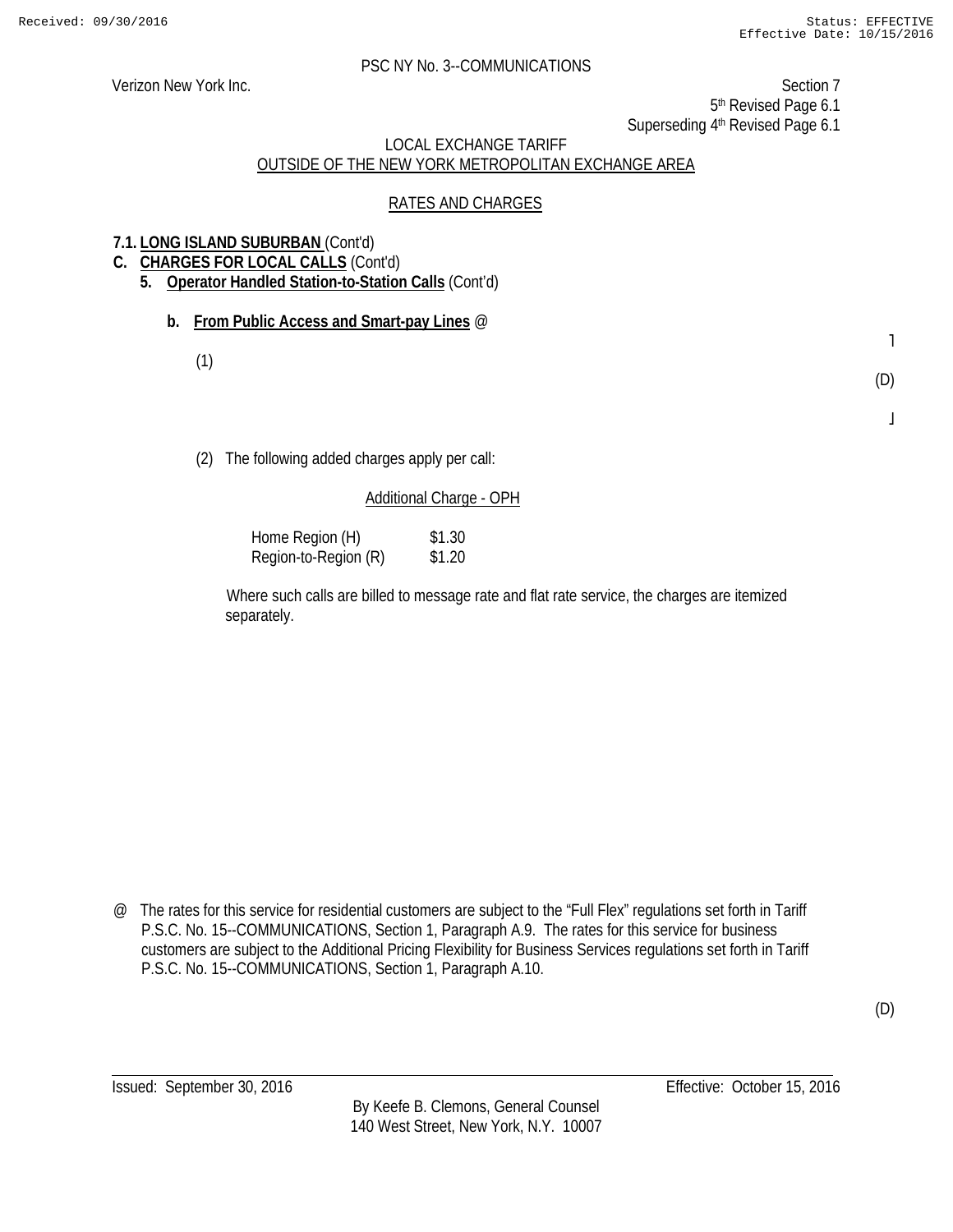**7.1. LONG ISLAND SUBURBAN** (Cont'd)

Verizon New York Inc. Section 7 2<sup>nd</sup> Revised Page 7 Superseding 1<sup>st</sup> Revised Page 7

#### LOCAL EXCHANGE TARIFF OUTSIDE OF THE NEW YORK METROPOLITAN EXCHANGE AREA

## RATES AND CHARGES

|    | C. CHARGES FOR LOCAL CALLS (Cont'd)                                        |     |
|----|----------------------------------------------------------------------------|-----|
| 6. | (Reserved for future use)                                                  | (C) |
|    | Special Reverse Charge Service now appears in Part C of the Product Guide. | (N) |
|    |                                                                            |     |

(D)

┘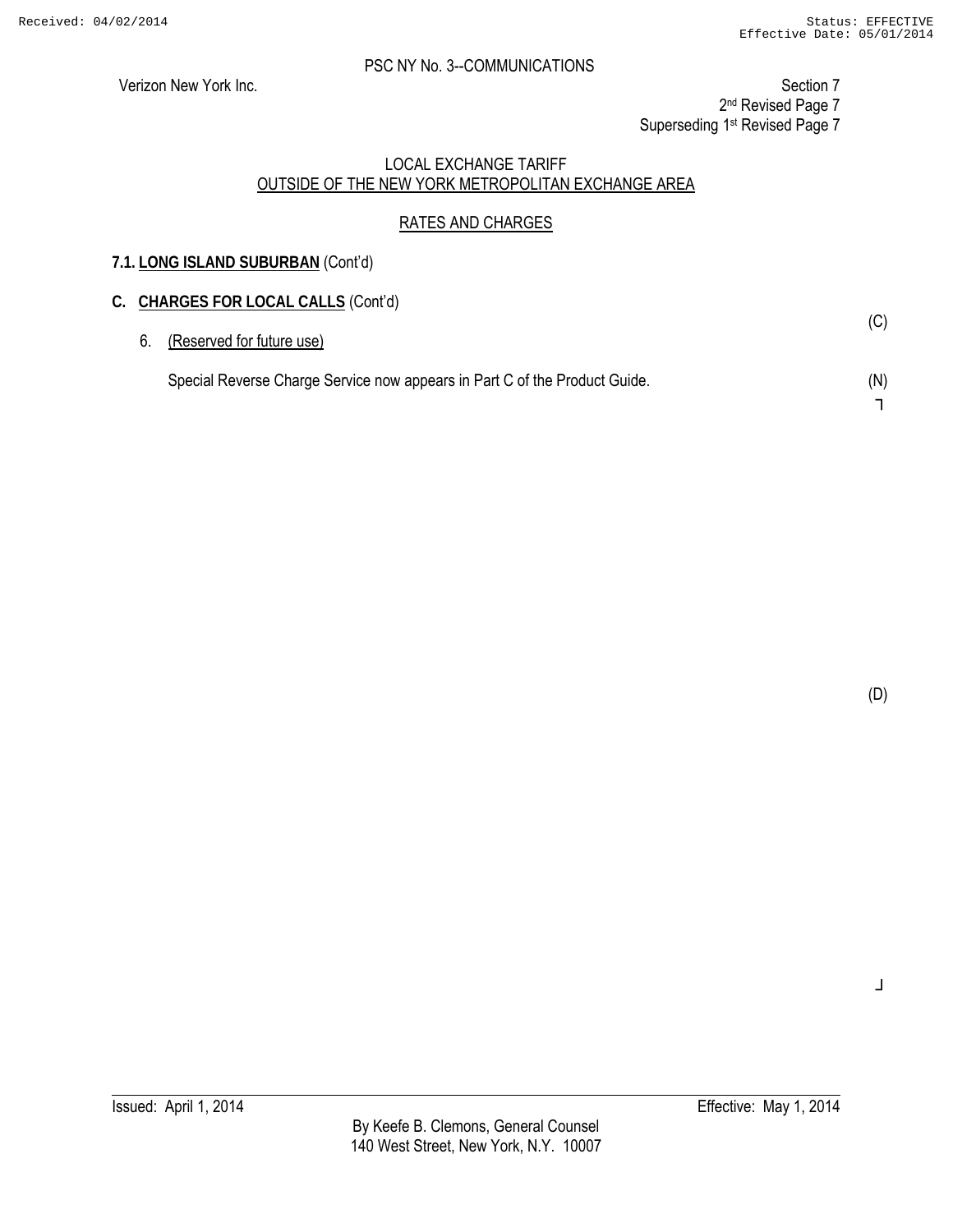Verizon New York Inc. Section 7 3rd Revised Page 8 Superseding 2<sup>nd</sup> Revised Page 8

## LOCAL EXCHANGE TARIFF OUTSIDE OF THE NEW YORK METROPOLITAN EXCHANGE AREA

## RATES AND CHARGES

## **7.1. LONG ISLAND SUBURBAN** (Cont'd)

## **C. CHARGES FOR LOCAL CALLS** (Cont'd)

6. (Reserved for future use)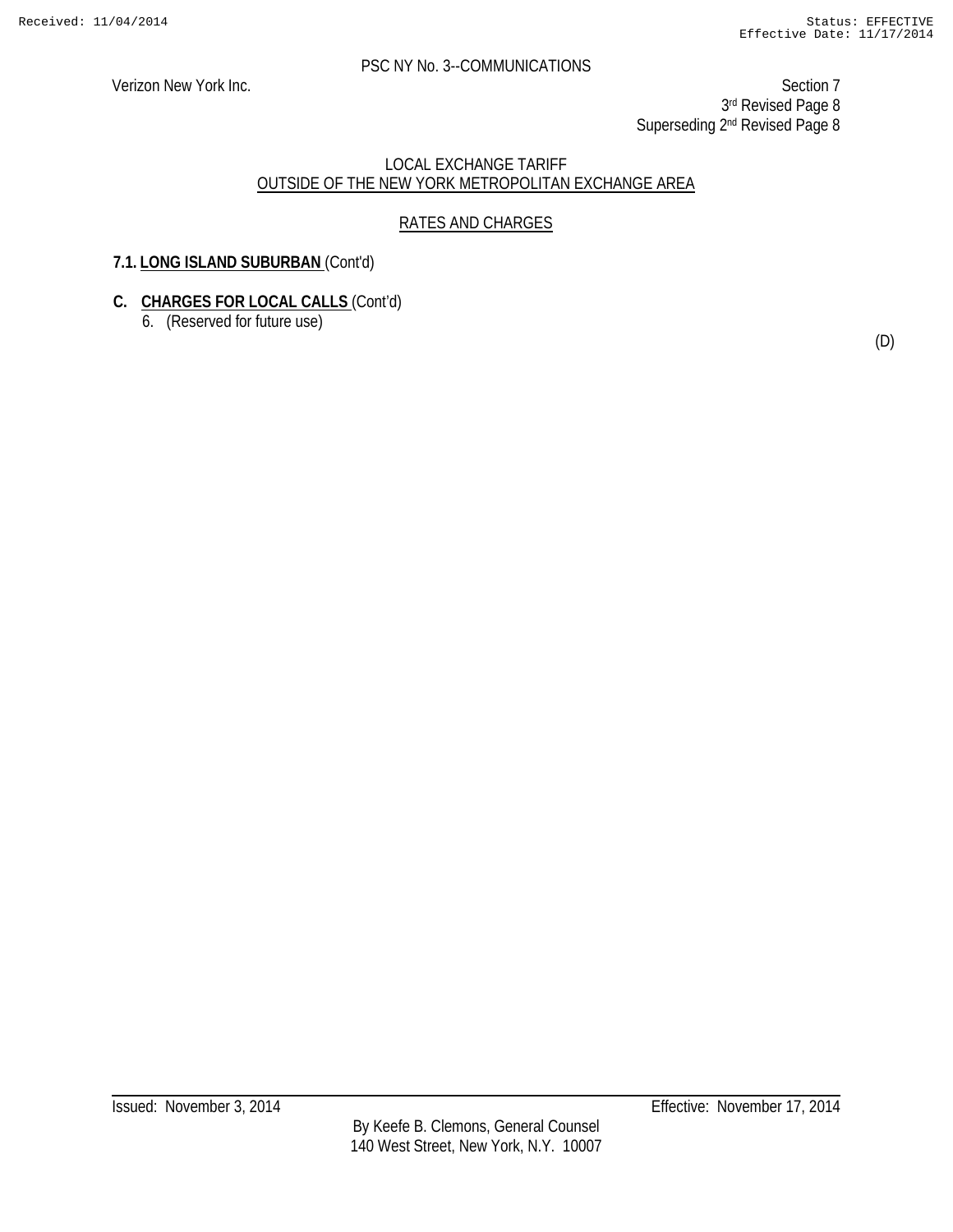#### LOCAL EXCHANGE TARIFF OUTSIDE OF THE NEW YORK METROPOLITAN EXCHANGE AREA

## RATES AND CHARGES

## **7.2. WESTCHESTER AND ROCKLAND**

## **B. LOCAL SERVICE CHARGES PER MONTH**

- 2. Basic Schedule of Group Rates \*
	- a. Flat Rate Lines, each
		- (1) Residence ##
			- (a) Standard Rates #

|                         | Group   | Group<br>3 | Group<br><u>5</u> | Group   | Group<br>$\overline{9}$ | <b>USOC</b> |
|-------------------------|---------|------------|-------------------|---------|-------------------------|-------------|
|                         |         |            |                   |         |                         |             |
| Individual              |         |            |                   |         |                         |             |
| Basic Svc Access Line** | \$15.80 | \$15.80    | \$15.80           | \$15.80 | \$15.80                 | 1FR         |
| Local Usage             | 7.20    | 7.20       | 7.20              | 7.20    | 7.20                    | <b>FRT</b>  |
| Total                   | \$23.00 | \$23.00    | \$23.00           | \$23.00 | \$23.00                 |             |
|                         |         |            |                   |         |                         |             |
|                         |         |            |                   |         |                         |             |
|                         |         |            |                   |         |                         |             |
|                         |         |            |                   |         |                         |             |
|                         |         |            |                   |         |                         |             |
|                         |         |            |                   |         |                         |             |
|                         |         |            |                   |         |                         |             |
|                         |         |            |                   |         |                         |             |
|                         |         |            |                   |         |                         |             |
|                         |         |            |                   |         |                         |             |
|                         |         |            |                   |         |                         |             |

(C)

˥

(D)

 $\perp$ 

Charges for Extension Service as specified in Part B, Section 2 of the Product Guide also apply as appropriate.

- # For qualified subscribers, Life Line telephone service rates apply. See Paragraph B.2.a.(1)(b) of this Tariff following.
- \*\* When a customer utilizes the port rate from Section 14.12 of PSC NY No. 15, the equivalent link amount is the full service line amount reduced by the corresponding port rate in Section 14.12 of PSC NY No. 15.
- ## Effective June 15, 2018, party-line services are withdrawn from this Tariff, and Verizon will no longer provide these services as of that date.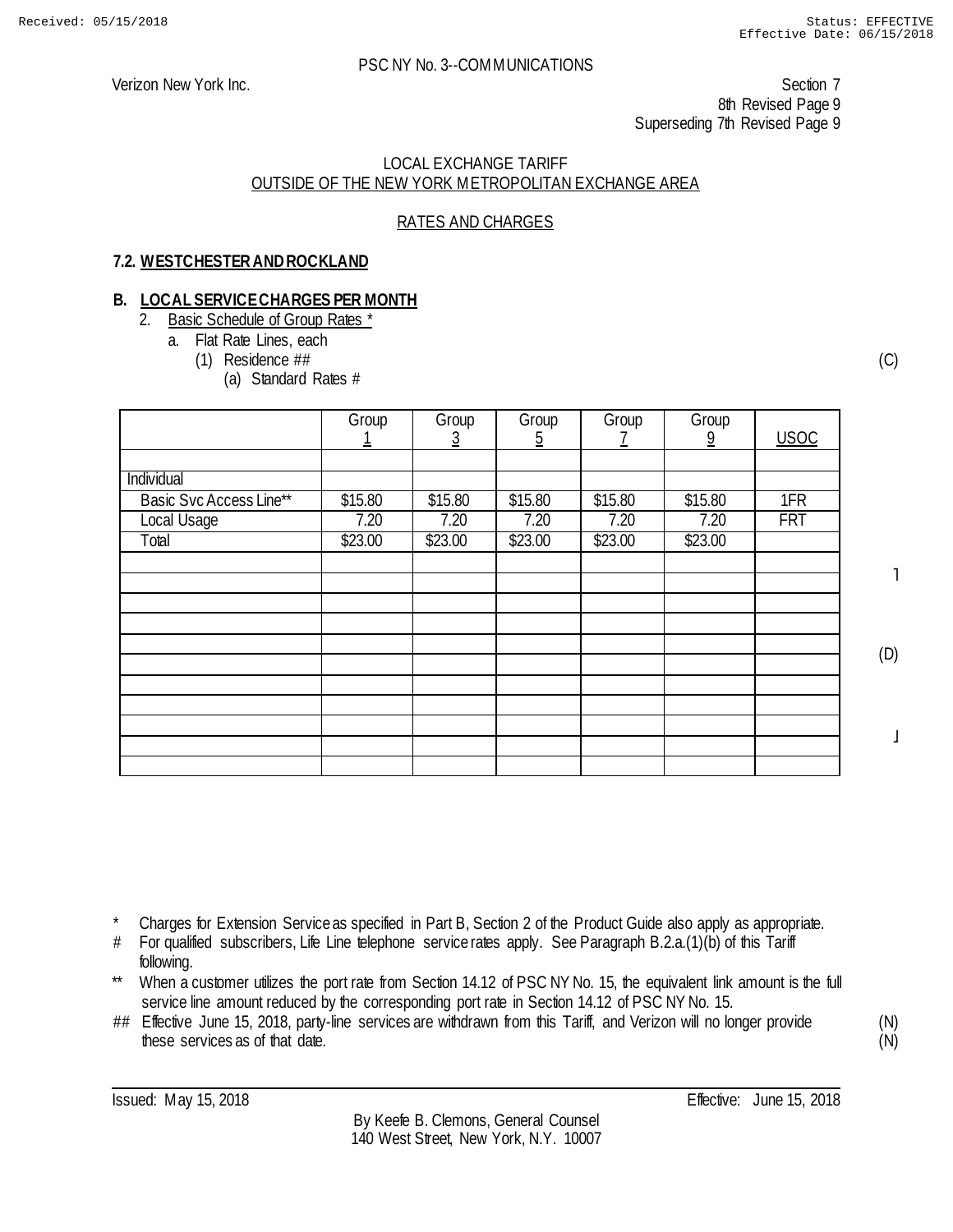Verizon New York Inc. Section 7 8th Revised Page 10 Superseding 7th Revised Page 10

#### LOCAL EXCHANGE TARIFF OUTSIDE OF THE NEW YORK METROPOLITAN EXCHANGE AREA

## RATES AND CHARGES

## **7.2. WESTCHESTER AND ROCKLAND** (Cont'd)

# **B. LOCAL SERVICE CHARGES PER MONTH** (Cont'd)<br>**2.** Basic Schedule of Group Rates \* (Cont'd)

- Basic Schedule of Group Rates \* (Cont'd)
	- (a) Flat Rate Lines, each (Cont'd)
		- (1) Residence #(Cont'd)
			- (b) Rates for lines eligible for Life Line Service

|                              | Group  | Group    | Group    | Group  | Group          |                 |
|------------------------------|--------|----------|----------|--------|----------------|-----------------|
|                              |        | <u>3</u> | <u>5</u> |        | $\overline{9}$ | <b>USOC</b>     |
|                              |        |          |          |        |                |                 |
| Individual                   |        |          |          |        |                |                 |
| <b>Basic Svc Access Line</b> | \$2.00 | \$2.00   | \$2.00   | \$2.00 | \$2.00         | 1F <sub>2</sub> |
| Local Usage                  | 7.20   | 7.20     | 7.20     | 7.20   | 7.20           | <b>FRT</b>      |
| Total                        | \$9.20 | \$9.20   | \$9.20   | \$9.20 | \$9.20         |                 |
|                              |        |          |          |        |                |                 |
|                              |        |          |          |        |                |                 |
|                              |        |          |          |        |                |                 |
|                              |        |          |          |        |                |                 |
|                              |        |          |          |        |                |                 |
|                              |        |          |          |        |                |                 |
|                              |        |          |          |        |                |                 |
|                              |        |          |          |        |                |                 |
|                              |        |          |          |        |                |                 |
|                              |        |          |          |        |                |                 |
|                              |        |          |          |        |                |                 |

(C)

˥

(D)

 $\perp$ 

- \* Charges for Extension Service as specified in Part B, Section 2 of the Product Guide also apply as appropriate.
- # Effective June 15, 2018, party-line services are withdrawn from this Tariff, and Verizon will no longer provide these services as of that date.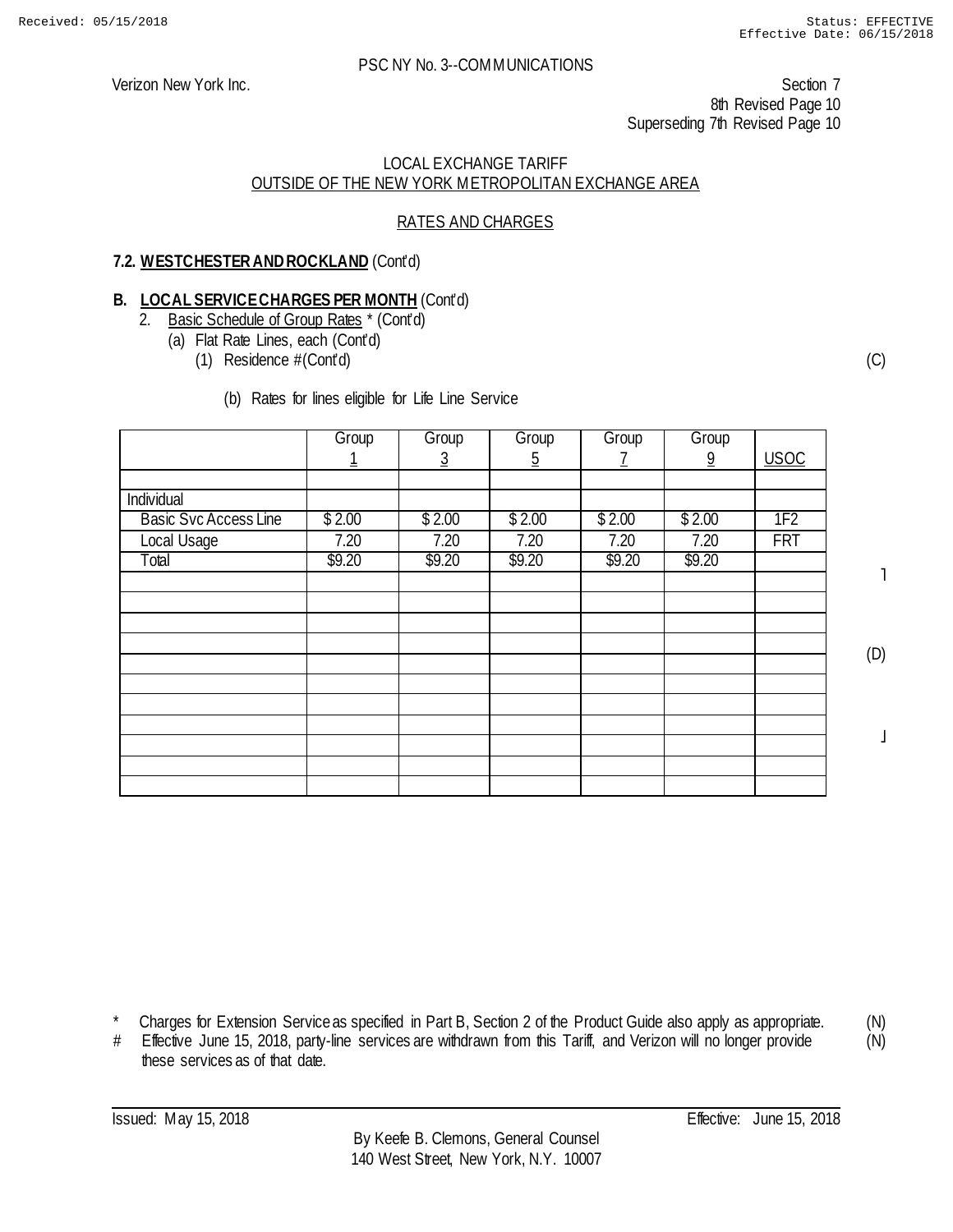┐

(T)

┘

#### PSC NY No. 3--COMMUNICATIONS

Verizon New York Inc. Section 7

13<sup>th</sup> Revised Page 11

Superseding 12<sup>th</sup> Revised Page 11

#### LOCAL EXCHANGE TARIFF

## OUTSIDE OF THE NEW YORK METROPOLITAN EXCHANGE AREA RATES AND CHARGES

#### **7.2. WESTCHESTER AND ROCKLAND** (Cont'd)

#### **B. LOCAL SERVICE CHARGES PER MONTH** (Cont'd)

2. Basic Schedule of Group Rates \* (Cont'd)

b. Message Rate Lines, each #

|     |                                                                   | Month-to-Month                |                                   | <b>USOC</b>                                           |
|-----|-------------------------------------------------------------------|-------------------------------|-----------------------------------|-------------------------------------------------------|
| (1) | Residence<br><b>Basic Life Line</b><br><b>Basic Message</b>       | \$1.00                        |                                   | LN <sub>2</sub><br>1MR                                |
|     | Auxiliary<br><b>Trunk</b>                                         | 15.80 £                       |                                   | ALN, ALQ<br>TCG, TCM,                                 |
|     |                                                                   |                               |                                   | TCN, TXG,<br>TXM, TXN                                 |
|     |                                                                   |                               | 24-Month<br>Term Plan ***, @, ### |                                                       |
| (2) | Business <sup>**</sup><br>Individual<br>Auxiliary<br><b>Trunk</b> | ##<br>£<br>##<br>£<br>##<br>£ | ## £<br>## £<br>## £              | 1MB<br>ALN, ALQ<br>TCG, TCM,<br>TCN, TXG,<br>TXM, TXN |

\* Charges for Extension Service as specified in Part B, Section 2 of the Product Guide also apply as appropriate.

- # In all exchanges, calls to which the Home Region rate applies are timed from all business message rate service and untimed from all residence message rate service.
- \*\*\* Early termination charges apply. See Section 1.P.3.b.(2) of Tariff P.S.C. No. 15--COMMUNICATIONS.
- \*\* Calls made over an auxiliary line are charged for as if made over the individual line.
- £ When a customer utilizes the port rate from Section 14.12 of PSC NY No. 15, the equivalent link amount is the full service line amount reduced by the corresponding port rate in Section 14.12 of PSC NY No. 15.
- ## For rates currently in effect, see Rate Attachment Page 1, following all pages that are a part of Section 1 of this Tariff.
- @ The rates for this service are subject to the Additional Pricing Flexibility for Business Services regulations set forth in Tariff P.S.C. No. 15--COMMUNICATIONS, Section 1, Paragraph A.10.

### Effective August 5, 2013, Foreign Exchange lines with a 24-month term will no longer be available.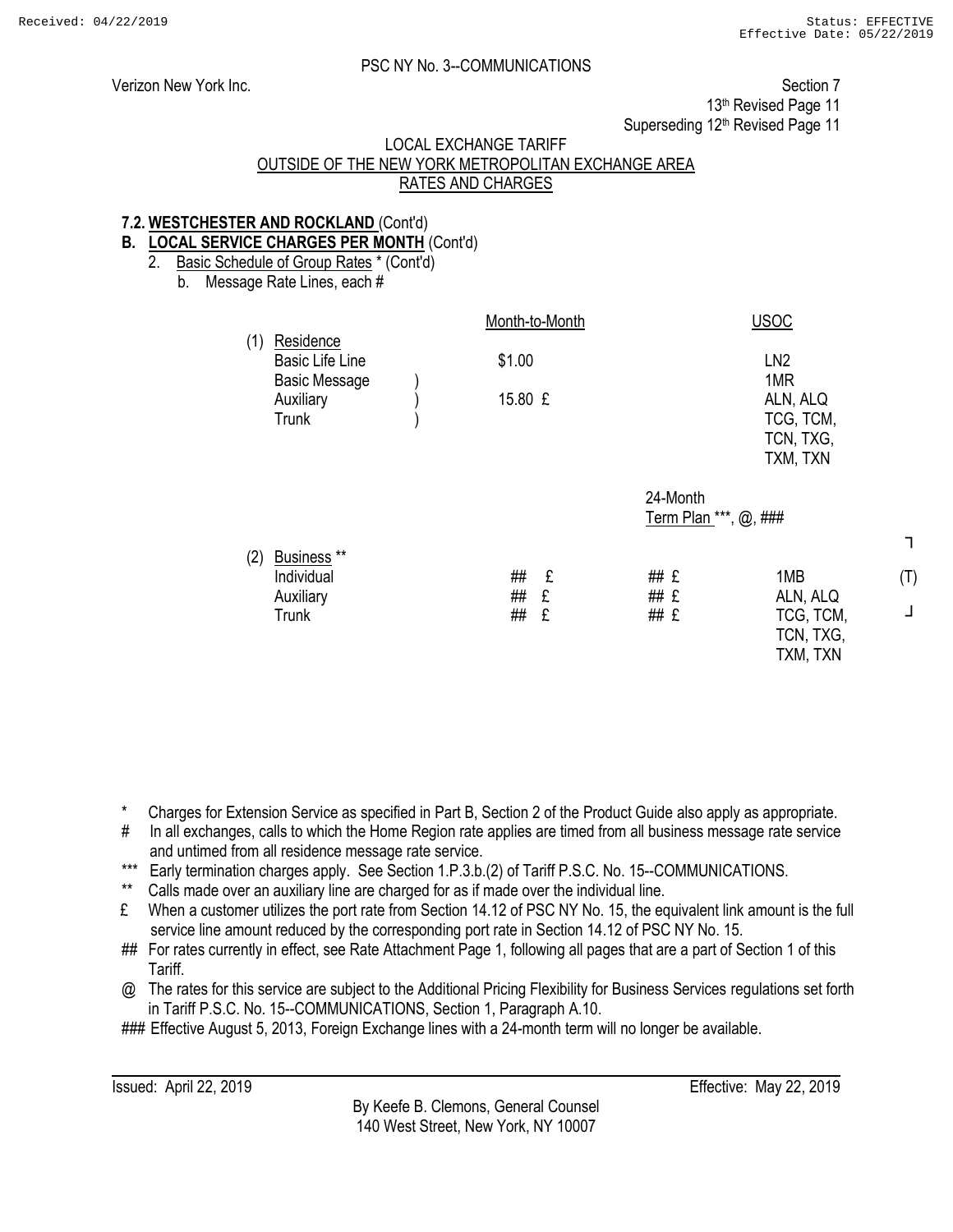(T)

(C)

(T)

(T)

#### PSC NY No. 3--COMMUNICATIONS

Verizon New York Inc. Section 7

2<sup>nd</sup> Revised Page 12

Superseding 1<sup>st</sup> Revised Page 12

#### LOCAL EXCHANGE TARIFF OUTSIDE OF THE NEW YORK METROPOLITAN EXCHANGE AREA

## RATES AND CHARGES

## **7.2. WESTCHESTER AND ROCKLAND** (Cont'd)

## **C. CHARGES FOR LOCAL CALLS** (Cont'd)

## 2. REGIONAL CALL PLAN RATES

a. Rates

Residence

- (1) Home Region Calling
	- (a) Message Rate Service (b) Flat Rate Service Outside the PCA 9.0¢ per call 9.0¢ - 1st minute or fraction thereof  $2.2¢$  - each add'l min. or fraction thereof
- (2) Region-to-Region Calling See corresponding Rate Attachment following all pages that are a part of this Section.

Certain material formerly on this page now appears on Rate Attachment, 3<sup>rd</sup> Revised Page 1 of this Section.

Issued in compliance with Order of the Public Service Commission dated August 15, 2006 in Cases 06-C-0897 and

06-C- 0954.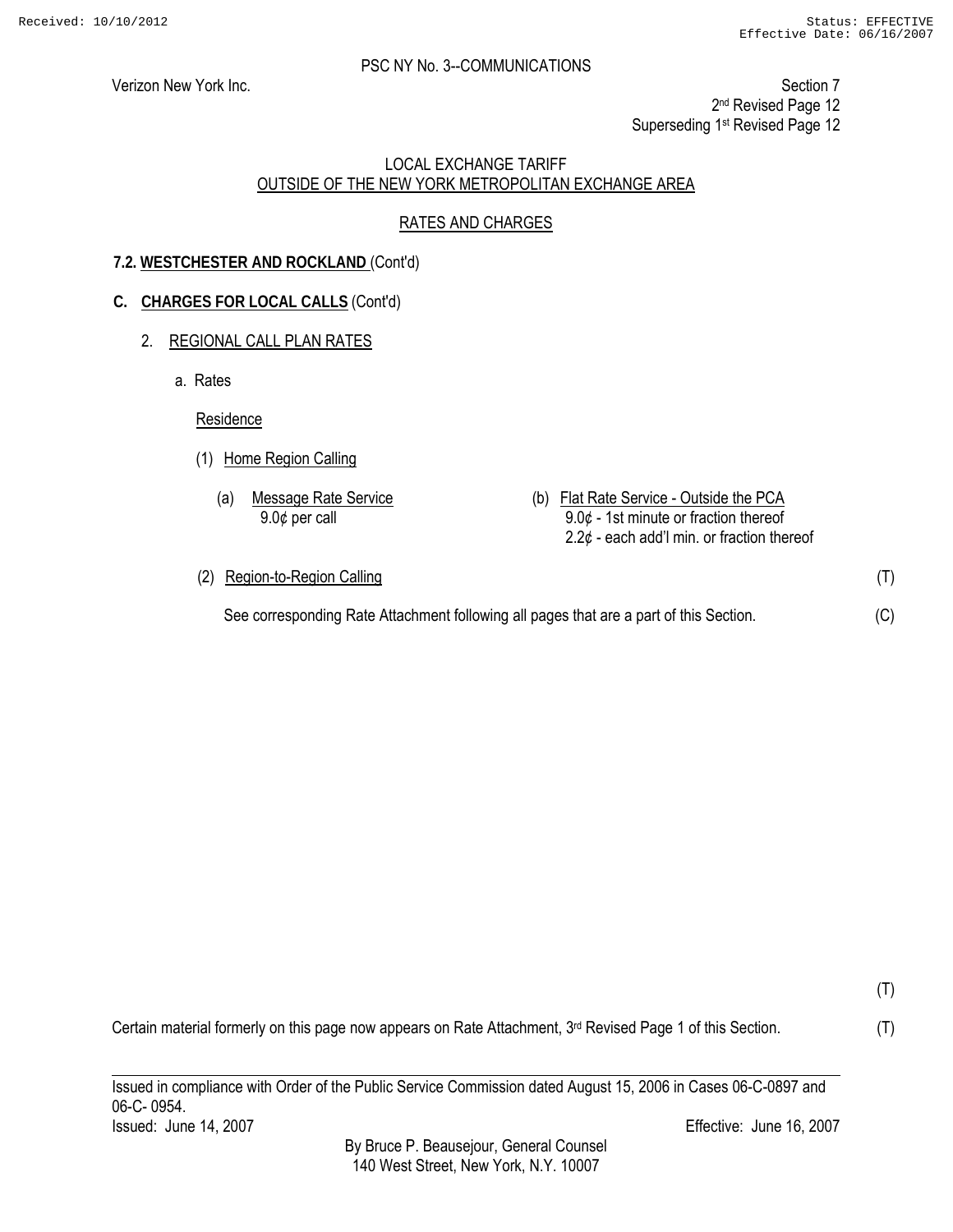Verizon New York Inc. Section 7 10<sup>th</sup> Revised Page 13 Superseding 9th Revised Page 13

## LOCAL EXCHANGE TARIFF OUTSIDE OF THE NEW YORK METROPOLITAN EXCHANGE AREA

## RATES AND CHARGES

#### **7.2. WESTCHESTER AND ROCKLAND** (Cont'd)

- **C. CHARGES FOR LOCAL CALLS** (Cont'd)
	- 2. REGIONAL CALL PLAN RATES (Cont'd)
		- a. Rates (Cont'd)

#### Business

Home Region and Region-to-Region calls are timed; for Home Region, the rate is for the first three (3) minutes or fraction thereof; for Region-to-Region, the rate is for each minute or fraction thereof.

- (1) Home Region Calling  $@$ , Maximum Rate \*\* 8.25¢ - 1st 3 minutes or fraction thereof 1.76¢ - each add'l min. or fraction thereof
- (2) Region-to-Region Calling +

12.5¢ - per minute or fraction thereof

 $(I)(C)$ 

- @ The rates for this service are subject to the Additional Pricing Flexibility for Business Services regulations set forth in Tariff P.S.C. No. 15--COMMUNICATIONS, Section 1, Paragraph A.10.
- \*\* For rates currently in effect, see corresponding Rate Attachment following all pages that are a part of this Section.
- + The Company reserves the right upon 10 days' notice to the Public Service Commission to offer Holiday Rates to Business customers for promotional purposes. Appropriate notification of each promotion will be made. Each promotional offer will not extend beyond 90 days. Terms and conditions of promotions will be filed in an Attachment to this Tariff.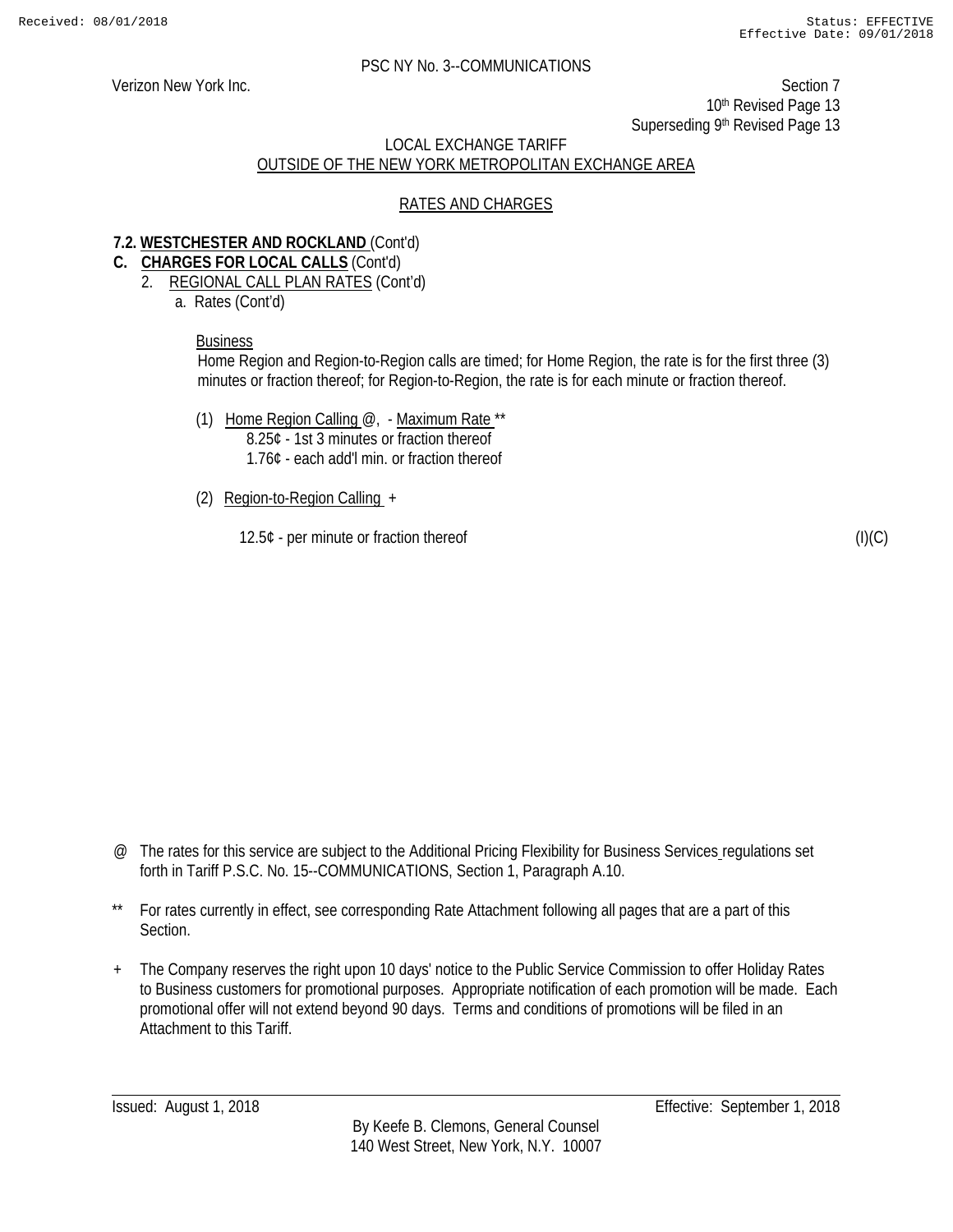Verizon New York Inc. Section 7 7<sup>th</sup> Revised Page 14 Superseding 6<sup>th</sup> Revised Page 14

## LOCAL EXCHANGE TARIFF OUTSIDE OF THE NEW YORK METROPOLITAN EXCHANGE AREA

## RATES AND CHARGES

## **7.2. WESTCHESTER AND ROCKLAND** (Cont'd)

## **C. CHARGES FOR LOCAL CALLS** (Cont'd)

## **5. Operator Handled Calls @ - Surcharges**

## **a. From Message Rate and Flat Rate Stations**

The charges for such calls are determined as specified in Tariff PSC NY No. 3--COMMUNICATIONS, Section 2, Paragraphs C.2. and C.3. and, in addition, the following added charge applies per call:#

Res/Bus Rate \$1.73

- (D)
	- $\overline{a}$

- # Evening and Night rate period discounts do not apply to the added charge.
- @ The rates for this service for residential customers are subject to the "Full Flex" regulations set forth in Tariff P.S.C. No. 15--COMMUNICATIONS, Section 1, Paragraph A.9. The rates for this service for business customers are subject to the Additional Pricing Flexibility for Business Services regulations set forth in Tariff P.S.C. No. 15--COMMUNICATIONS, Section 1, Paragraph A.10.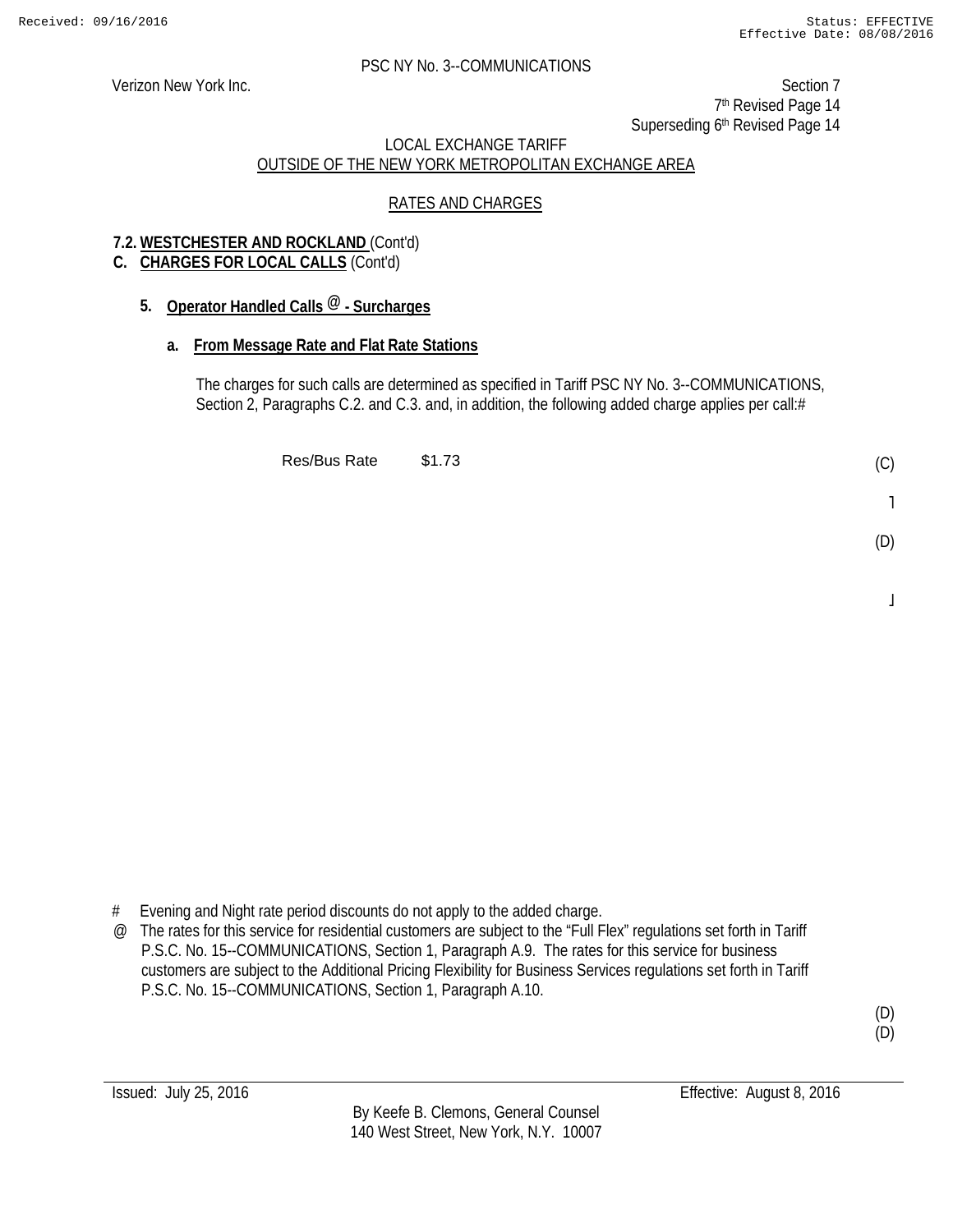Verizon New York Inc. Section 7

5th Revised Page 14.1

Superseding 4<sup>th</sup> Revised Page 14.1

## LOCAL EXCHANGE TARIFF OUTSIDE OF THE NEW YORK METROPOLITAN EXCHANGE AREA

#### RATES AND CHARGES

## **7.2. WESTCHESTER AND ROCKLAND** (Cont'd)

- **C. CHARGES FOR LOCAL CALLS** (Cont'd)
	- **5. Operator Handled Station-to-Station Calls** (Cont'd)
		- **b. From Public Access and Smart-pay Lines** @

˥

(D)

 $\bf \bf I$ 

(1) The following added charges apply per call:

## Additional Charge - OPH

Home Region (H) \$1.30 Region-to-Region (R) \$1.20

Where such calls are billed to message rate and flat rate service, the charges are itemized separately.

- @ The rates for this service for residential customers are subject to the "Full Flex" regulations set forth in Tariff P.S.C. No. 15--COMMUNICATIONS, Section 1, Paragraph A.9. The rates for this service for business customers are subject to the Additional Pricing Flexibility for Business Services regulations set forth in Tariff P.S.C. No. 15--COMMUNICATIONS, Section 1, Paragraph A.10.
- See Section 1, Paragraph C.5.b.(3) of this Tariff for explanation of rate.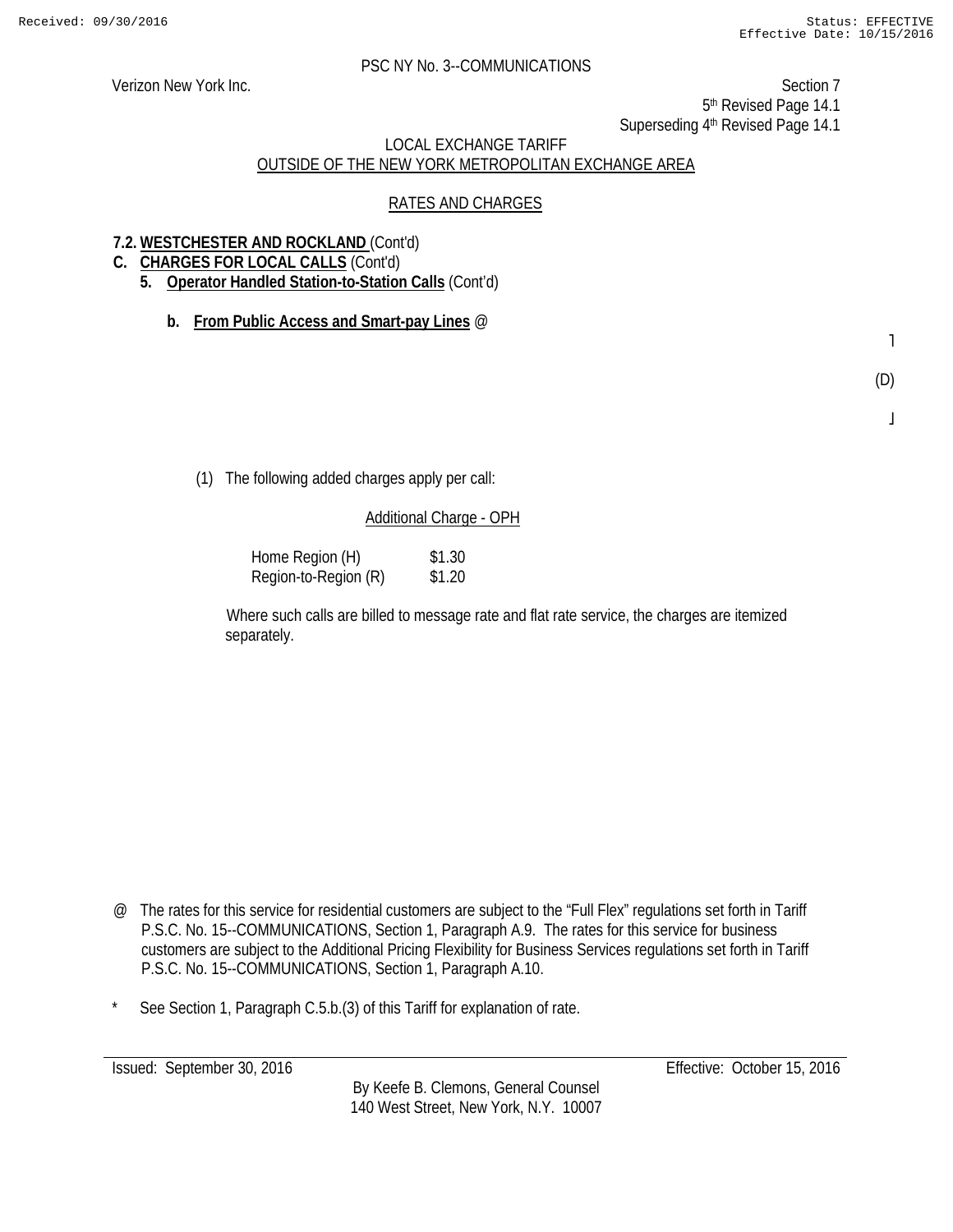Verizon New York Inc. Section 7

2<sup>nd</sup> Revised Page 15

Superseding 1<sup>st</sup> Revised Page 15

#### LOCAL EXCHANGE TARIFF OUTSIDE OF THE NEW YORK METROPOLITAN EXCHANGE AREA

## RATES AND CHARGES

## **7.2. WESTCHESTER AND ROCKLAND** (Cont'd)

## **C. CHARGES FOR LOCAL CALLS** (Cont'd) 6. (Reserved for future use) Special Reverse Charge Service now appears in Part C of the Product Guide. (C) (N) ┐

(D)

┘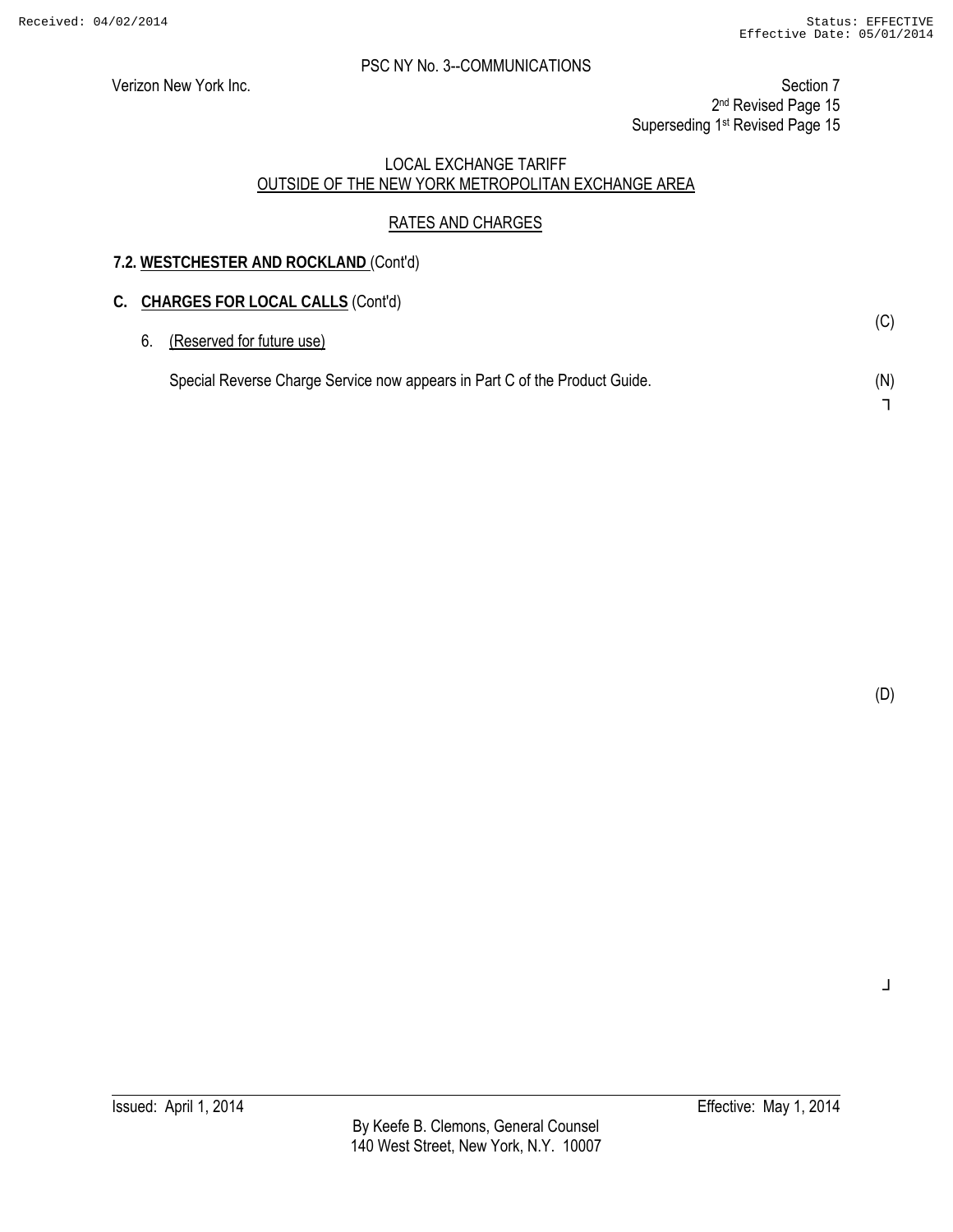Verizon New York Inc. Section 7 3rd Revised Page 16 Superseding 2<sup>nd</sup> Revised Page 16

#### LOCAL EXCHANGE TARIFF OUTSIDE OF THE NEW YORK METROPOLITAN EXCHANGE AREA

## RATES AND CHARGES

## **7.2. WESTCHESTER AND ROCKLAND** (Cont'd)

## **C. CHARGES FOR LOCAL CALLS** (Cont'd)

7. (Reserved for future use)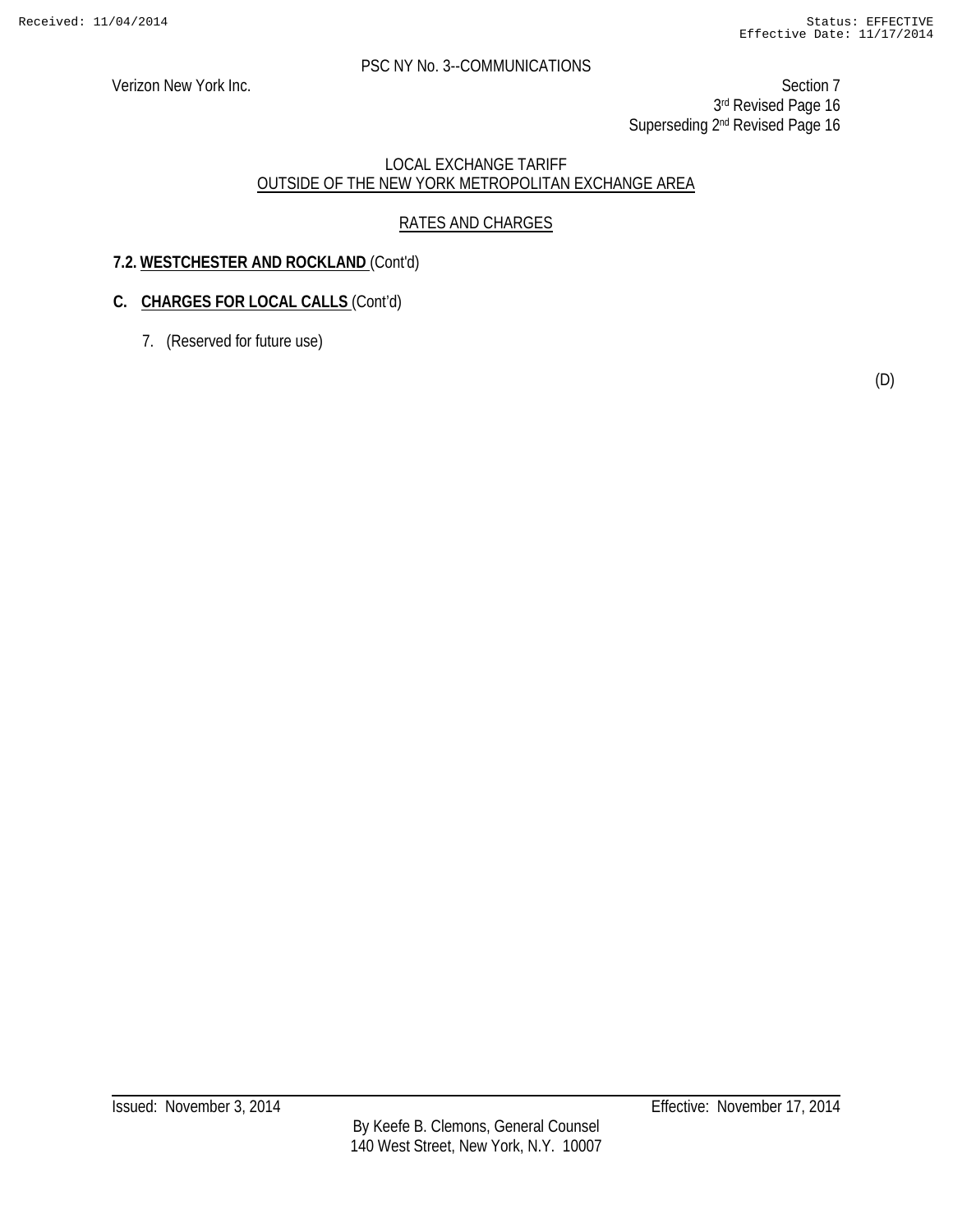Verizon New York Inc. Section 7 8th Revised Page 17 Superseding 7th Revised Page 17

#### LOCAL EXCHANGE TARIFF OUTSIDE OF THE NEW YORK METROPOLITAN EXCHANGE AREA

## RATES AND CHARGES

## **7.3. EASTERN AREA UPSTATE**

#### **B. LOCAL SERVICE CHARGES PER MONTH**

- 2. Basic Schedule of Group Rates \*
	- a. Flat Rate Lines, each
		- (1) Residence ##
			- (a) Standard Rates #

|                         | Group   | Group<br>3 | Group<br><u>5</u> | Group   | Group<br>$\overline{9}$ | <b>USOC</b> |
|-------------------------|---------|------------|-------------------|---------|-------------------------|-------------|
|                         |         |            |                   |         |                         |             |
| Individual              |         |            |                   |         |                         |             |
| Basic Svc Access Line** | \$15.80 | \$15.80    | \$15.80           | \$15.80 | \$15.80                 | 1FR         |
| Local Usage             | 7.20    | 7.20       | 7.20              | 7.20    | 7.20                    | <b>FRT</b>  |
| Total                   | \$23.00 | \$23.00    | \$23.00           | \$23.00 | \$23.00                 |             |
|                         |         |            |                   |         |                         |             |
|                         |         |            |                   |         |                         |             |
|                         |         |            |                   |         |                         |             |
|                         |         |            |                   |         |                         |             |
|                         |         |            |                   |         |                         |             |
|                         |         |            |                   |         |                         |             |
|                         |         |            |                   |         |                         |             |
|                         |         |            |                   |         |                         |             |
|                         |         |            |                   |         |                         |             |
|                         |         |            |                   |         |                         |             |
|                         |         |            |                   |         |                         |             |

(C)

˥

(D)

 $\perp$ 

Charges for Extension Service as specified in Part B, Section 2 of the Product Guide also apply as appropriate.

- # For qualified subscribers, Life Line telephone service rates apply. See Paragraph B.2.a.(1)(b) of this tariff following.
- \*\* When a customer utilizes the port rate from Section 14.12 of PSC NY No. 15, the equivalent link amount is the full service line amount reduced by the corresponding port rate in Section 14.12 of PSC NY No. 15.
- ## Effective June 15, 2018, party-line services are withdrawn from this Tariff, and Verizon will no longer provide these services as of that date.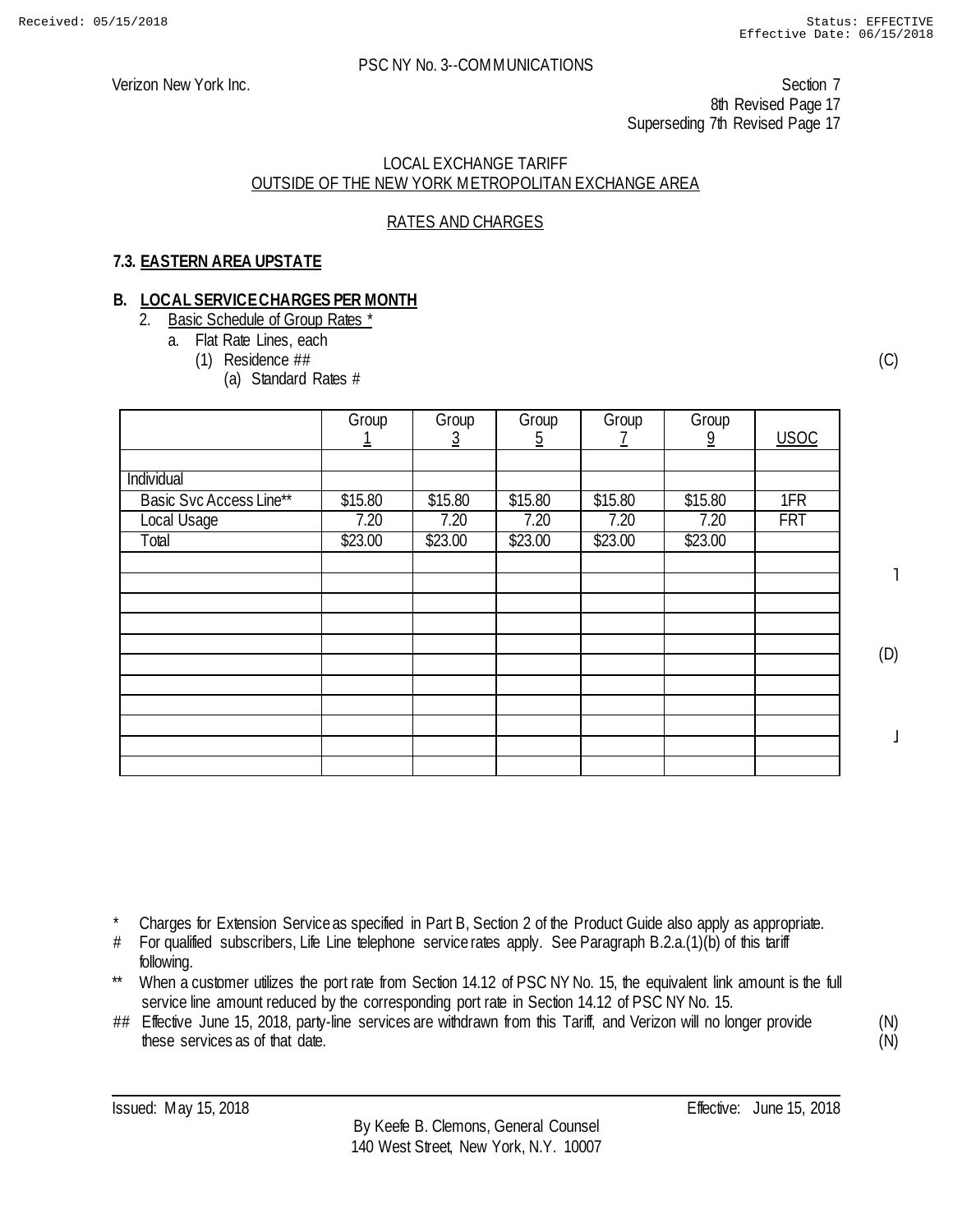Verizon New York Inc. Section 7 8th Revised Page 18 Superseding 7th Revised Page 18

#### LOCAL EXCHANGE TARIFF OUTSIDE OF THE NEW YORK METROPOLITAN EXCHANGE AREA

## RATES AND CHARGES

## **7.3. EASTERN AREA UPSTATE** (Cont'd)

## **B. LOCAL SERVICE CHARGES PER MONTH** (Cont'd)

- 2. Basic Schedule of Group Rates \* (Cont'd)
	- a. Flat Rate Lines, each (Cont'd)
		- (1) Residence # (Cont'd)

#### (b) Rates for lines eligible for Life Line Service

|                              | Group  | Group<br>3 | Group<br>5 | Group  | Group<br>$\overline{9}$ | <b>USOC</b>     |
|------------------------------|--------|------------|------------|--------|-------------------------|-----------------|
|                              |        |            |            |        |                         |                 |
| Individual                   |        |            |            |        |                         |                 |
| <b>Basic Svc Access Line</b> | \$2.00 | \$2.00     | \$2.00     | \$2.00 | \$2.00                  | 1F <sub>2</sub> |
| Local Usage                  | 7.20   | 7.20       | 7.20       | 7.20   | 7.20                    | <b>FRT</b>      |
| Total                        | \$9.20 | \$9.20     | \$9.20     | \$9.20 | \$9.20                  |                 |
|                              |        |            |            |        |                         |                 |
|                              |        |            |            |        |                         |                 |
|                              |        |            |            |        |                         |                 |
|                              |        |            |            |        |                         |                 |
|                              |        |            |            |        |                         |                 |
|                              |        |            |            |        |                         |                 |
|                              |        |            |            |        |                         |                 |
|                              |        |            |            |        |                         |                 |
|                              |        |            |            |        |                         |                 |
|                              |        |            |            |        |                         |                 |
|                              |        |            |            |        |                         |                 |

(C)

 $\mathbf{I}$ 

(D)

 $\mathbf \mathbf I$ 

(N) (N)

Charges for Extension Service as specified in Part B, Section 2 of the Product Guide also apply as appropriate.

# Effective June 15, 2018, party-line services are withdrawn from this Tariff, and Verizon will no longer provide these services as of that date.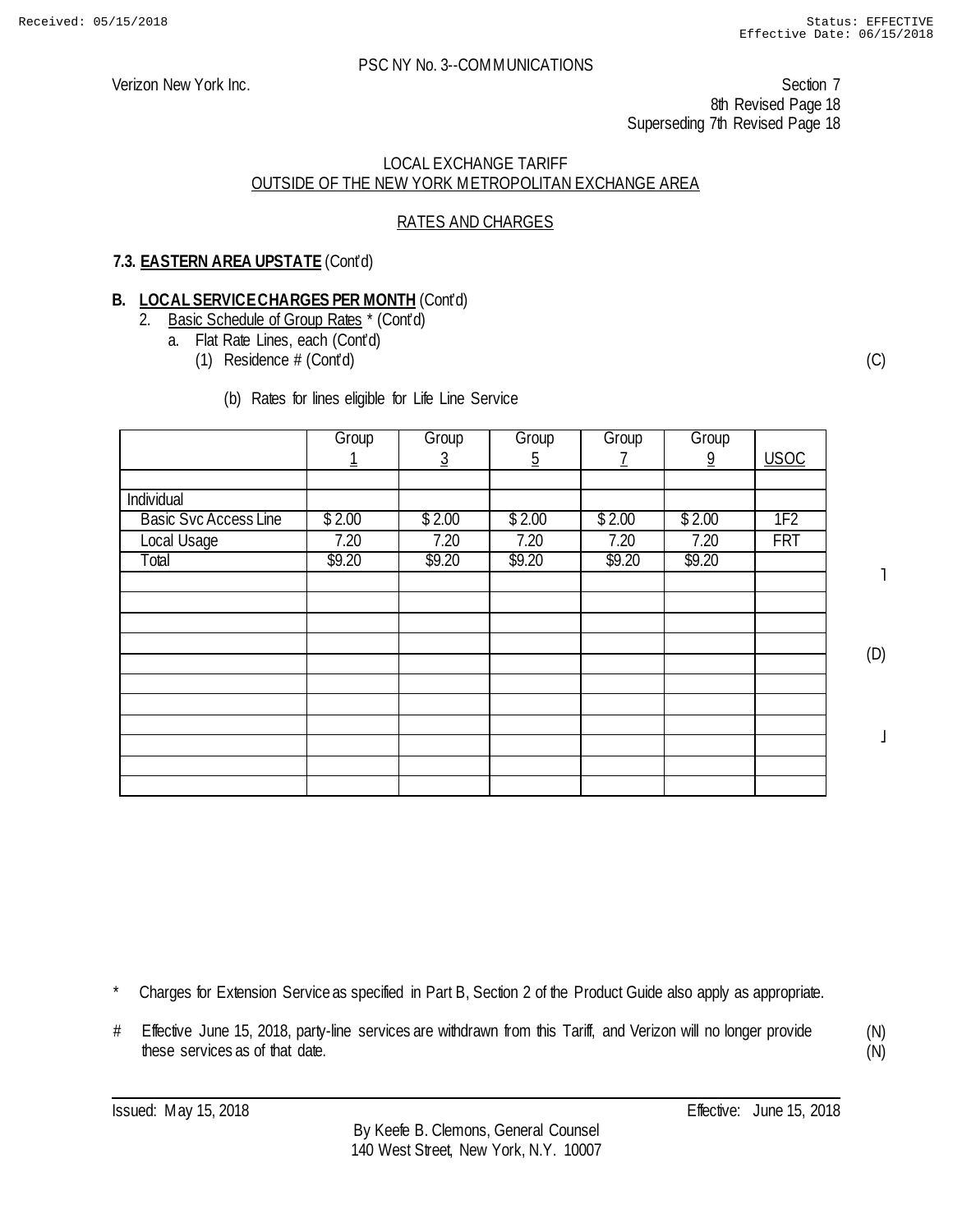┐

(T)

┘

#### PSC NY No. 3--COMMUNICATIONS

Verizon New York Inc. **Section 7** New York Inc. Section 7

13<sup>th</sup> Revised Page 19

Superseding 12<sup>th</sup> Revised Page 19

## LOCAL EXCHANGE TARIFF

## OUTSIDE OF THE NEW YORK METROPOLITAN EXCHANGE AREA

#### RATES AND CHARGES

## **7.3. EASTERN AREA UPSTATE** (Cont'd)

- **B. LOCAL SERVICE CHARGES PER MONTH** (Cont'd) 2. Basic Schedule of Group Rates \* (Cont'd)
	-

b. Message Rate Lines, each #

|     | Residence                            | Month-to-Month |                                   | <b>USOC</b>                        |
|-----|--------------------------------------|----------------|-----------------------------------|------------------------------------|
| (1) | <b>Basic Life Line</b>               | \$1.00         |                                   | LN <sub>2</sub>                    |
|     | <b>Basic Message</b><br>Auxiliary    | 15.80 £        |                                   | 1MR<br><b>ALN</b>                  |
|     | Trunk                                |                |                                   | TCG, TCM,                          |
|     |                                      |                |                                   | TCN, TXG,<br>TXM, TXN              |
|     |                                      |                | 24-Month<br>Term Plan ***, @, ### |                                    |
| (2) | Business <sup>**</sup><br>Individual | ##<br>£        | ## £                              | 1MB                                |
|     | Auxiliary                            | ##<br>£        | ## £                              | ALN, ALQ                           |
|     | Trunk                                | ##<br>£        | ## £                              | TCG, TCM,<br>TCN, TXG,<br>TXM, TXN |

\* Charges for Extension Service as specified in Part B, Section 2 of the Product Guide also apply as appropriate.

- # In all exchanges, calls to which the Home Region rate applies are timed from all business message rate service and untimed from all residence message rate service.
- \*\*\* Early termination charges apply. See Section 1.P.3.b.(2) of Tariff P.S.C. No. 15--COMMUNICATIONS.
- Calls made over an auxiliary line are charged for as if made over the individual line.
- £ When a customer utilizes the port rate from Section 14.12 of PSC NY No. 15, the equivalent link amount is the full service line amount reduced by the corresponding port rate in Section 14.12 of PSC NY No. 15.
- ## For rates currently in effect, see Rate Attachment Page 1, following all pages that are a part of Section 1 of this Tariff.
- @ The rates for this service are subject to the Additional Pricing Flexibility for Business Services regulations set forth in Tariff P.S.C. No. 15--COMMUNICATIONS, Section 1, Paragraph A.10.

### Effective August 5, 2013, Foreign Exchange lines with a 24-month term will no longer be available.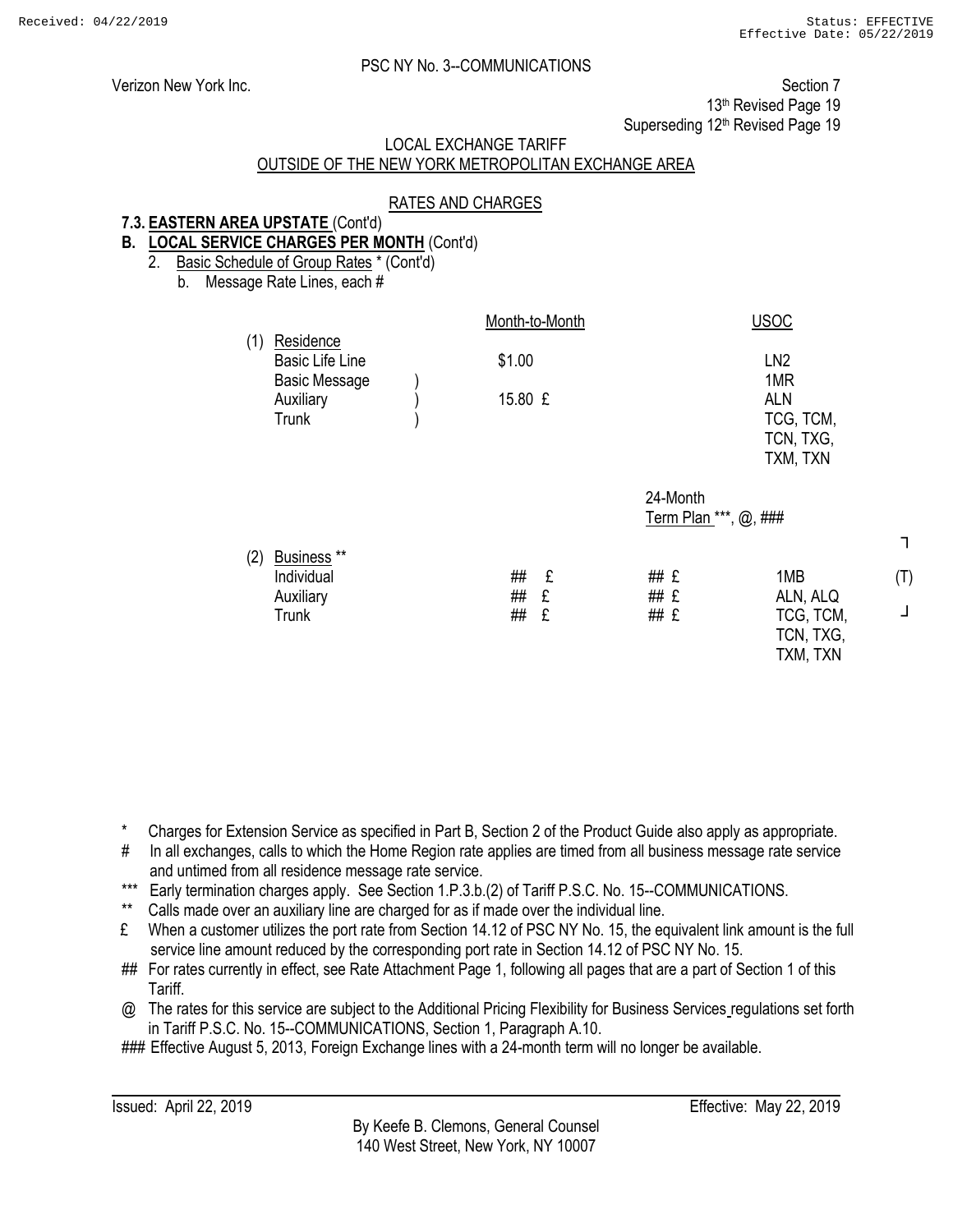Verizon New York Inc. Section 7 1st Revised Page 20 Superseding Original Page 20

## LOCAL EXCHANGE TARIFF OUTSIDE OF THE NEW YORK METROPOLITAN EXCHANGE AREA

## RATES AND CHARGES

## **7.3. EASTERN AREA UPSTATE** (Cont'd)

## **B. LOCAL SERVICE CHARGES PER MONTH** (Cont'd)

#### **3. Non-Adjacent Extended Area Service Surcharges**

| Flat Rate Lines                   | <b>Surcharge</b> |     |
|-----------------------------------|------------------|-----|
| Residence #                       |                  | (C) |
| Individual lines and trunks, each | \$1.87           |     |

(D)

# Effective June 15, 2018, party-line services are withdrawn from this Tariff, and Verizon will no longer provide these services as of that date.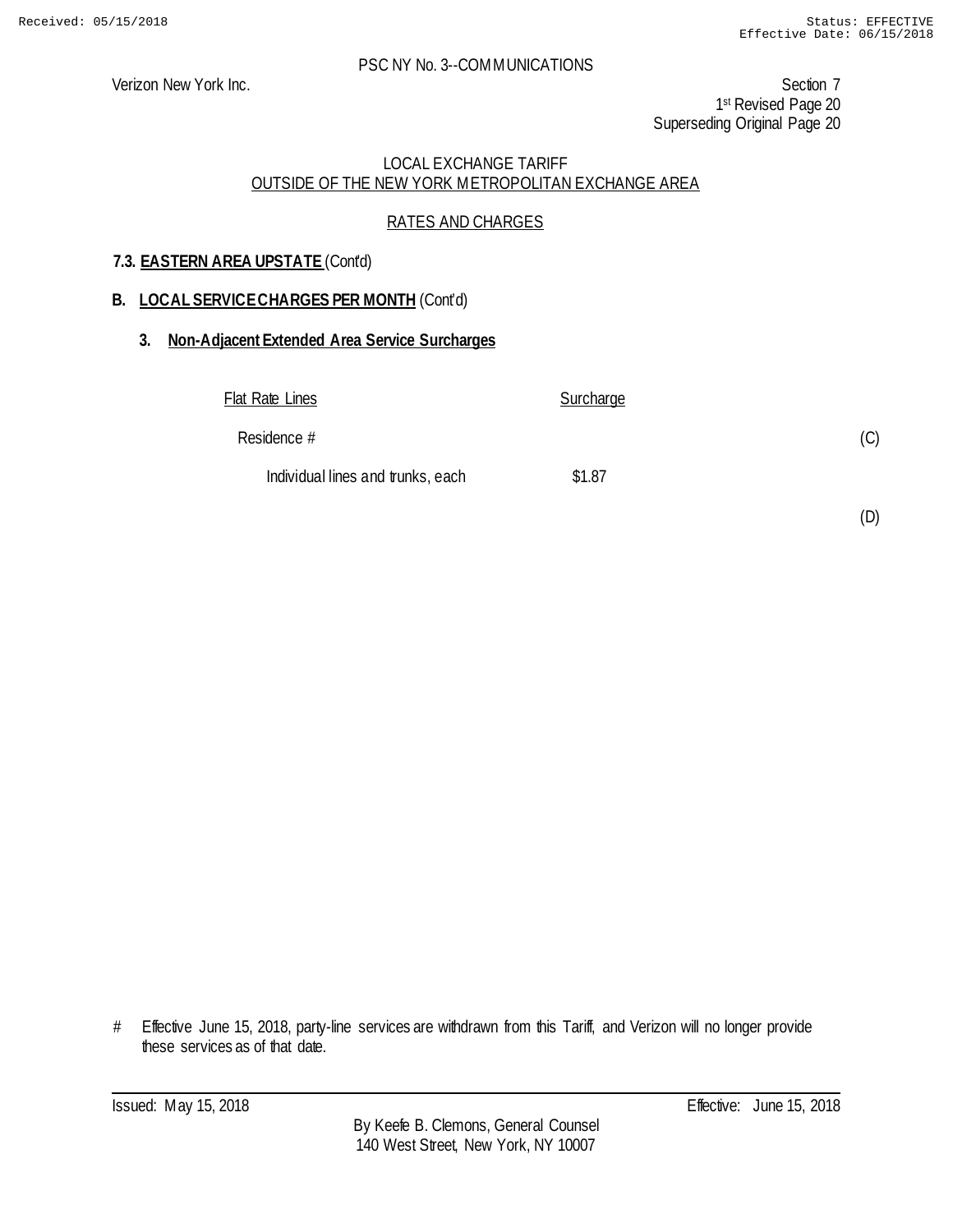(C) (C)

(C)

(C)  $(C)$ 

(D) (D)

#### PSC NY No. 3--COMMUNICATIONS

Verizon New York Inc. Section 7 5<sup>th</sup> Revised Page 21 Superseding 4<sup>th</sup> Revised Page 21

#### LOCAL EXCHANGE TARIFF OUTSIDE OF THE NEW YORK METROPOLITAN EXCHANGE AREA

## RATES AND CHARGES

## **7.3. EASTERN AREA UPSTATE** (Cont'd)

## **C. CHARGES FOR LOCAL CALLS**

2. Message Rate Lines

#### Residence

| Rate Band    | Charge – per call |
|--------------|-------------------|
| 1(A) Untimed | 9.NC              |
| 2(B)         | 9 NC              |
| 3(C)         | 9.0¢              |
| 4(D)         | ዓ በ¢              |

**Business** 

|              |                   | Initial Period @ | <b>Each Additional Minute</b> |
|--------------|-------------------|------------------|-------------------------------|
|              | Maximum           | Minutes or       | or fraction thereof $@$       |
| Rate Band    | Rate*             | fraction thereof | Maximum Rate *                |
| $1(A)$ Timed | 8.25 <sub>¢</sub> |                  | 1.760                         |
| 2(B)         | 8.25C             |                  | 1.76C                         |
| 3(C)         | 8.25C             |                  | 1.76C                         |
| 4(D)         | 8.25C             |                  | 1.76C                         |

@ The rates for this service are subject to the Additional Pricing Flexibility for Business Services regulations set forth in Tariff P.S.C. No. 15--COMMUNICATIONS, Section 1, Paragraph A.10.

\* For rates currently in effect, see corresponding Rate Attachment following all pages that are a part of this Section.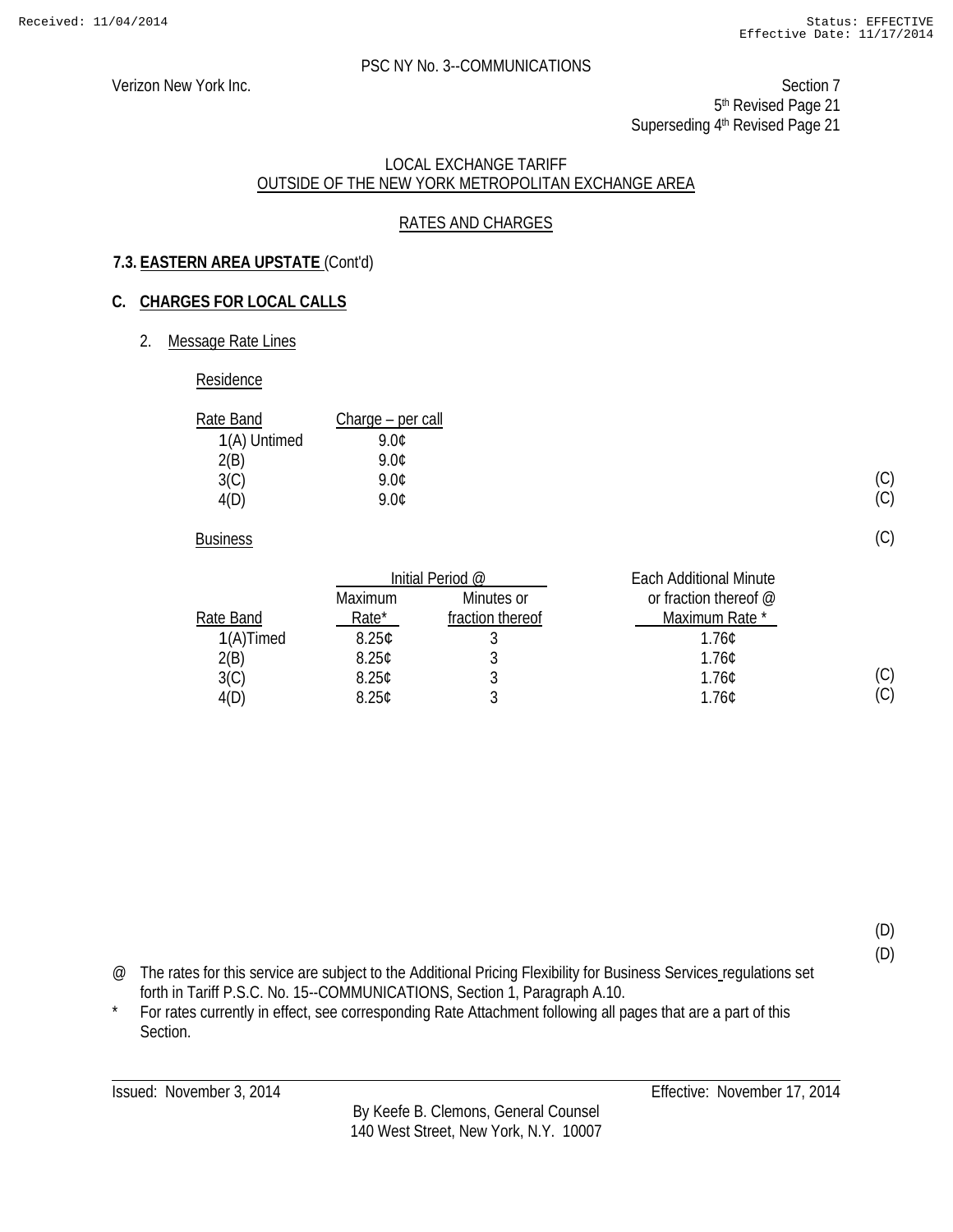Verizon New York Inc. Section 7 7<sup>th</sup> Revised Page 22 Superseding 6<sup>th</sup> Revised Page 22

## LOCAL EXCHANGE TARIFF OUTSIDE OF THE NEW YORK METROPOLITAN EXCHANGE AREA

## RATES AND CHARGES

## **7.3. EASTERN AREA UPSTATE** (Cont'd)

## **C. CHARGES FOR LOCAL CALLS** (Cont'd)

## **5. Operator Handled Calls @ - Surcharges**

## **a. From Message Rate and Flat Rate Stations**

The charges for such calls are determined as specified in Tariff PSC NY No. 3--COMMUNICATIONS, Section 2, Paragraphs C.2. and C.3. and, in addition, the following added charge applies per call:#

Res/Bus Rate \$1.73

# Evening and Night rate period discounts do not apply to the added charge.

@ The rates for this service for residential customers are subject to the "Full Flex" regulations set forth in Tariff P.S.C. No. 15--COMMUNICATIONS, Section 1, Paragraph A.9. The rates for this service for business customers are subject to the Additional Pricing Flexibility for Business Services regulations set forth in Tariff P.S.C. No. 15--COMMUNICATIONS, Section 1, Paragraph A.10.

(C) ˥

(D)

 $\overline{a}$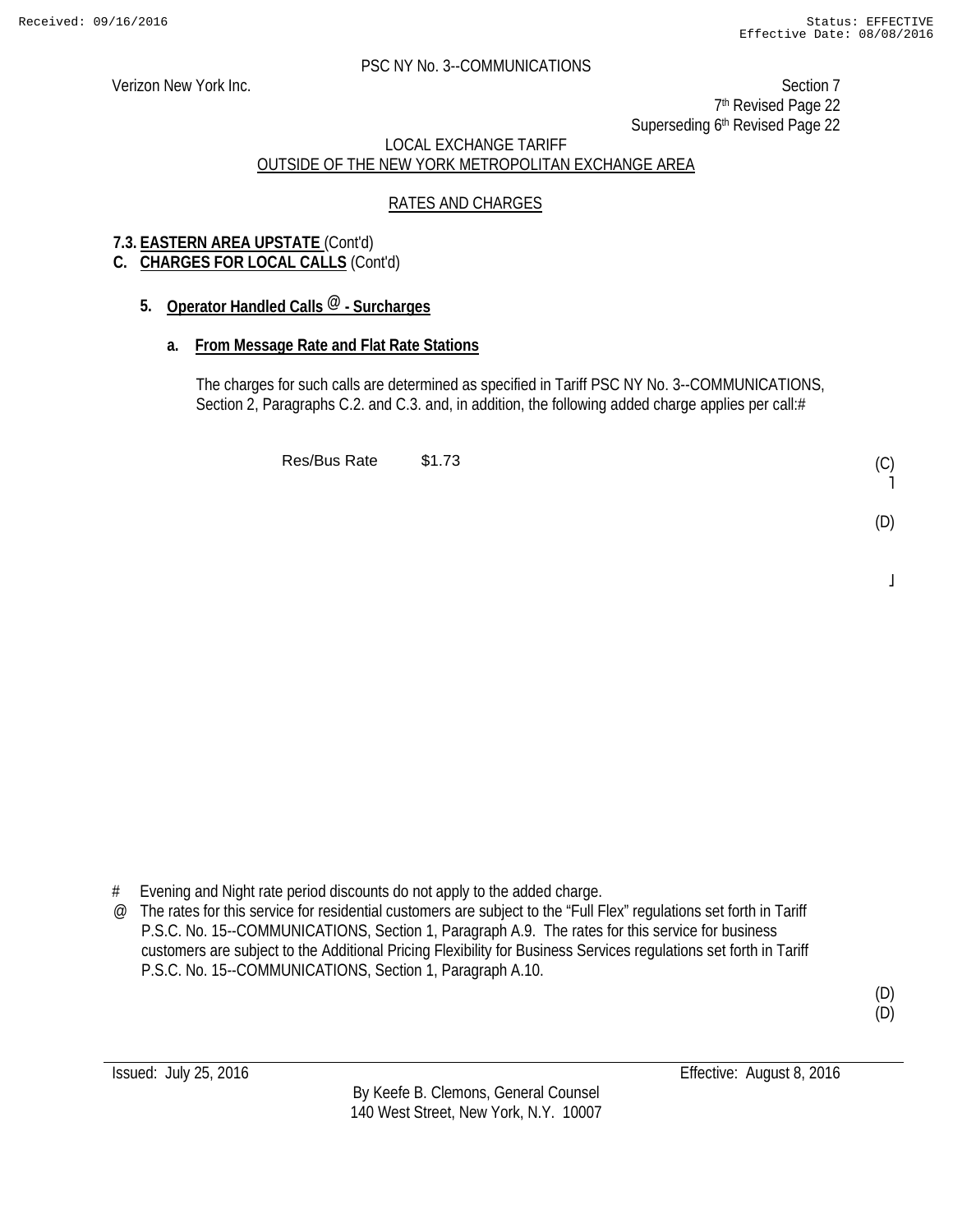Verizon New York Inc. Section 7 5th Revised Page 22.1 Superseding 4<sup>th</sup> Revised Page 22.1

## LOCAL EXCHANGE TARIFF OUTSIDE OF THE NEW YORK METROPOLITAN EXCHANGE AREA

#### RATES AND CHARGES

## **7.3. EASTERN AREA UPSTATE** (Cont'd)

- **C. CHARGES FOR LOCAL CALLS** (Cont'd)
	- **5. Operator Handled Station-to-Station Calls** (Cont'd)
		- **b. From Public Access and Smart-pay Lines** @

(D)

˥

 $\bf \bf j$ 

(T)

(1) The following added charges apply per call:

#### Additional Charge - OPH

Home Region (H) \$1.30 Region-to-Region (R) \$1.20

Where such calls are billed to message rate and flat rate service, the charges are itemized separately.

@ The rates for this service for residential customers are subject to the "Full Flex" regulations set forth in Tariff P.S.C. No. 15--COMMUNICATIONS, Section 1, Paragraph A.9. The rates for this service for business customers are subject to the Additional Pricing Flexibility for Business Services regulations set forth in Tariff P.S.C. No. 15--COMMUNICATIONS, Section 1, Paragraph A.10.

By Keefe B. Clemons, General Counsel 140 West Street, New York, N.Y. 10007

Issued: September 30, 2016 Effective: October 15, 2016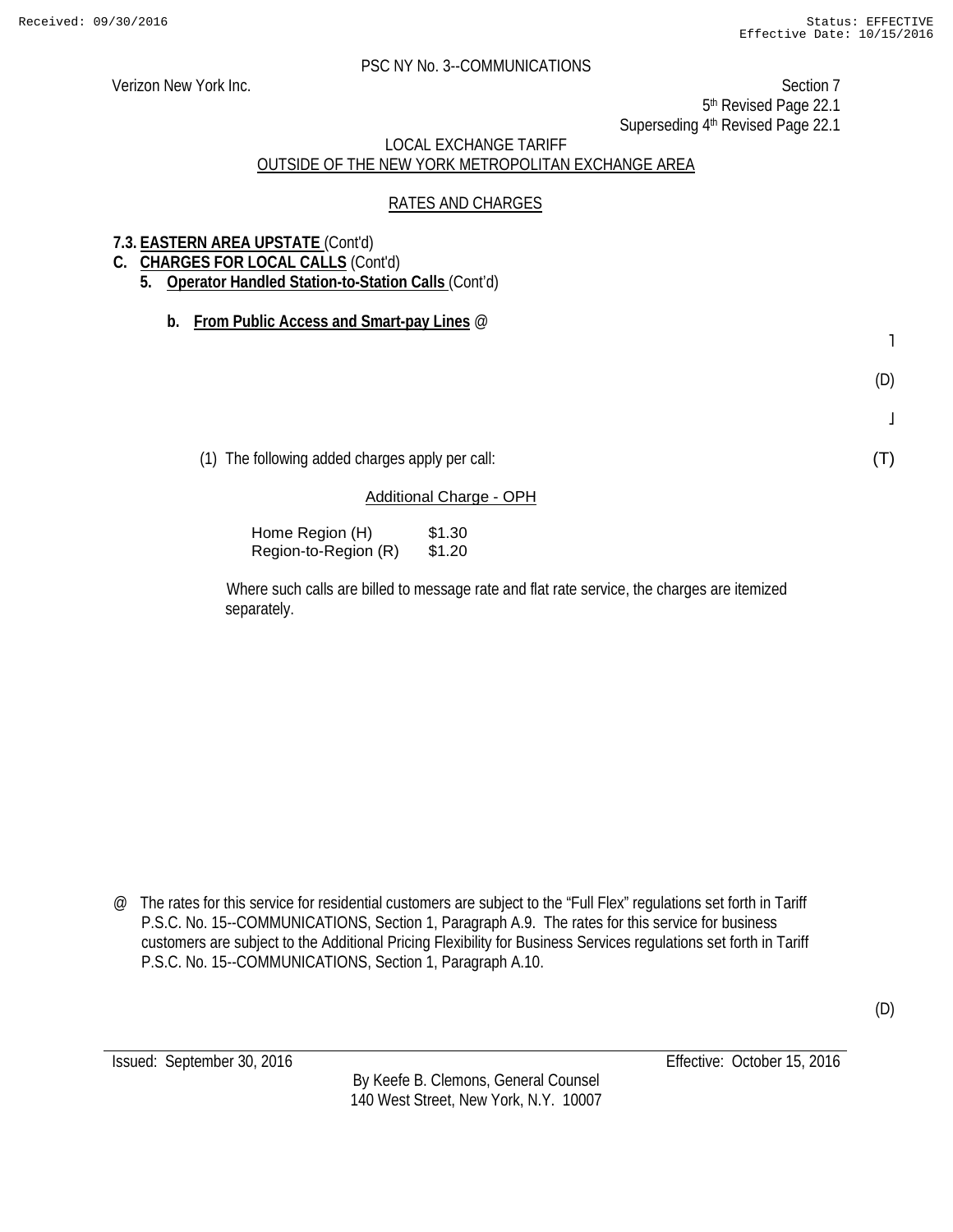Verizon New York Inc. Section 7 3rd Revised Page 23 Superseding 2<sup>nd</sup> Revised Page 23

#### LOCAL EXCHANGE TARIFF OUTSIDE OF THE NEW YORK METROPOLITAN EXCHANGE AREA

## RATES AND CHARGES

## **7.3. EASTERN AREA UPSTATE** (Cont'd)

## **C. CHARGES FOR LOCAL CALLS** (Cont'd)

5. (Reserved for future use)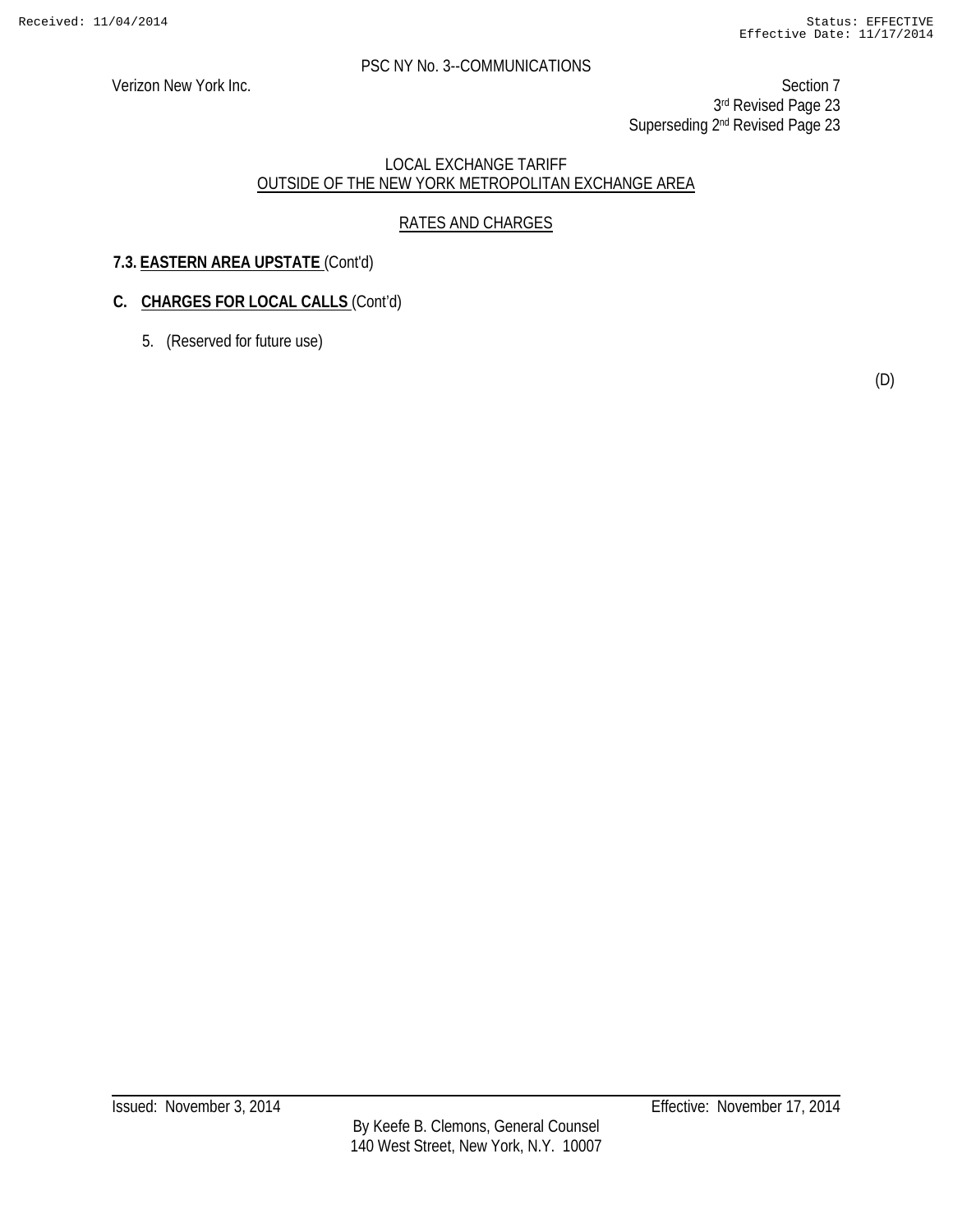Verizon New York Inc. Section 7 3rd Revised Page 24 Superseding 2<sup>nd</sup> Revised Page 24

#### LOCAL EXCHANGE TARIFF OUTSIDE OF THE NEW YORK METROPOLITAN EXCHANGE AREA

## RATES AND CHARGES

## **7.3. EASTERN AREA UPSTATE** (Cont'd)

## **C. CHARGES FOR LOCAL CALLS** (Cont'd)

5. (Reserved for future use)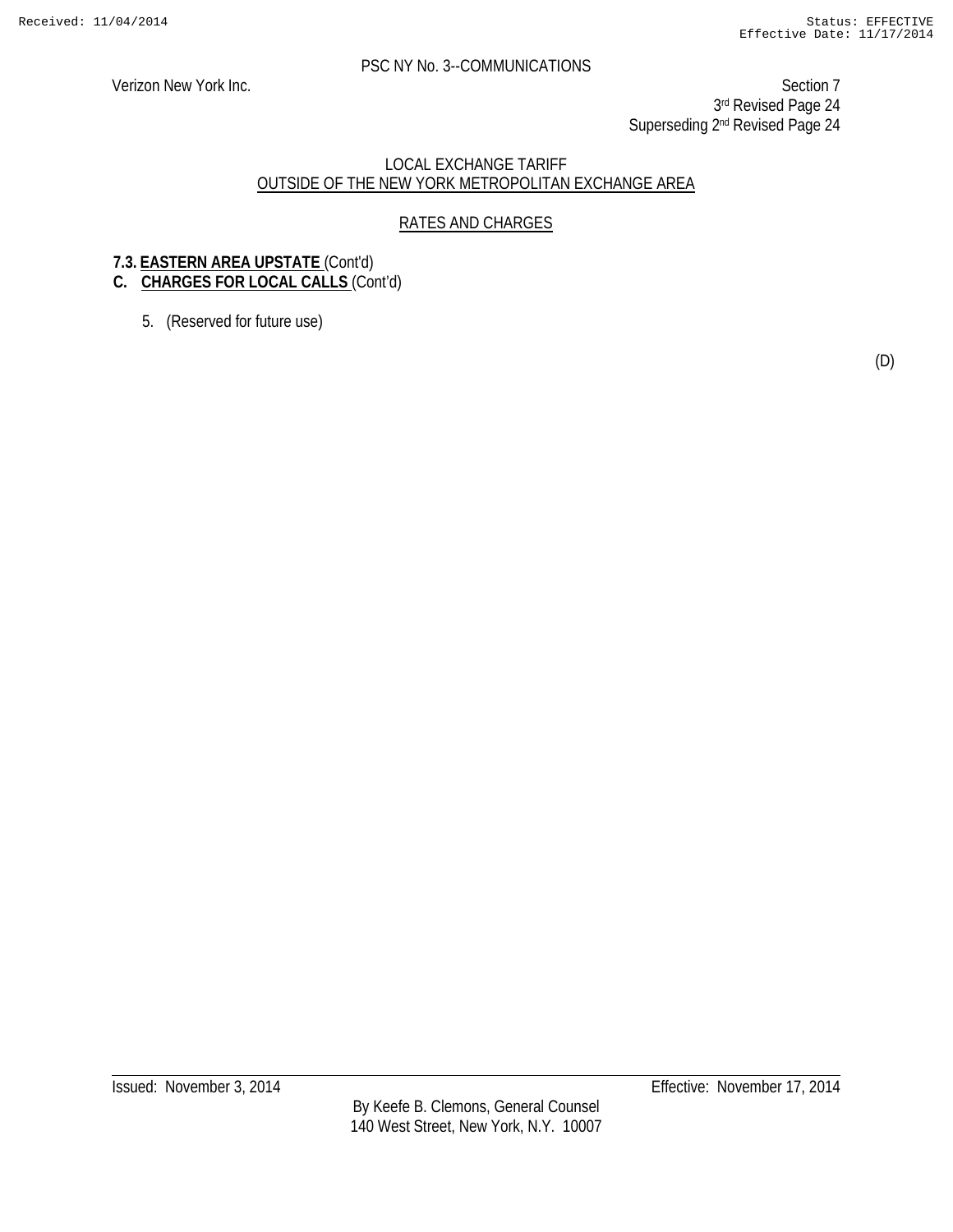Verizon New York Inc. Section 7 8th Revised Page 25 Superseding 7th Revised Page 25

#### LOCAL EXCHANGE TARIFF OUTSIDE OF THE NEW YORK METROPOLITAN EXCHANGE AREA

## RATES AND CHARGES

## **7.4. NORTHERN AREA UPSTATE**

#### **B. LOCAL SERVICE CHARGES PER MONTH**

- 2. Basic Schedule of Group Rates \*
	- a. Flat Rate Lines, each
		- (1) Residence ##
			- (a) Standard Rates #

|                         | Group   | Group<br><u>ځ</u> | Group<br>$\overline{5}$ | Group   | Group<br>9 | <b>USOC</b> |
|-------------------------|---------|-------------------|-------------------------|---------|------------|-------------|
|                         |         |                   |                         |         |            |             |
| Individual              |         |                   |                         |         |            |             |
| Basic Svc Access Line** | \$15.80 | \$15.80           | \$15.80                 | \$15.80 | \$15.80    | 1FR         |
| Local Usage             | 7.20    | 7.20              | 7.20                    | 7.20    | 7.20       | <b>FRT</b>  |
| Total                   | \$23.00 | \$23.00           | \$23.00                 | \$23.00 | \$23.00    |             |
|                         |         |                   |                         |         |            |             |
|                         |         |                   |                         |         |            |             |
|                         |         |                   |                         |         |            |             |
|                         |         |                   |                         |         |            |             |
|                         |         |                   |                         |         |            |             |
|                         |         |                   |                         |         |            |             |
|                         |         |                   |                         |         |            |             |
|                         |         |                   |                         |         |            |             |
|                         |         |                   |                         |         |            |             |
|                         |         |                   |                         |         |            |             |
|                         |         |                   |                         |         |            |             |

(C)

˥

(D)

 $\overline{a}$ 

- Charges for Extension Service as specified in Part B, Section 2 of the Product Guide also apply as appropriate.
- # For qualified subscribers, Life Line telephone service rates apply. See Tariff PSC NY No. 3-- COMMUNICATIONS, Paragraph B.2.a.(1)(b) following.
- \*\* When a customer utilizes the port rate from Section 14.12 of PSC NY No. 15, the equivalent link amount is the full service line amount reduced by the corresponding port rate in Section 14.12 of PSC NY No. 15.
- ## Effective June 15, 2018, party-line services are withdrawn from this Tariff, and Verizon will no longer provide these services as of that date.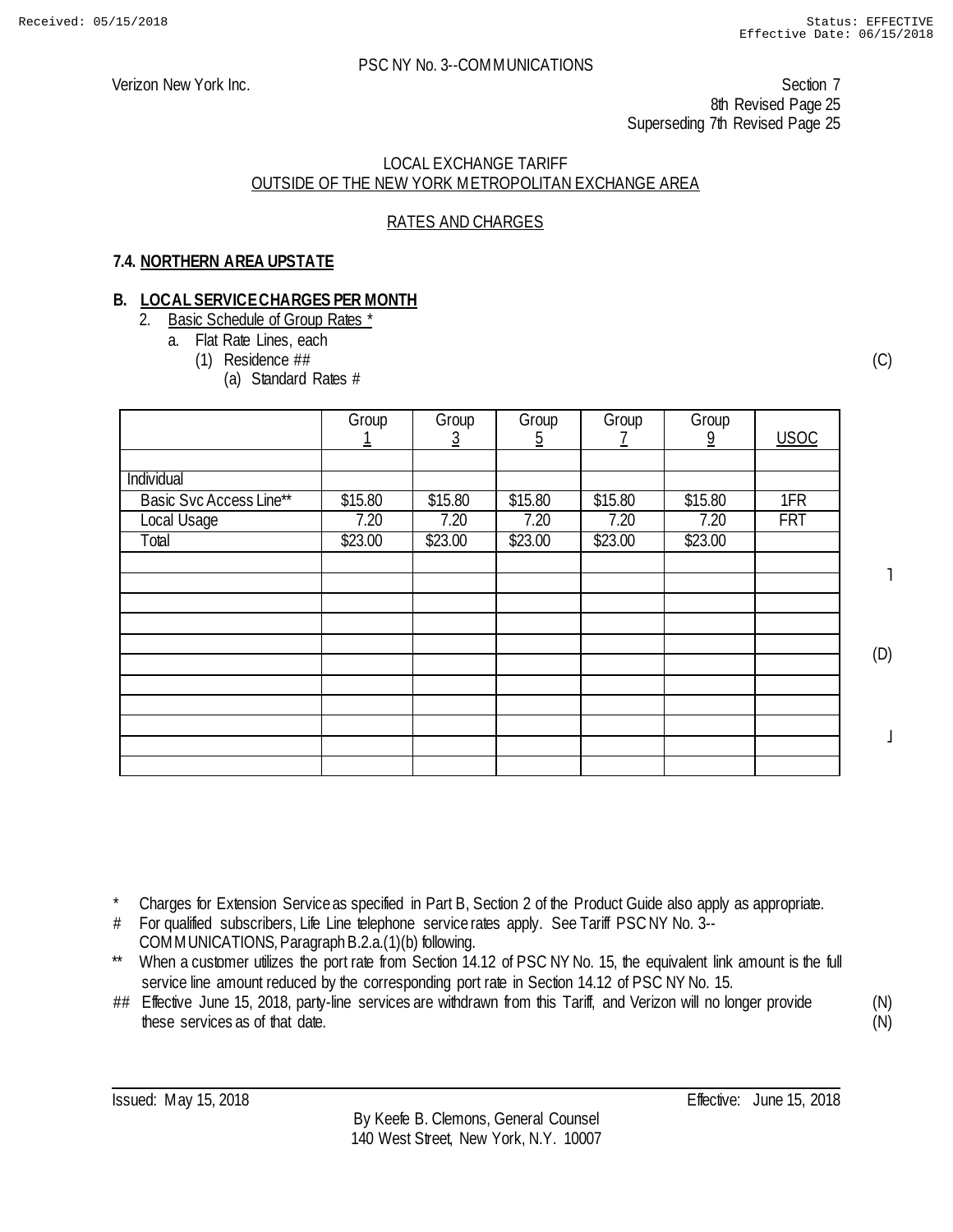Verizon New York Inc. Section 7 8th Revised Page 26 Superseding 7th Revised Page 26

#### LOCAL EXCHANGE TARIFF OUTSIDE OF THE NEW YORK METROPOLITAN EXCHANGE AREA

## RATES AND CHARGES

## **7.4. NORTHERN AREA UPSTATE** (Cont'd)

## **B. LOCAL SERVICE CHARGES PER MONTH** (Cont'd)

- 2. Basic Schedule of Group Rates \* (Cont'd)
	- a. Flat Rate Lines, each (Cont'd)
		- (1) Residence #(Cont'd)
			- (b) Rates for lines eligible for Life Line Service

|                              | Group  | Group  | Group  | Group  | Group          |                 |
|------------------------------|--------|--------|--------|--------|----------------|-----------------|
|                              |        | 3      | 5      |        | $\overline{9}$ | <b>USOC</b>     |
|                              |        |        |        |        |                |                 |
| Individual                   |        |        |        |        |                |                 |
| <b>Basic Svc Access Line</b> | \$2.00 | \$2.00 | \$2.00 | \$2.00 | \$2.00         | 1F <sub>2</sub> |
| Local Usage                  | 7.20   | 7.20   | 7.20   | 7.20   | 7.20           | <b>FRT</b>      |
| Total                        | \$9.20 | \$9.20 | \$9.20 | \$9.20 | \$9.20         |                 |
|                              |        |        |        |        |                |                 |
|                              |        |        |        |        |                |                 |
|                              |        |        |        |        |                |                 |
|                              |        |        |        |        |                |                 |
|                              |        |        |        |        |                |                 |
|                              |        |        |        |        |                |                 |
|                              |        |        |        |        |                |                 |
|                              |        |        |        |        |                |                 |
|                              |        |        |        |        |                |                 |
|                              |        |        |        |        |                |                 |
|                              |        |        |        |        |                |                 |

(C)

 $\mathbf{I}$ 

(D)

 $\perp$ 

- Charges for Extension Service as specified in Part B, Section 2 of the Product Guide also apply as appropriate.
- # Effective June 15, 2018, party-line services are withdrawn from this Tariff, and Verizon will no longer provide these services as of that date.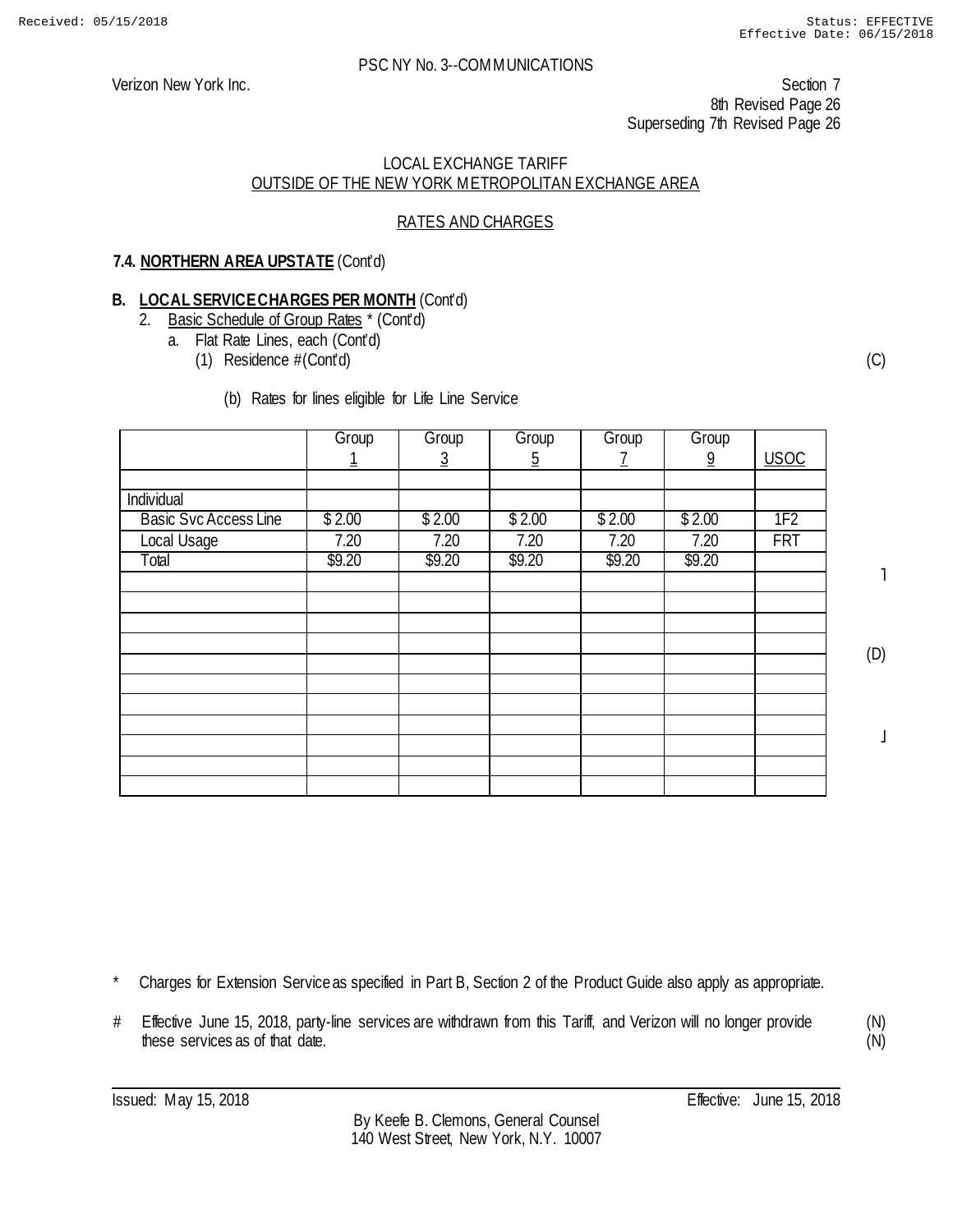┐

(T)

┘

## PSC NY No. 3--COMMUNICATIONS

Verizon New York Inc. Section 7 13<sup>th</sup> Revised Page 27 Superseding 12<sup>th</sup> Revised Page 27

#### LOCAL EXCHANGE TARIFF

## OUTSIDE OF THE NEW YORK METROPOLITAN EXCHANGE AREA RATES AND CHARGES

## **7.4. NORTHERN AREA UPSTATE** (Cont'd)

## **B. LOCAL SERVICE CHARGES PER MONTH** (Cont'd)

2. Basic Schedule of Group Rates \* (Cont'd)

b. Message Rate Lines, each #

|     |                                                             | Month-to-Month |             |                                   | <b>USOC</b>                                           |
|-----|-------------------------------------------------------------|----------------|-------------|-----------------------------------|-------------------------------------------------------|
| (1) | Residence<br><b>Basic Life Line</b><br><b>Basic Message</b> | \$1.00         |             |                                   | LN <sub>2</sub><br>1MR                                |
|     | Auxiliary<br><b>Trunk</b>                                   | 15.80 £        |             |                                   | ALN, ALQ<br>TCG, TCM,<br>TCN, TXG,                    |
|     |                                                             |                |             |                                   | TXM, TXN                                              |
|     |                                                             |                |             | 24-Month<br>Term Plan ***, @, ### |                                                       |
| (2) | Business **<br>Individual<br>Auxiliary<br><b>Trunk</b>      | ##<br>##<br>## | £<br>£<br>£ | ## £<br>## £<br>## £              | 1MB<br>ALN, ALQ<br>TCG, TCM,<br>TCN, TXG,<br>TXM, TXN |

\* Charges for Extension Service as specified in Part B, Section 2 of the Product Guide also apply as appropriate.

- # In all exchanges, calls to which the Home Region rate applies are timed from all business message rate service and untimed from all residence message rate service.
- \*\*\* Early termination charges apply. See Section 1.P.3.b.(2) of Tariff P.S.C. No. 15--COMMUNICATIONS.
- Calls made over an auxiliary line are charged for as if made over the individual line.
- £ When a customer utilizes the port rate from Section 14.12 of PSC NY No. 15, the equivalent link amount is the full service line amount reduced by the corresponding port rate in Section 14.12 of PSC NY No. 15.
- ## For rates currently in effect, see Rate Attachment Page 1, following all pages that are a part of Section 1 of this Tariff.
- @ The rates for this service are subject to the Additional Pricing Flexibility for Business Services regulations set forth in Tariff P.S.C. No. 15--COMMUNICATIONS, Section 1, Paragraph A.10.

### Effective August 5, 2013, Foreign Exchange lines with a 24-month term will no longer be available.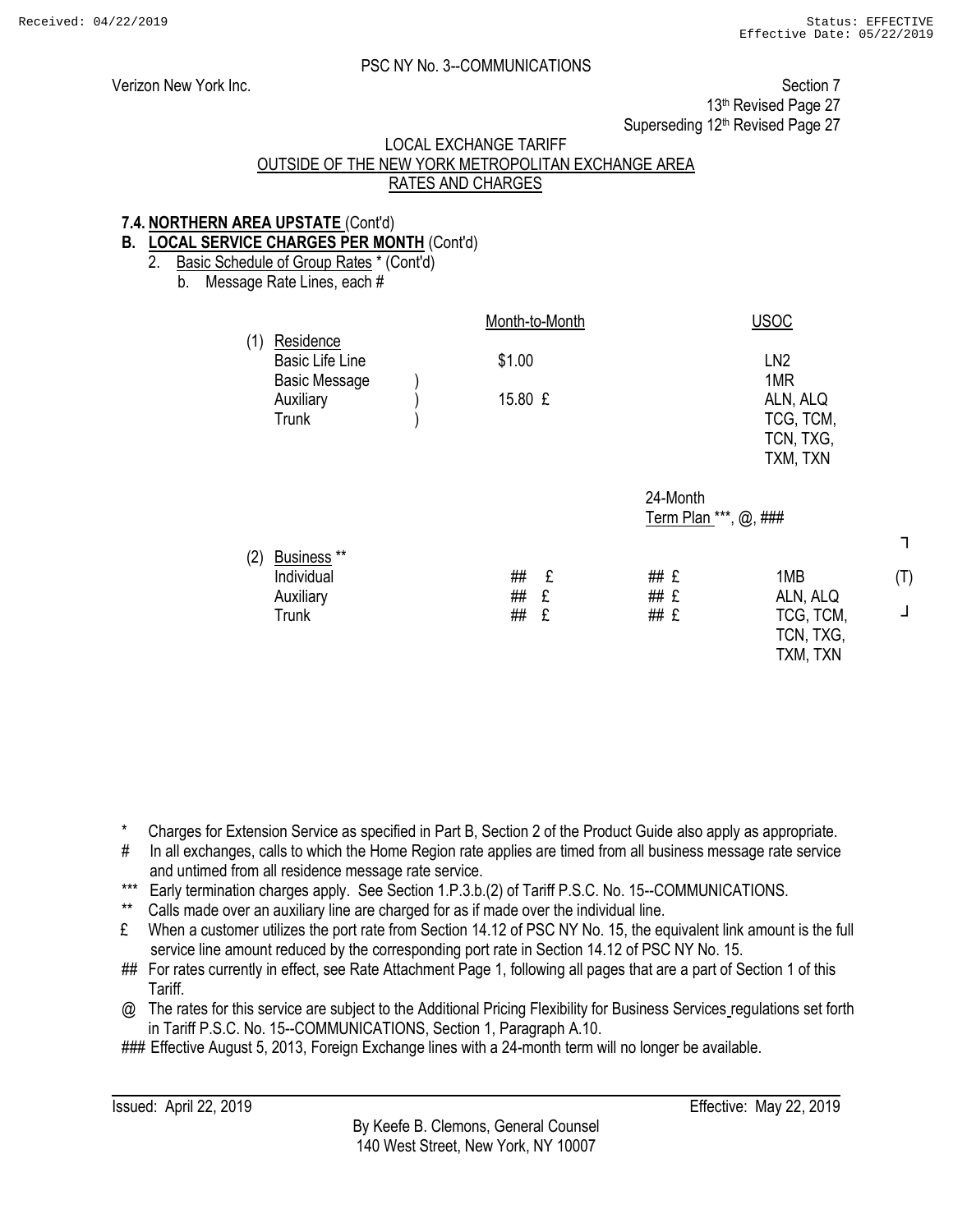Verizon New York Inc. Section 7 1st Revised Page 28 Superseding Original Page 28

## LOCAL EXCHANGE TARIFF OUTSIDE OF THE NEW YORK METROPOLITAN EXCHANGE AREA

## RATES AND CHARGES

## **7.4. NORTHERN AREA UPSTATE** (Cont'd)

## **B. LOCAL SERVICE CHARGES PER MONTH** (Cont'd)

## 3. Non-Adjacent Extended Area Service Surcharges

Flat Rate Lines Surcharge Residence# Individual lines and trunks, each \$1.87

(D)

(C)

# Effective June 15, 2018, party-line services are withdrawn from this Tariff, and Verizon will no longer provide these services as of that date.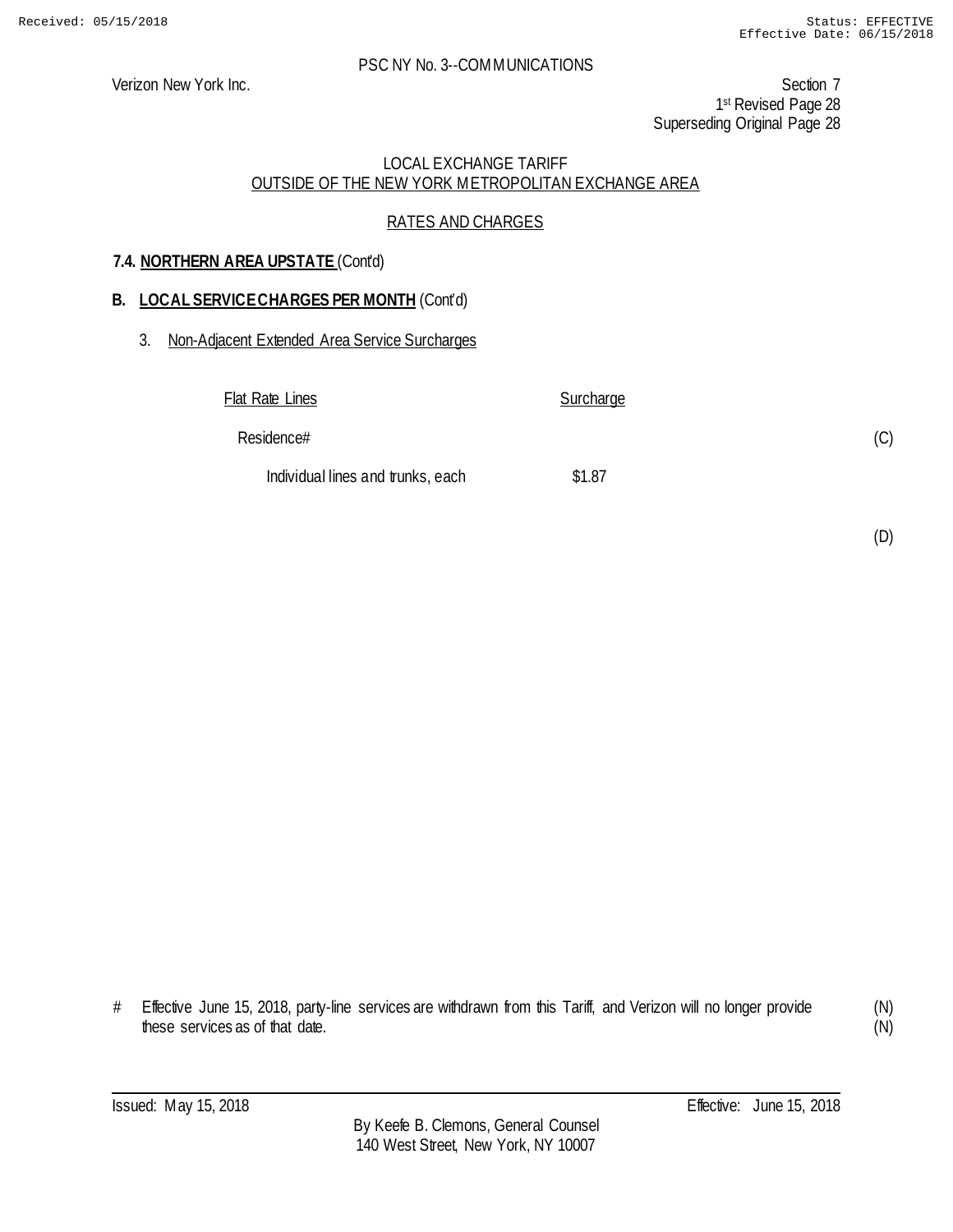Verizon New York Inc. Section 7 5<sup>th</sup> Revised Page 29 Superseding 4<sup>th</sup> Revised Page 29

#### LOCAL EXCHANGE TARIFF OUTSIDE OF THE NEW YORK METROPOLITAN EXCHANGE AREA

## RATES AND CHARGES

## **7.4. NORTHERN AREA UPSTATE** (Cont'd)

## **C. CHARGES FOR LOCAL CALLS**

2. Message Rate Lines

#### Residence

| Rate Band    | Charge – per call |
|--------------|-------------------|
| 1(A) Untimed | 9.NC              |
| 2(B)         | 9 OC              |
| 3(C)         | 9.0¢              |
| 4(D)         | 9 NC              |

**Business** 

|              | Initial Period @  |                  | <b>Each Additional Minute</b> |
|--------------|-------------------|------------------|-------------------------------|
|              | Maximum           | Minutes or       | or fraction thereof $@$       |
| Rate Band    | Rate*             | fraction thereof | Maxmum Rate *                 |
| $1(A)$ Timed | 8.25 <sub>c</sub> |                  | 1.760                         |
| 2(B)         | 8.25C             |                  | 1.76C                         |
| 3(C)         | 8.25C             |                  | 1.76C                         |
| 4(D)         | 8.25C             |                  | 1.76C                         |

(D) (D)

(C) (C)

(C)

(C)  $(C)$ 

- @ The rates for this service are subject to the Additional Pricing Flexibility for Business Services regulations set forth in Tariff P.S.C. No. 15--COMMUNICATIONS, Section 1, Paragraph A.10.
- \* For rates currently in effect, see corresponding Rate Attachment following all pages that are a part of this Section.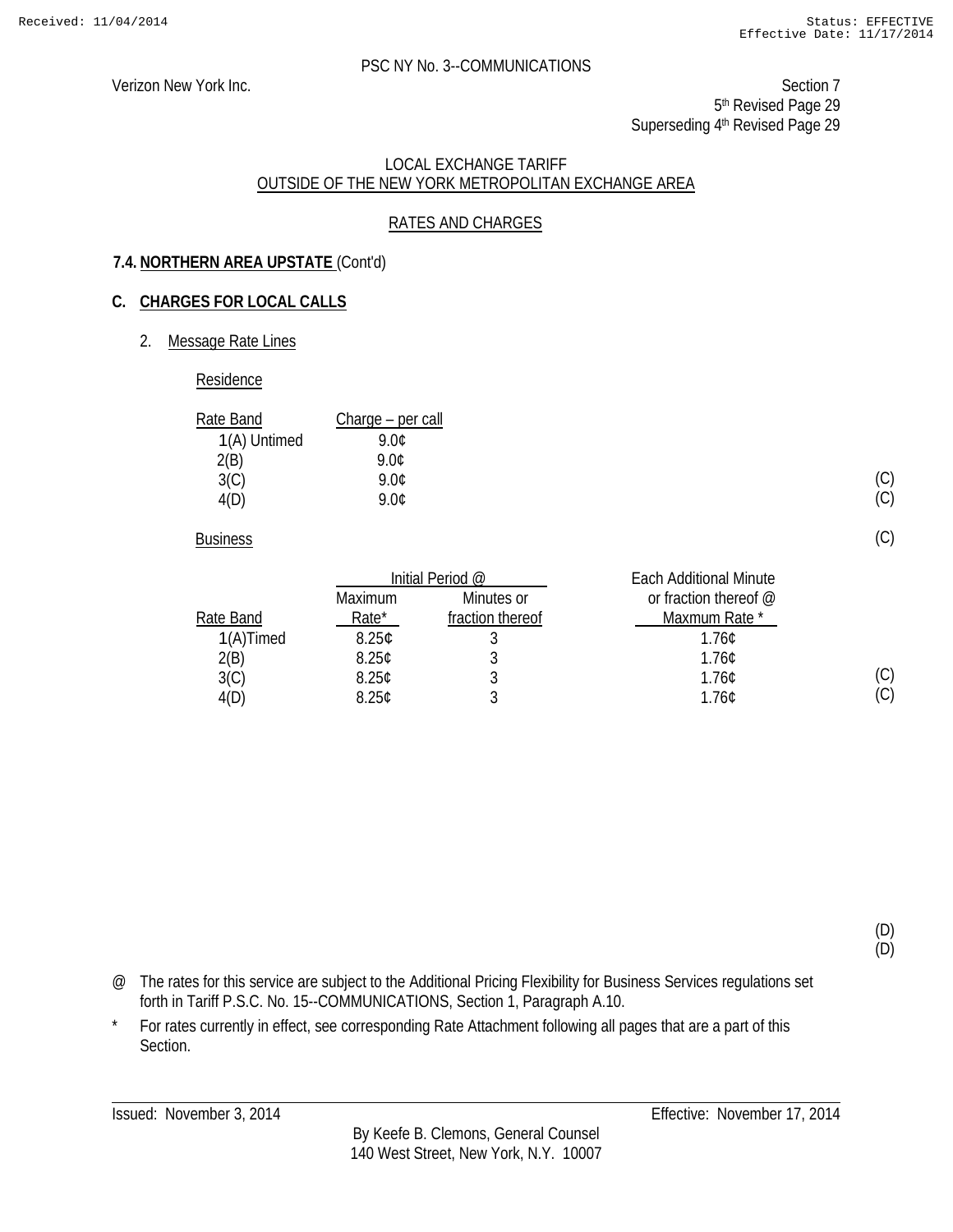Verizon New York Inc. Section 7 7th Revised Page 30 Superseding 6<sup>th</sup> Revised Page 30

## LOCAL EXCHANGE TARIFF OUTSIDE OF THE NEW YORK METROPOLITAN EXCHANGE AREA

## RATES AND CHARGES

## **7.4. NORTHERN AREA UPSTATE** (Cont'd)

## **C. CHARGES FOR LOCAL CALLS** (Cont'd)

## **5. Operator Handled Calls @ - Surcharges**

## **a. From Message Rate and Flat Rate Stations**

The charges for such calls are determined as specified in Tariff PSC NY No. 3--COMMUNICATIONS, Section 2, Paragraphs C.2. and C.3.and, in addition, the following added charge applies per call:#

Res/Bus Rate \$1.73

# Evening and Night rate period discounts do not apply to the added charge.

@ The rates for this service for residential customers are subject to the "Full Flex" regulations set forth in Tariff P.S.C. No. 15--COMMUNICATIONS, Section 1, Paragraph A.9. The rates for this service for business customers are subject to the Additional Pricing Flexibility for Business Services regulations set forth in Tariff P.S.C. No. 15--COMMUNICATIONS, Section 1, Paragraph A.10.

(D) (D)

(C) ˥

(D)

 $\overline{a}$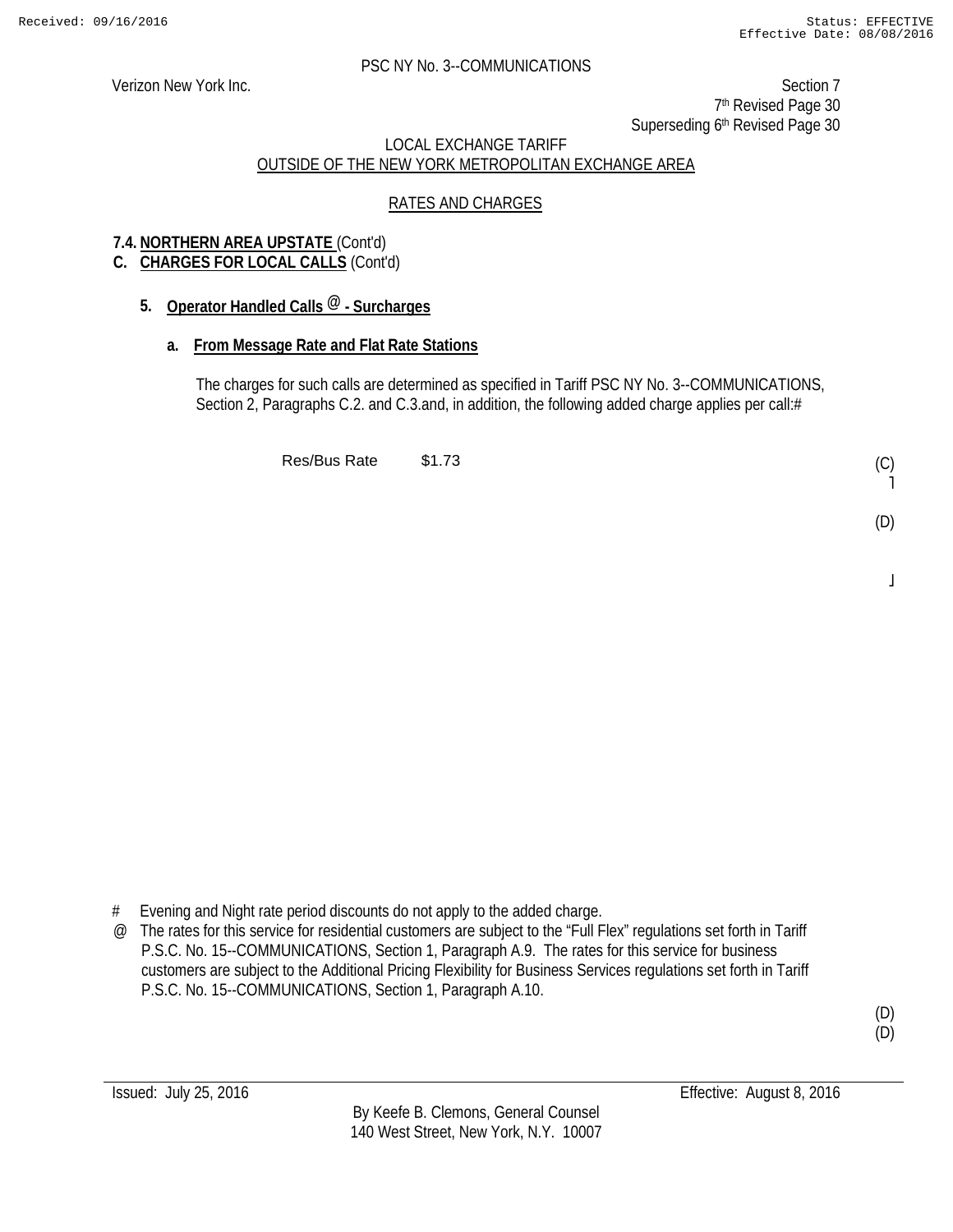Verizon New York Inc. Section 7 5th Revised Page 30.1 Superseding 4<sup>th</sup> Revised Page 30.1

## LOCAL EXCHANGE TARIFF OUTSIDE OF THE NEW YORK METROPOLITAN EXCHANGE AREA

## RATES AND CHARGES

## **7.4. NORTHERN AREA UPSTATE** (Cont'd)

- **C. CHARGES FOR LOCAL CALLS** (Cont'd)
	- **5. Operator Handled Station-to-Station Calls** (Cont'd)
		- **b. From Public Access and Smart-pay Lines** @

˥

(D)

 $\bf \bf j$ 

(T)

(D)

(1) The following added charges apply per call:

## Additional Charge - OPH

| Home Region (H)      | \$1.30 |
|----------------------|--------|
| Region-to-Region (R) | \$1.20 |

Where such calls are billed to message rate and flat rate service, the charges are itemized separately.

@ The rates for this service for residential customers are subject to the "Full Flex" regulations set forth in Tariff P.S.C. No. 15--COMMUNICATIONS, Section 1, Paragraph A.9. The rates for this service for business customers are subject to the Additional Pricing Flexibility for Business Services regulations set forth in Tariff P.S.C. No. 15--COMMUNICATIONS, Section 1, Paragraph A.10.

By Keefe B. Clemons, General Counsel 140 West Street, New York, N.Y. 10007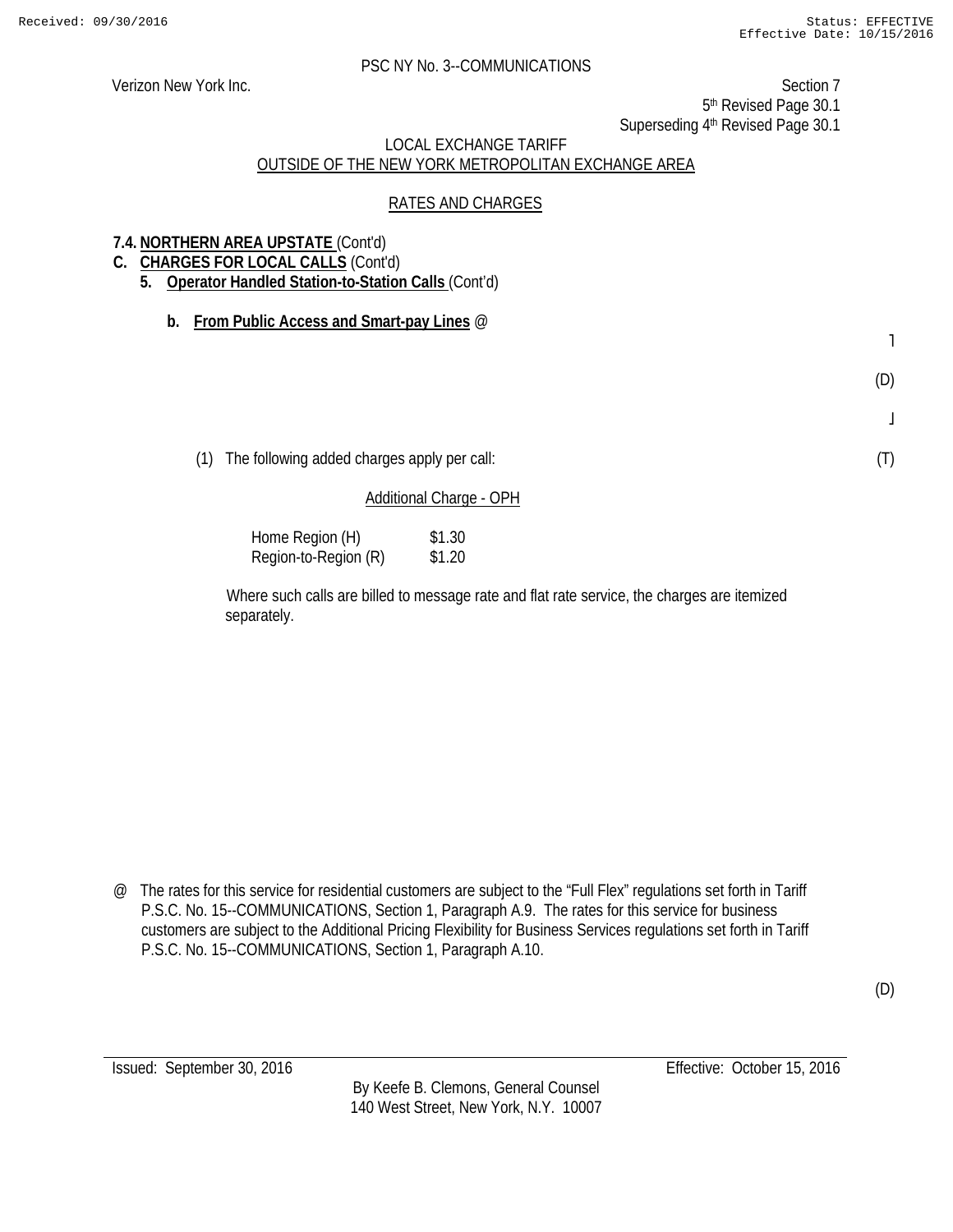Verizon New York Inc. Section 7 3rd Revised Page 31 Superseding 2<sup>nd</sup> Revised Page 31

#### LOCAL EXCHANGE TARIFF OUTSIDE OF THE NEW YORK METROPOLITAN EXCHANGE AREA

## RATES AND CHARGES

## **7.4. NORTHERN AREA UPSTATE** (Cont'd)

## **C. CHARGES FOR LOCAL CALLS** (Cont'd)

5. (Reserved for future use)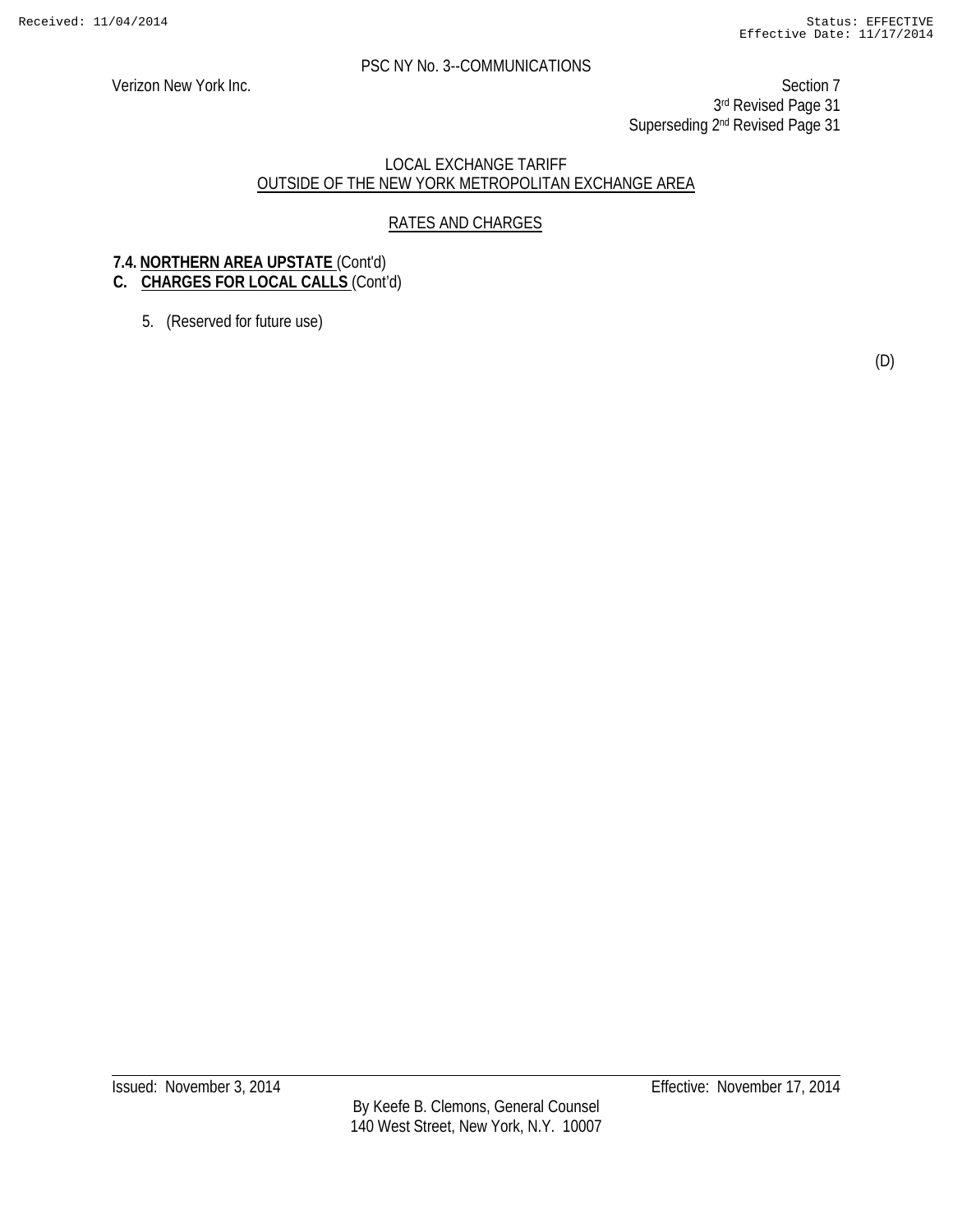Verizon New York Inc. Section 7 3rd Revised Page 32 Superseding 2<sup>nd</sup> Revised Page 32

## LOCAL EXCHANGE TARIFF OUTSIDE OF THE NEW YORK METROPOLITAN EXCHANGE AREA

## RATES AND CHARGES

## **7.4. NORTHERN AREA UPSTATE** (Cont'd)

## **C. CHARGES FOR LOCAL CALLS** (Cont'd)

5. (Reserved for future use)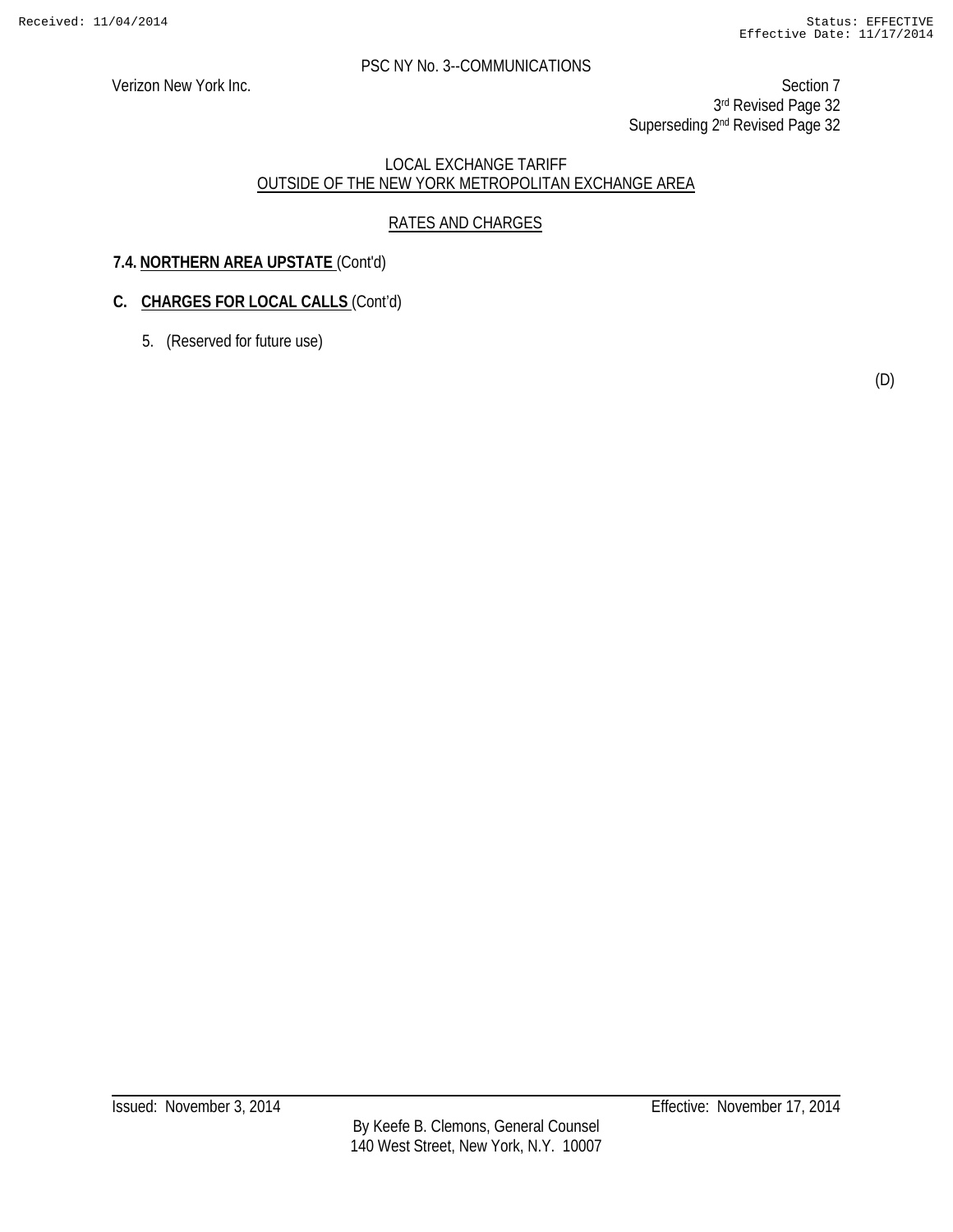Verizon New York Inc. Section 7 8th Revised Page 33 Superseding 7th Revised Page 33

#### LOCAL EXCHANGE TARIFF OUTSIDE OF THE NEW YORK METROPOLITAN EXCHANGE AREA

## RATES AND CHARGES

## **.5. CENTRAL AREA UPSTATE**

#### **B. LOCAL SERVICE CHARGES PER MONTH**

- 2. Basic Schedule of Group Rates \*
	- a. Flat Rate Lines, each
		- (1) Residence ##
			- (a) Standard Rates #

|                                | Group   | Group    | Group<br>$\overline{5}$ | Group   | Group<br>2 | <b>USOC</b> |  |
|--------------------------------|---------|----------|-------------------------|---------|------------|-------------|--|
|                                |         | <u>ک</u> |                         |         |            |             |  |
| Individual                     |         |          |                         |         |            |             |  |
| <b>Basic Svc Access Line**</b> | \$15.80 | \$15.80  | \$15.80                 | \$15.80 | \$15.80    | 1FR         |  |
| Local Usage                    | 7.20    | 7.20     | 7.20                    | 7.20    | 7.20       | <b>FRT</b>  |  |
| Total                          | \$23.00 | \$23.00  | \$23.00                 | \$23.00 | \$23.00    |             |  |
|                                |         |          |                         |         |            |             |  |
|                                |         |          |                         |         |            |             |  |
|                                |         |          |                         |         |            |             |  |
|                                |         |          |                         |         |            |             |  |
|                                |         |          |                         |         |            |             |  |
|                                |         |          |                         |         |            |             |  |
|                                |         |          |                         |         |            |             |  |
|                                |         |          |                         |         |            |             |  |
|                                |         |          |                         |         |            |             |  |
|                                |         |          |                         |         |            |             |  |
|                                |         |          |                         |         |            |             |  |

˥

(C)

(D)

 $\perp$ 

- \* Charges for Extension Service as specified in Part B, Section 2 of the Product Guide also apply as appropriate.
- # For qualified subscribers, Life Line telephone service rates apply. See Paragraph B.2.a.(1)(b) of this Tariff following.
- \*\* When a customer utilizes the port rate from Section 14.12 of PSC NY No. 15, the equivalent link amount is the full service line amount reduced by the corresponding port rate in Section 14.12 of PSC NY No. 15.
- ## Effective June 15, 2018, party-line services are withdrawn from this Tariff, and Verizon will no longer provide these services as of that date.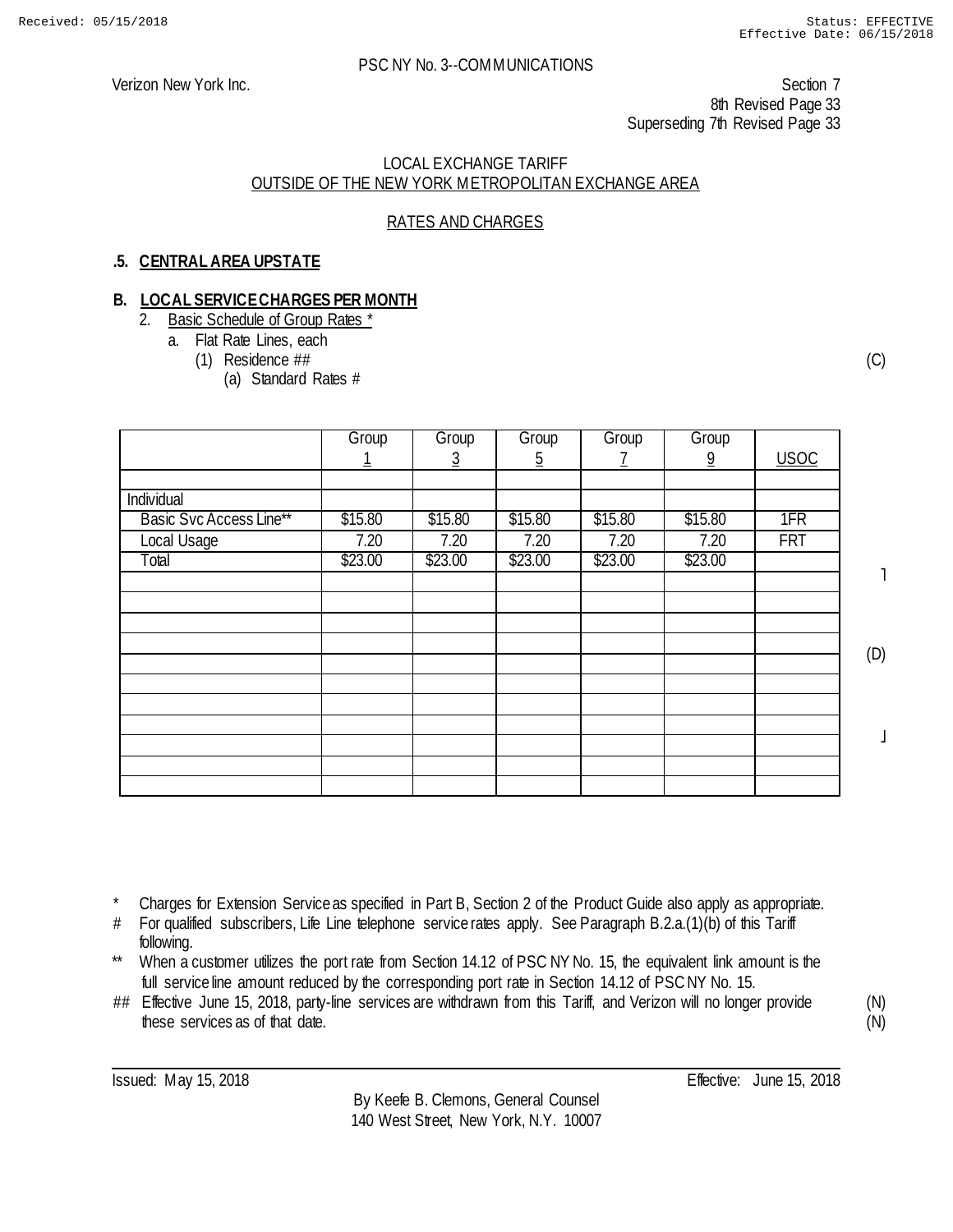#### LOCAL EXCHANGE TARIFF OUTSIDE OF THE NEW YORK METROPOLITAN EXCHANGE AREA

## RATES AND CHARGES

## **7.5. CENTRAL AREA UPSTATE** (Cont'd)

## **B. LOCAL SERVICE CHARGES PER MONTH** (Cont'd)

- 2. Basic Schedule of Group Rates \* (Cont'd)
	- (a) Flat Rate Lines, each (Cont'd)
		- (1) Residence #(Cont'd)
			- (b) Rates for lines eligible for Life Line Service

|                              | Group  | Group  | Group    | Group  | Group          |                 |
|------------------------------|--------|--------|----------|--------|----------------|-----------------|
|                              |        | 3      | <u>5</u> | Z      | $\overline{9}$ | <b>USOC</b>     |
|                              |        |        |          |        |                |                 |
| Individual                   |        |        |          |        |                |                 |
| <b>Basic Svc Access Line</b> | \$2.00 | \$2.00 | \$2.00   | \$2.00 | \$2.00         | 1F <sub>2</sub> |
| Local Usage                  | 7.20   | 7.20   | 7.20     | 7.20   | 7.20           | <b>FRT</b>      |
| Total                        | \$9.20 | \$9.20 | \$9.20   | \$9.20 | \$9.20         |                 |
|                              |        |        |          |        |                |                 |
|                              |        |        |          |        |                |                 |
|                              |        |        |          |        |                |                 |
|                              |        |        |          |        |                |                 |
|                              |        |        |          |        |                |                 |
|                              |        |        |          |        |                |                 |
|                              |        |        |          |        |                |                 |
|                              |        |        |          |        |                |                 |
|                              |        |        |          |        |                |                 |
|                              |        |        |          |        |                |                 |
|                              |        |        |          |        |                |                 |

(C)

˥

(D)

 $\overline{1}$ 

- Charges for Extension Service as specified in Part B, Section 2 of the Product Guide also apply as appropriate.
- # Effective June 15, 2018, party-line services are withdrawn from this Tariff, and Verizon will no longer provide these services as of that date.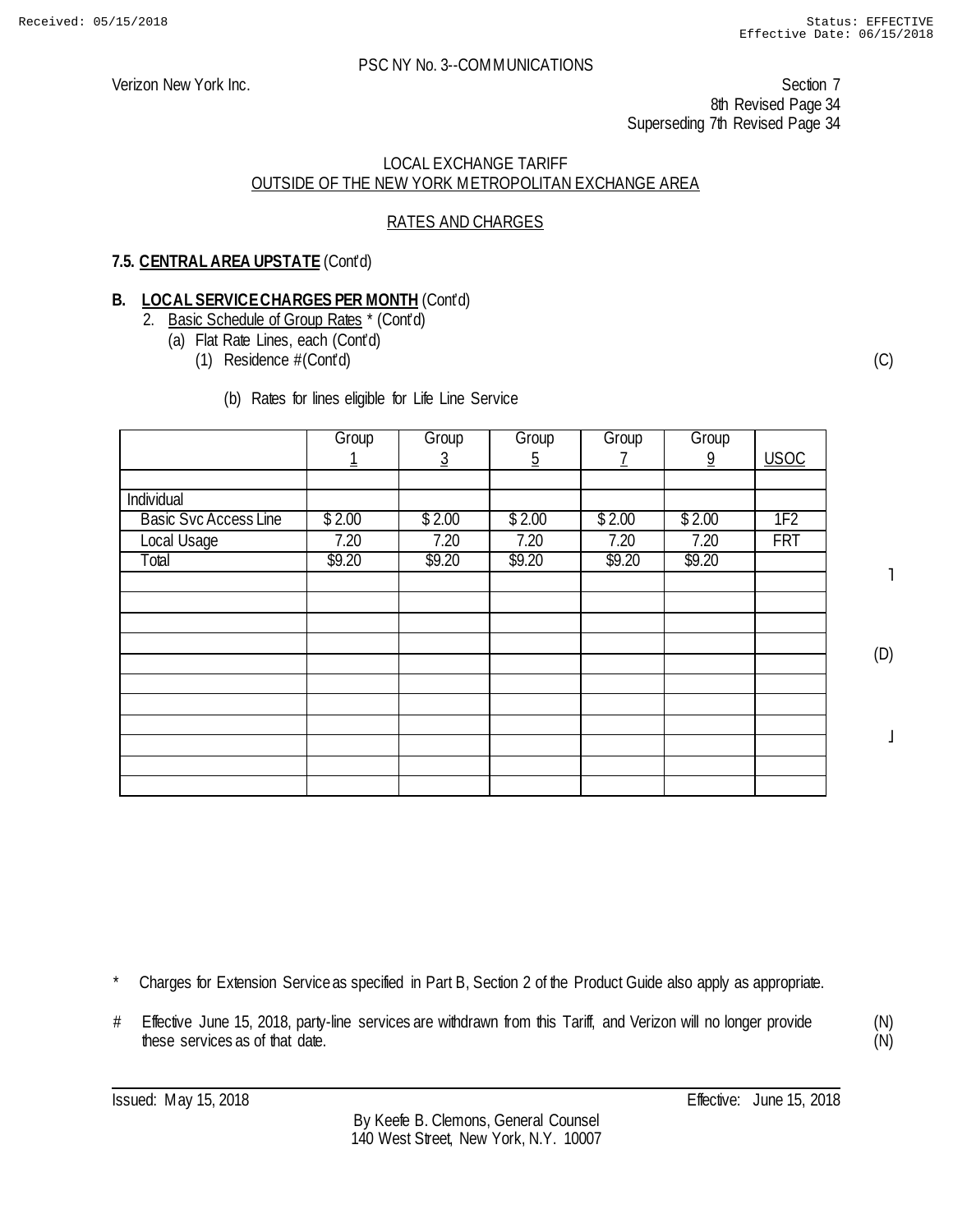┐

(T)

┘

## PSC NY No. 3--COMMUNICATIONS

Verizon New York Inc. Section 7 13<sup>th</sup> Revised Page 35 Superseding 12<sup>th</sup> Revised Page 35

#### LOCAL EXCHANGE TARIFF

## OUTSIDE OF THE NEW YORK METROPOLITAN EXCHANGE AREA RATES AND CHARGES

## **7.5. CENTRAL AREA UPSTATE** (Cont'd)

## **B. LOCAL SERVICE CHARGES PER MONTH** (Cont'd)

2. Basic Schedule of Group Rates \* (Cont'd)

b. Message Rate Lines, each #

|                                                                          |                | Month-to-Month |                      | <b>USOC</b>                                           |
|--------------------------------------------------------------------------|----------------|----------------|----------------------|-------------------------------------------------------|
| Residence<br>(1)<br><b>Basic Life Line</b><br><b>Basic Message</b>       | \$1.00         |                |                      | LN <sub>2</sub><br>1MR                                |
| Auxiliary<br><b>Trunk</b>                                                | 15.80 £        |                |                      | ALN, ALQ<br>TCG, TCM,<br>TCN, TXG,                    |
|                                                                          |                |                |                      | TXM, TXN                                              |
|                                                                          |                |                | 24-Month             | Term Plan ***, @, ###                                 |
| Business <sup>**</sup><br>(2)<br>Individual<br>Auxiliary<br><b>Trunk</b> | ##<br>##<br>## | £<br>£<br>£    | ## £<br>## £<br>## £ | 1MB<br>ALN, ALQ<br>TCG, TCM,<br>TCN, TXG,<br>TXM, TXN |

\* Charges for Extension Service as specified in Part B, Section 2 of the Product Guide also apply as appropriate.

- # In all exchanges, calls to which the Home Region rate applies are timed from all business message rate service and untimed from all residence message rate service.
- \*\*\* Early termination charges apply. See Section 1.P.3.b.(2) of Tariff P.S.C. No. 15--COMMUNICATIONS.
- Calls made over an auxiliary line are charged for as if made over the individual line.
- £ When a customer utilizes the port rate from Section 14.12 of PSC NY No. 15, the equivalent link amount is the full service line amount reduced by the corresponding port rate in Section 14.12 of PSC NY No. 15.
- ## For rates currently in effect, see Rate Attachment Page 1, following all pages that are a part of Section 1 of this Tariff.
- @ The rates for this service are subject to the Additional Pricing Flexibility for Business Services regulations set forth in Tariff P.S.C. No. 15--COMMUNICATIONS, Section 1, Paragraph A.10.

### Effective August 5, 2013, Foreign Exchange lines with a 24-month term will no longer be available.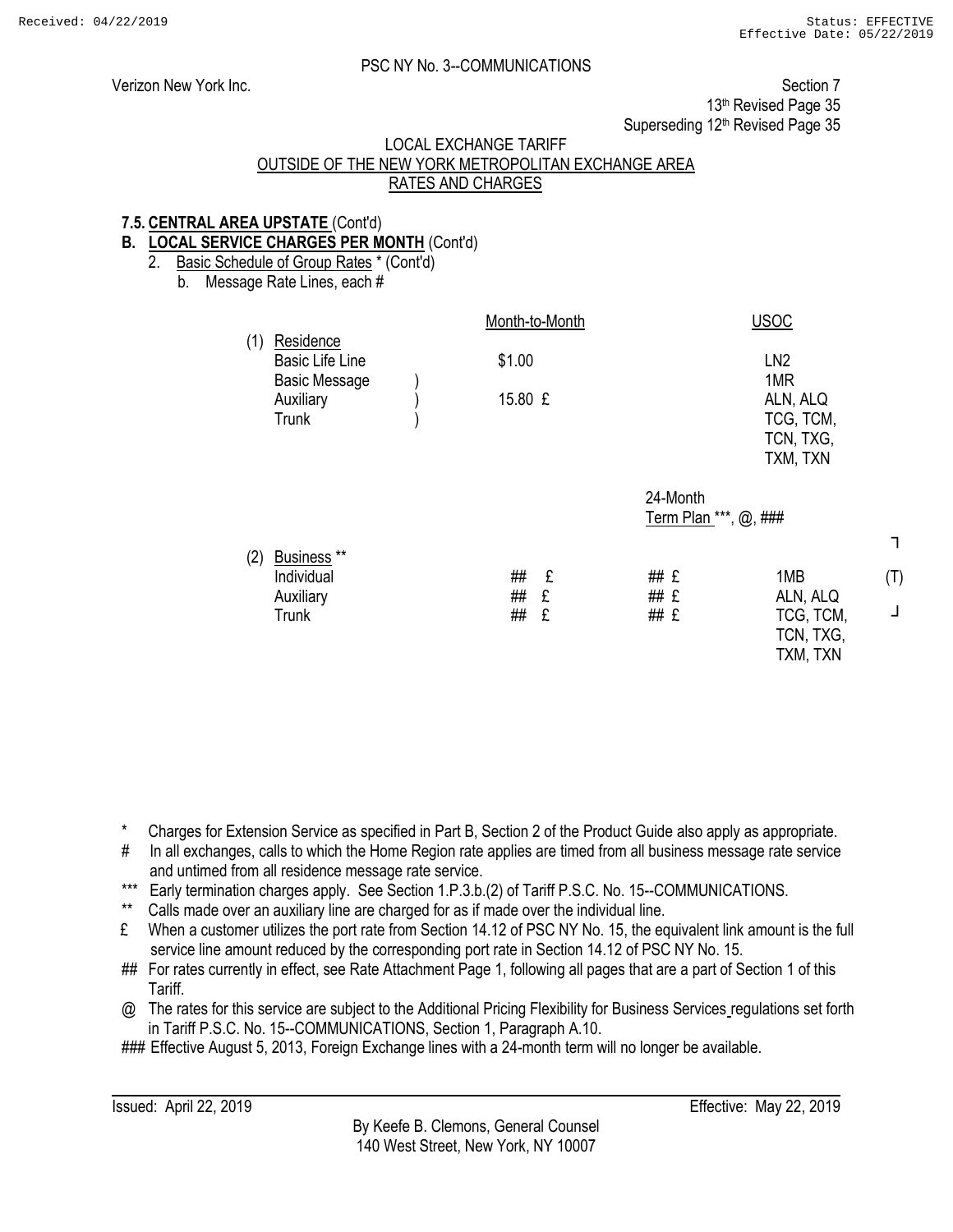Verizon New York Inc. Section 7 1st Revised Page 36 Superseding Original Page 36

## LOCAL EXCHANGE TARIFF OUTSIDE OF THE NEW YORK METROPOLITAN EXCHANGE AREA

## RATES AND CHARGES

## **7.5. CENTRAL AREA UPSTATE** (Cont'd)

## **B. LOCAL SERVICE CHARGES PER MONTH** (Cont'd)

#### 3. Non-Adjacent Extended Area Service Surcharges

| Flat Rate Lines                   | Surcharge |     |
|-----------------------------------|-----------|-----|
| Residence#                        |           | (C) |
| Individual lines and trunks, each | \$1.87    |     |

# Effective June 15, 2018, party-line services are withdrawn from this Tariff, and Verizon will no longer provide these services as of that date.

(N) (N)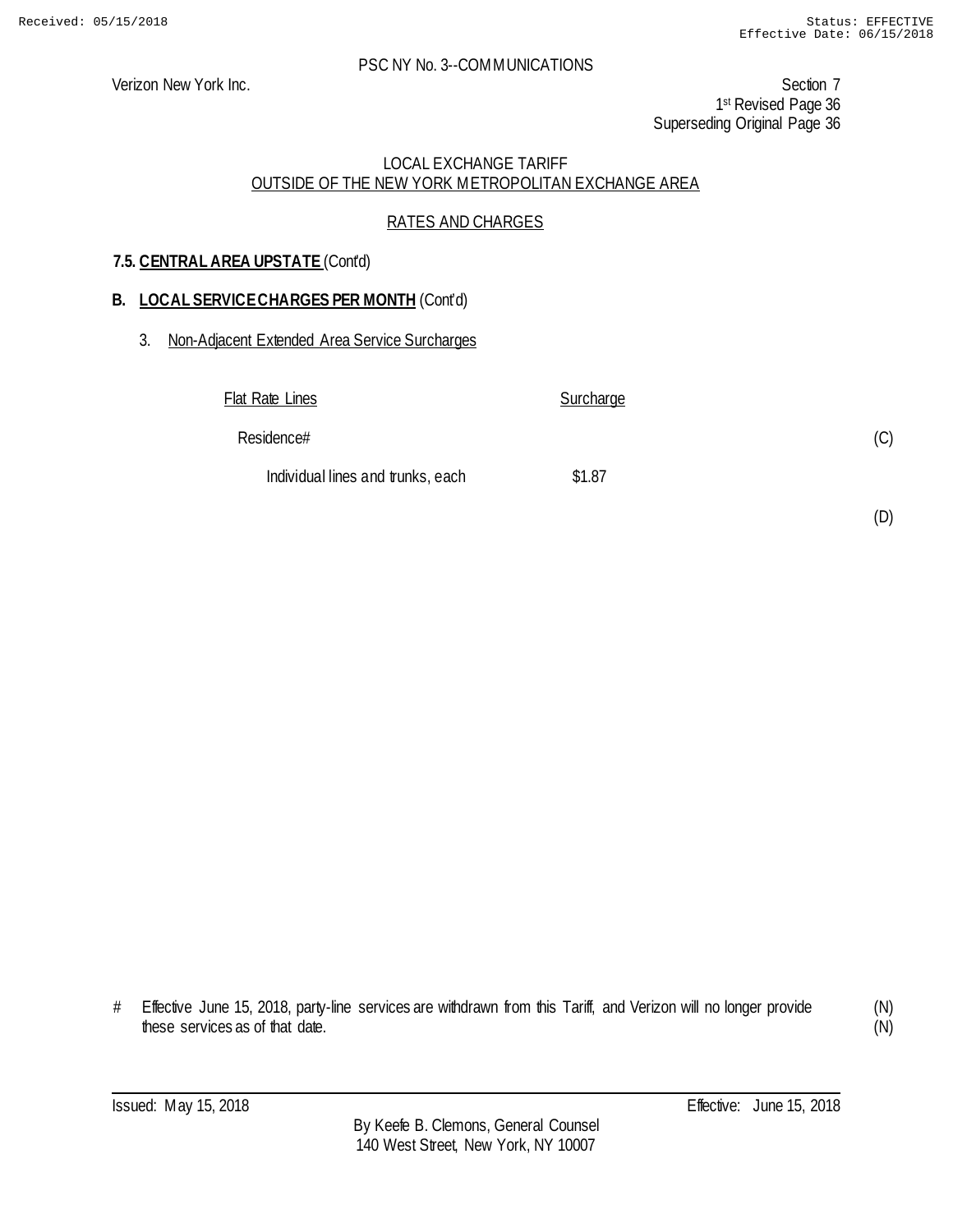(C) (C)

(C)

(C)  $(C)$ 

(D) (D)

#### PSC NY No. 3--COMMUNICATIONS

Verizon New York Inc. Section 7 5<sup>th</sup> Revised Page 37 Superseding 4<sup>th</sup> Revised Page 37

#### LOCAL EXCHANGE TARIFF OUTSIDE OF THE NEW YORK METROPOLITAN EXCHANGE AREA

## RATES AND CHARGES

## **7.5. CENTRAL AREA UPSTATE** (Cont'd)

## **C. CHARGES FOR LOCAL CALLS**

2. Message Rate Lines

#### Residence

| Rate Band    | Charge – per call |
|--------------|-------------------|
| 1(A) Untimed | 9.NC              |
| 2(B)         | 9 NC              |
| 3(C)         | 9.0¢              |
| 4(D)         | 9 NC              |

**Business** 

|              | Initial Period @  |                  | <b>Each Additional Minute</b> |
|--------------|-------------------|------------------|-------------------------------|
|              | Maximum           | Minutes or       | or fraction thereof $@$       |
| Rate Band    | Rate*             | fraction thereof | Maxmum Rate *                 |
| $1(A)$ Timed | 8.25 <sub>c</sub> |                  | 1.760                         |
| 2(B)         | 8.25C             |                  | 1.76C                         |
| 3(C)         | 8.25C             |                  | 1.76C                         |
| 4(D)         | 8.25C             |                  | 1.76C                         |

@ The rates for this service are subject to the Additional Pricing Flexibility for Business Services regulations set forth in Tariff P.S.C. No. 15--COMMUNICATIONS, Section 1, Paragraph A.10.

\* For rates currently in effect, see corresponding Rate Attachment following all pages that are a part of this Section.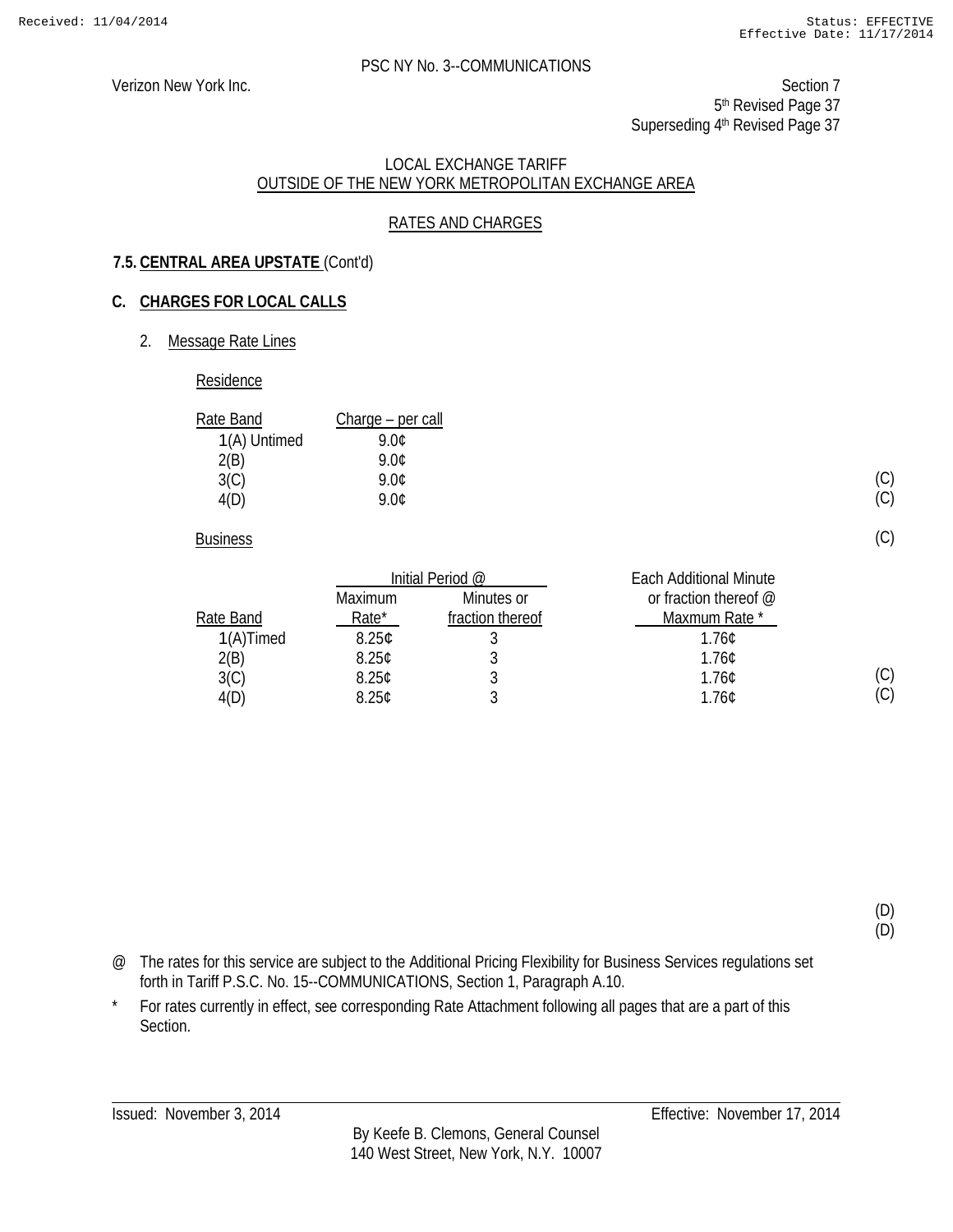Verizon New York Inc. Section 7 7<sup>th</sup> Revised Page 38 Superseding 6<sup>th</sup> Revised Page 38

## LOCAL EXCHANGE TARIFF OUTSIDE OF THE NEW YORK METROPOLITAN EXCHANGE AREA

## RATES AND CHARGES

## **7.5. CENTRAL AREA UPSTATE** (Cont'd)

## **C. CHARGES FOR LOCAL CALLS** (Cont'd)

## **5. Operator Handled Calls @ - Surcharges**

## **a. From Message Rate and Flat Rate Stations**

The charges for such calls are determined as specified in Tariff PSC NY No. 3--COMMUNICATIONS, Section 2, Paragraphs C.2. and C.3. and, in addition, the following added charge applies per call:#

Res/Bus Rate \$1.73

(D)

 $\overline{a}$ 

# Evening and Night rate period discounts do not apply to the added charge.

@ The rates for this service for residential customers are subject to the "Full Flex" regulations set forth in Tariff P.S.C. No. 15--COMMUNICATIONS, Section 1, Paragraph A.9. The rates for this service for business customers are subject to the Additional Pricing Flexibility for Business Services regulations set forth in Tariff P.S.C. No. 15--COMMUNICATIONS, Section 1, Paragraph A.10.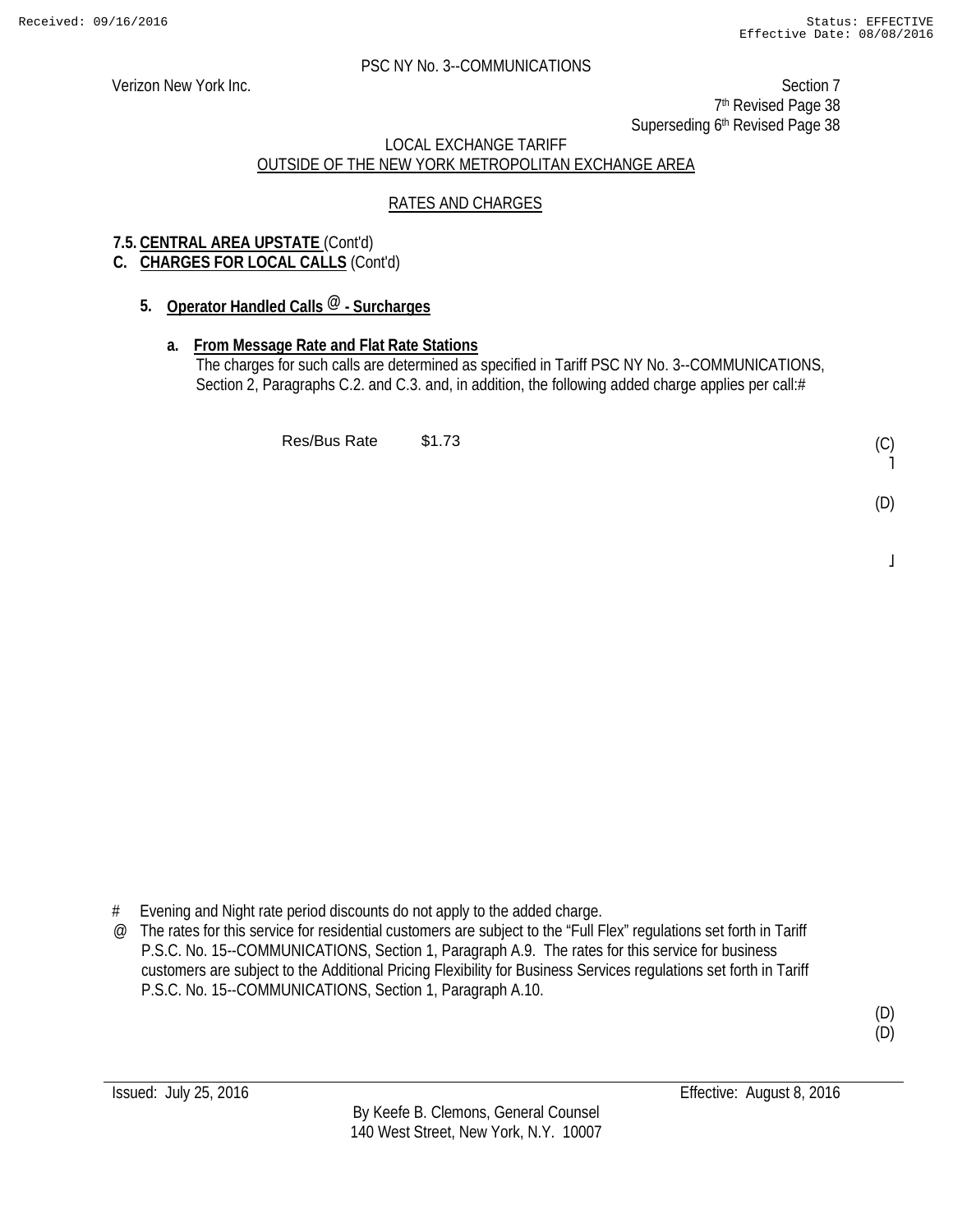Verizon New York Inc. Section 7 5th Revised Page 38.1

Superseding 4<sup>th</sup> Revised Page 38.1

## LOCAL EXCHANGE TARIFF OUTSIDE OF THE NEW YORK METROPOLITAN EXCHANGE AREA

## RATES AND CHARGES

## **7.5. CENTRAL AREA UPSTATE** (Cont'd)

- **C. CHARGES FOR LOCAL CALLS** (Cont'd)
	- **4. Operator Handled Station-to-Station Calls** (Cont'd)
		- **b. From Public Access and Smart-pay Lines** @

˥

(D)

 $\bf \bf j$ 

(T)

(D)

(1) The following added charges apply per call:

## Additional Charge - OPH

| Home Region (H)      | \$1.30 |
|----------------------|--------|
| Region-to-Region (R) | \$1.20 |

Where such calls are billed to message rate and flat rate service, the charges are itemized separately.

@ The rates for this service for residential customers are subject to the "Full Flex" regulations set forth in Tariff P.S.C. No. 15--COMMUNICATIONS, Section 1, Paragraph A.9. The rates for this service for business customers are subject to the Additional Pricing Flexibility for Business Services regulations set forth in Tariff P.S.C. No. 15--COMMUNICATIONS, Section 1, Paragraph A.10.

By Keefe B. Clemons, General Counsel 140 West Street, New York, N.Y. 10007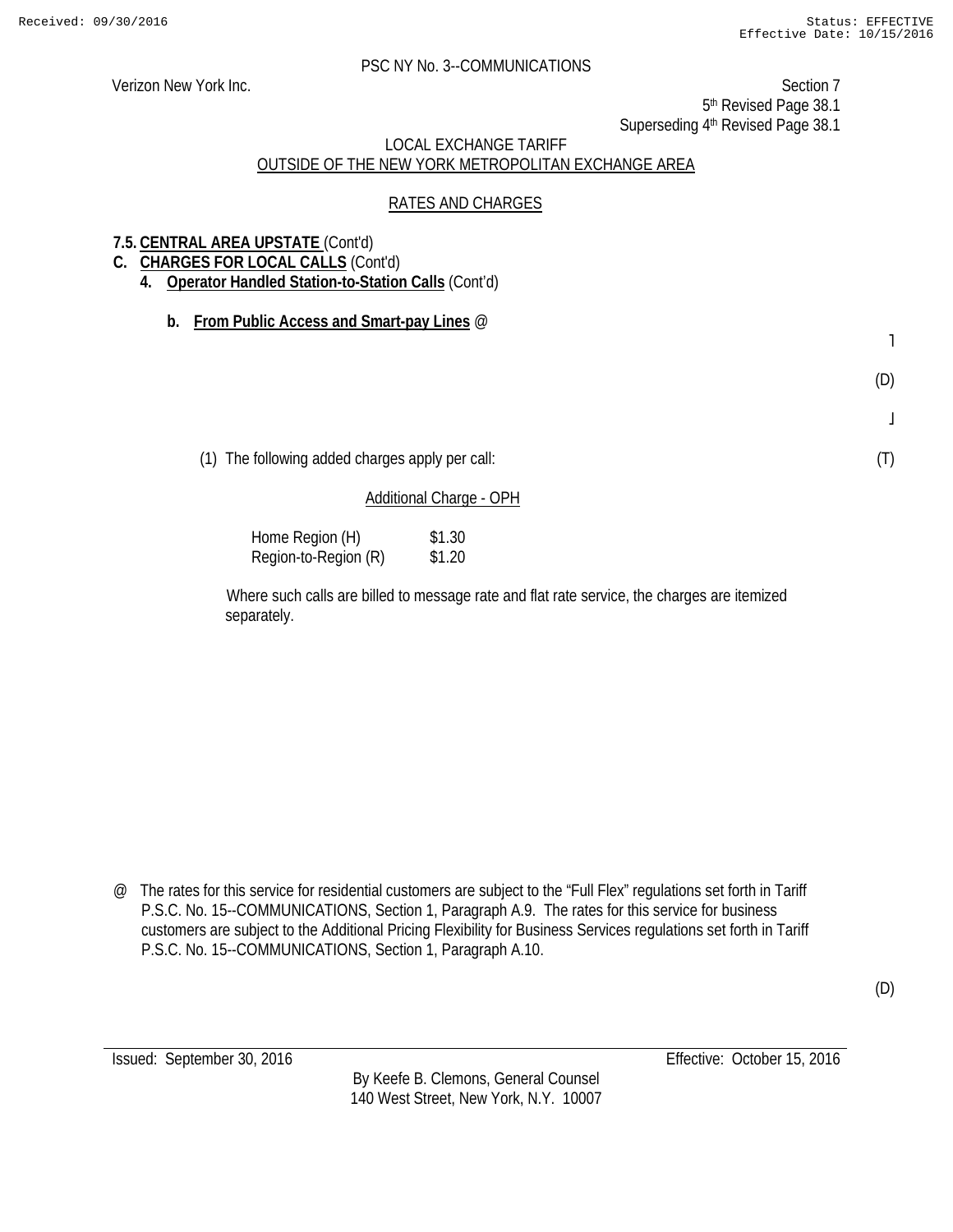Verizon New York Inc. Section 7 3rd Revised Page 39 Superseding 2<sup>nd</sup> Revised Page 39

## LOCAL EXCHANGE TARIFF OUTSIDE OF THE NEW YORK METROPOLITAN EXCHANGE AREA

## RATES AND CHARGES

## **7.5. CENTRAL AREA UPSTATE** (Cont'd)

## **C. CHARGES FOR LOCAL CALLS** (Cont'd)

5. (Reserved for future use)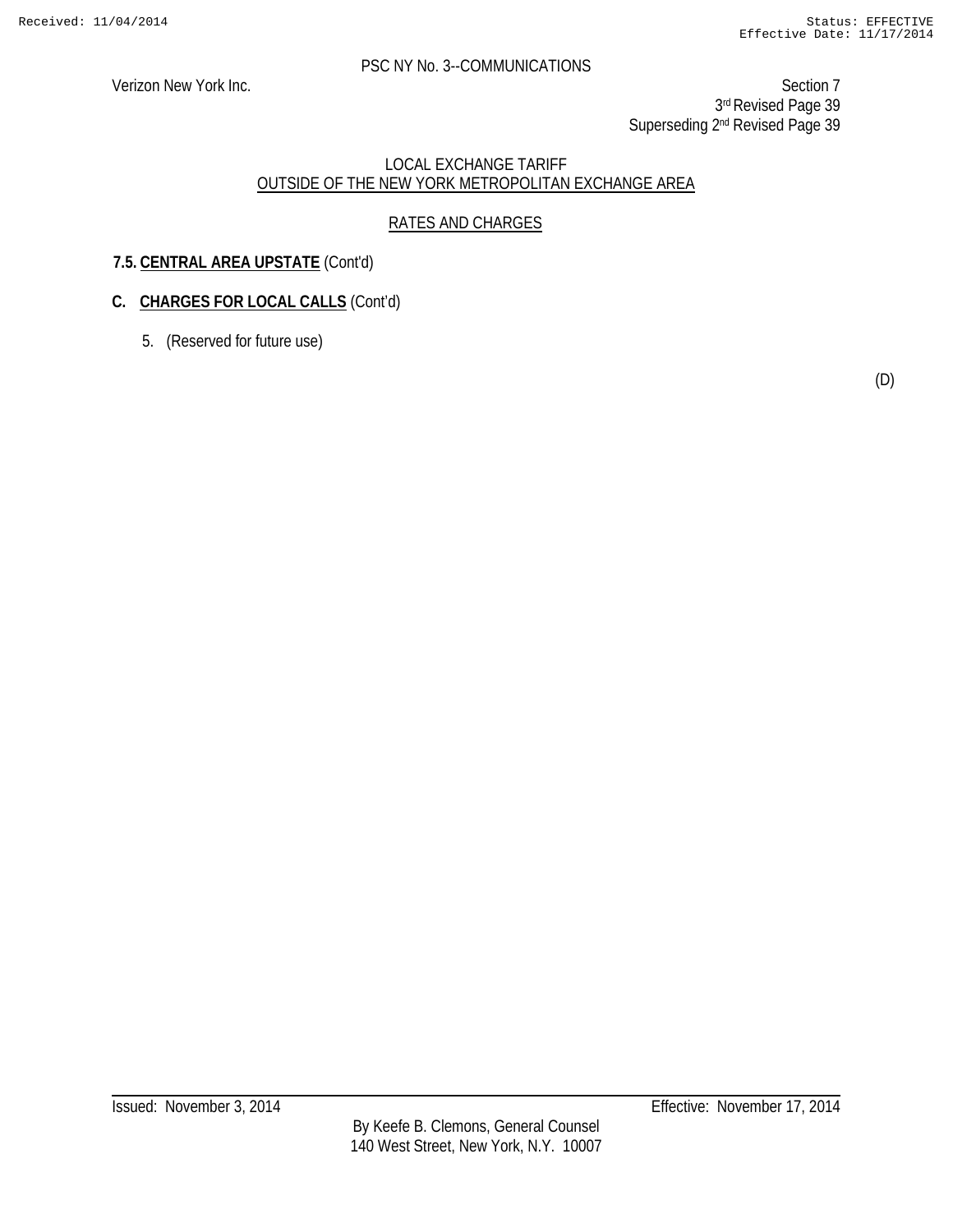Verizon New York Inc. Section 7 3rd Revised Page 40 Superseding 2<sup>nd</sup> Revised Page 40

## LOCAL EXCHANGE TARIFF OUTSIDE OF THE NEW YORK METROPOLITAN EXCHANGE AREA

## RATES AND CHARGES

## **7.5. CENTRAL AREA UPSTATE** (Cont'd)

## **C. CHARGES FOR LOCAL CALLS** (Cont'd)

5. (Reserved for future use)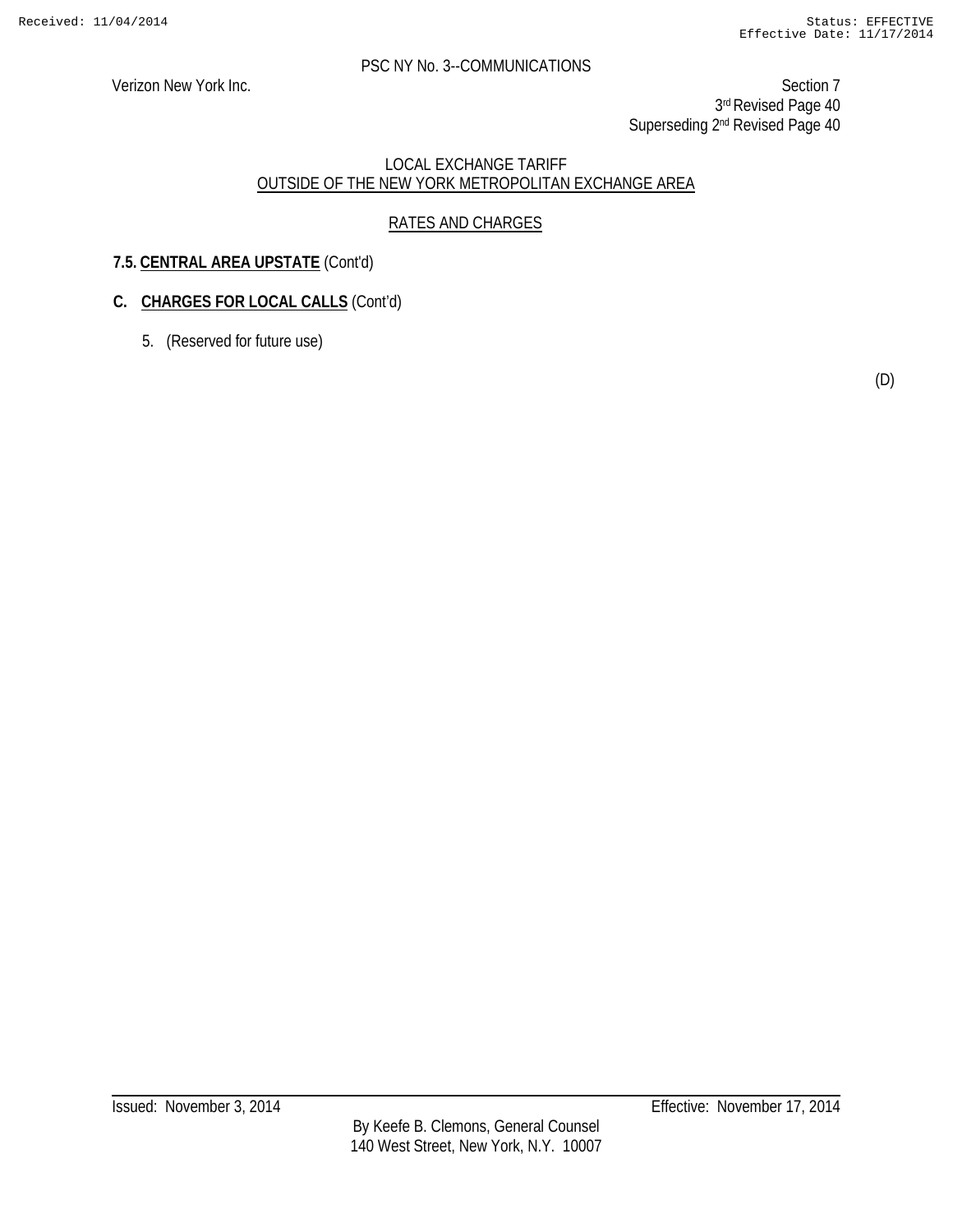Verizon New York Inc. Section 7 8th Revised Page 41 Superseding 7th Revised Page 41

#### LOCAL EXCHANGE TARIFF OUTSIDE OF THE NEW YORK METROPOLITAN EXCHANGE AREA

## RATES AND CHARGES

## **7.6.WESTERN AREA UPSTATE**

#### **B. LOCAL SERVICE CHARGES PER MONTH**

- 2. Basic Schedule of Group Rates \*
	- a. Flat Rate Lines, each
		- (1) Residence ##
			- (a) Standard Rates #

|                         | Group   | Group<br>3 | Group<br><u>5</u> | Group   | Group<br>$\overline{9}$ | <b>USOC</b> |
|-------------------------|---------|------------|-------------------|---------|-------------------------|-------------|
|                         |         |            |                   |         |                         |             |
| Individual              |         |            |                   |         |                         |             |
| Basic Svc Access Line** | \$15.80 | \$15.80    | \$15.80           | \$15.80 | \$15.80                 | 1FR         |
| Local Usage             | 7.20    | 7.20       | 7.20              | 7.20    | 7.20                    | <b>FRT</b>  |
| Total                   | \$23.00 | \$23.00    | \$23.00           | \$23.00 | \$23.00                 |             |
|                         |         |            |                   |         |                         |             |
|                         |         |            |                   |         |                         |             |
|                         |         |            |                   |         |                         |             |
|                         |         |            |                   |         |                         |             |
|                         |         |            |                   |         |                         |             |
|                         |         |            |                   |         |                         |             |
|                         |         |            |                   |         |                         |             |
|                         |         |            |                   |         |                         |             |
|                         |         |            |                   |         |                         |             |
|                         |         |            |                   |         |                         |             |
|                         |         |            |                   |         |                         |             |

(C)

˥

(D)

 $\perp$ 

Charges for Extension Service as specified in Part B, Section 2 of the Product Guide also apply as appropriate.

- # For qualified subscribers, Life Line telephone service rates apply. See Paragraph B.2.a.(1)(b) of this Tariff following.
- \*\* When a customer utilizes the port rate from Section 14.12 of PSC NY No. 15, the equivalent link amount is the full service line amount reduced by the corresponding port rate in Section 14.12 of PSC NY No. 15.
- ## Effective June 15, 2018, party-line services are withdrawn from this Tariff, and Verizon will no longer provide these services as of that date.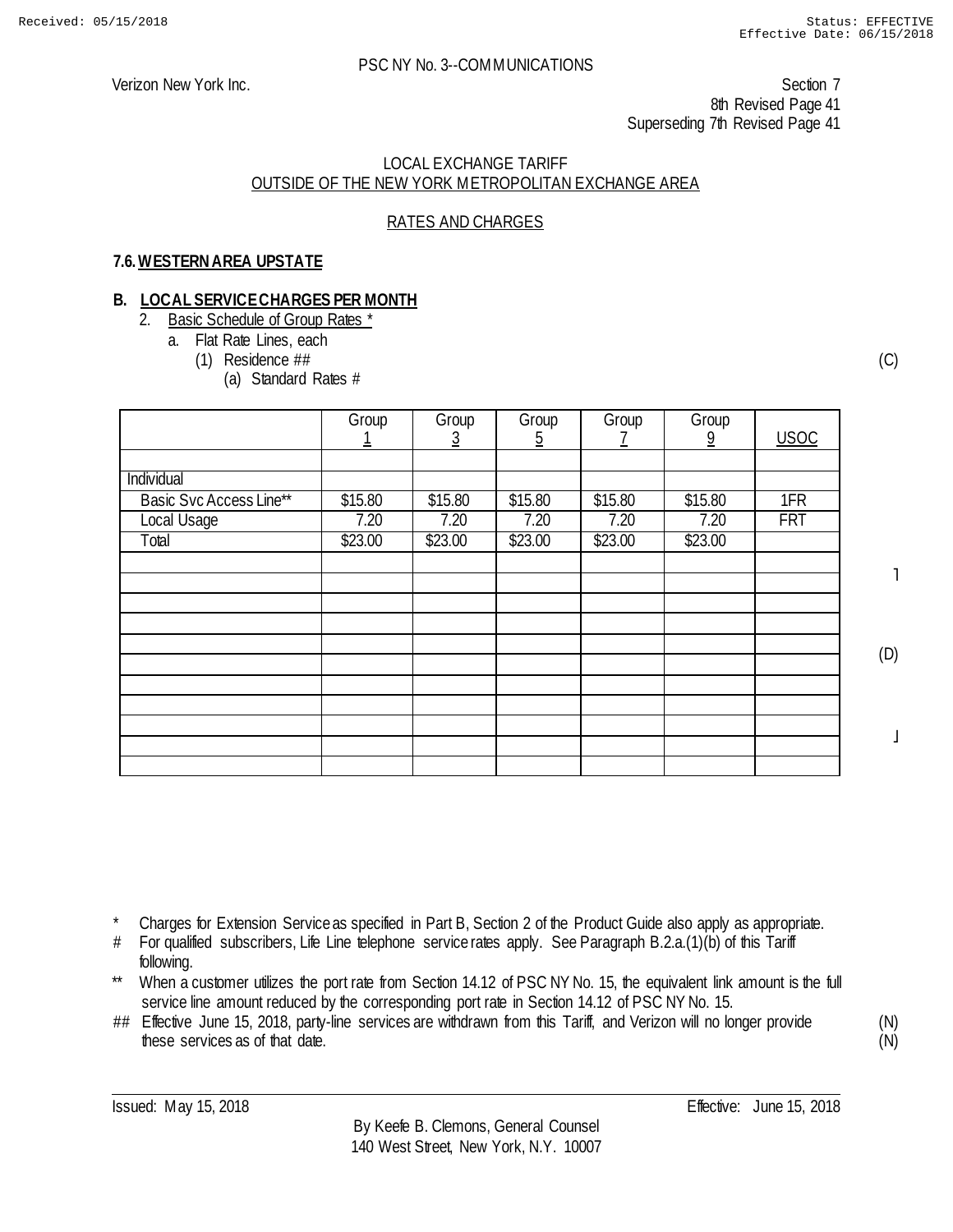Verizon New York Inc. Section 7 8th Revised Page 42 Superseding 7th Revised Page 42

#### LOCAL EXCHANGE TARIFF OUTSIDE OF THE NEW YORK METROPOLITAN EXCHANGE AREA RATES AND CHARGES

## **7.6 WESTERN AREA UPSTATE** (Cont'd)

## **B. LOCAL SERVICE CHARGES PER MONTH** (Cont'd)

## 2. Basic Schedule of Group Rates \* (Cont'd)

- (a) Flat Rate Lines, each (Cont'd)
	- (1) Residence #(Cont'd)

(b) Rates for lines eligible for Life Line Service

|                              | Group  | Group    | Group          | Group  | Group          |                 |
|------------------------------|--------|----------|----------------|--------|----------------|-----------------|
|                              | 1      | <u>3</u> | $\overline{5}$ | T      | $\overline{9}$ | <b>USOC</b>     |
|                              |        |          |                |        |                |                 |
| Individual                   |        |          |                |        |                |                 |
| <b>Basic Svc Access Line</b> | \$2.00 | \$2.00   | \$2.00         | \$2.00 | \$2.00         | 1F <sub>2</sub> |
| Local Usage                  | 7.20   | 7.20     | 7.20           | 7.20   | 7.20           | <b>FRT</b>      |
| Total                        | \$9.20 | \$9.20   | \$9.20         | \$9.20 | \$9.20         |                 |
|                              |        |          |                |        |                |                 |
|                              |        |          |                |        |                |                 |
|                              |        |          |                |        |                |                 |
|                              |        |          |                |        |                |                 |
|                              |        |          |                |        |                |                 |
|                              |        |          |                |        |                |                 |
|                              |        |          |                |        |                |                 |
|                              |        |          |                |        |                |                 |
|                              |        |          |                |        |                |                 |
|                              |        |          |                |        |                |                 |
|                              |        |          |                |        |                |                 |

(C)

˥

(D)

 $\perp$ 

Charges for Extension Service as specified in Part B, Section 2 of the Product Guide also apply as appropriate.

# Effective June 15, 2018, party-line services are withdrawn from this Tariff, and Verizon will no longer provide these services as of that date.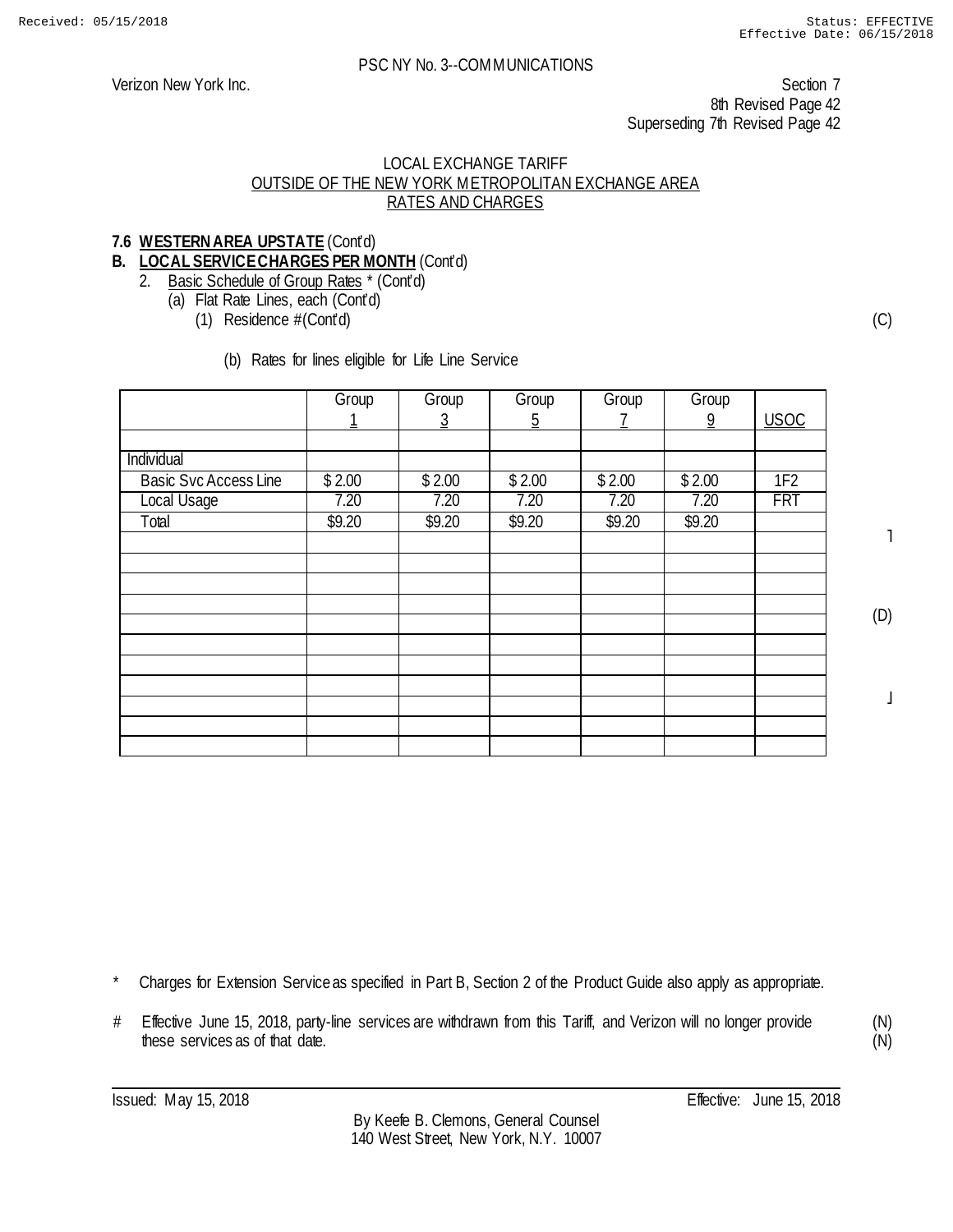┐

(T)

┘

#### PSC NY No. 3--COMMUNICATIONS

Verizon New York Inc. **Section 7** New York Inc. Section 7 13<sup>th</sup> Revised Page 43 Superseding 12<sup>th</sup> Revised Page 43

#### LOCAL EXCHANGE TARIFF

## OUTSIDE OF THE NEW YORK METROPOLITAN EXCHANGE AREA RATES AND CHARGES

## **7.6. WESTERN AREA UPSTATE** (Cont'd)

## **B. LOCAL SERVICE CHARGES PER MONTH** (Cont'd)

2. Basic Schedule of Group Rates \* (Cont'd)

b. Message Rate Lines, each #

|     |                                                                   | Month-to-Month                | <b>USOC</b>                                                                     |
|-----|-------------------------------------------------------------------|-------------------------------|---------------------------------------------------------------------------------|
| (1) | Residence<br><b>Basic Life Line</b><br><b>Basic Message</b>       | \$1.00                        | LN <sub>2</sub><br>1MR                                                          |
|     | Auxiliary<br><b>Trunk</b>                                         | 15.80 £                       | ALN, ALQ<br>TCG, TCM,<br>TCN, TXG,                                              |
|     |                                                                   |                               | TXM, TXN                                                                        |
|     |                                                                   |                               | 24-Month<br>Term Plan ***, @, ###                                               |
| (2) | Business <sup>**</sup><br>Individual<br>Auxiliary<br><b>Trunk</b> | ##<br>£<br>##<br>£<br>##<br>£ | ## £<br>1MB<br>## £<br><b>ALN</b><br>## £<br>TCG, TCM,<br>TCN, TXG,<br>TXM, TXN |

\* Charges for Extension Service as specified in Part B, Section 2 of the Product Guide also apply as appropriate.

- # In all exchanges, calls to which the Home Region rate applies are timed from all business message rate service and untimed from all residence message rate service.
- \*\*\* Early termination charges apply. See Section 1.P.3.b.(2) of Tariff P.S.C. No. 15--COMMUNICATIONS.
- Calls made over an auxiliary line are charged for as if made over the individual line.
- £ When a customer utilizes the port rate from Section 14.12 of PSC NY No. 15, the equivalent link amount is the full service line amount reduced by the corresponding port rate in Section 14.12 of PSC NY No. 15.
- ## For rates currently in effect, see Rate Attachment Page 1, following all pages that are a part of Section 1 of this Tariff.
- @ The rates for this service are subject to the Additional Pricing Flexibility for Business Services regulations set forth in Tariff P.S.C. No. 15--COMMUNICATIONS, Section 1, Paragraph A.10.

### Effective August 5, 2013, Foreign Exchange lines with a 24-month term will no longer be available.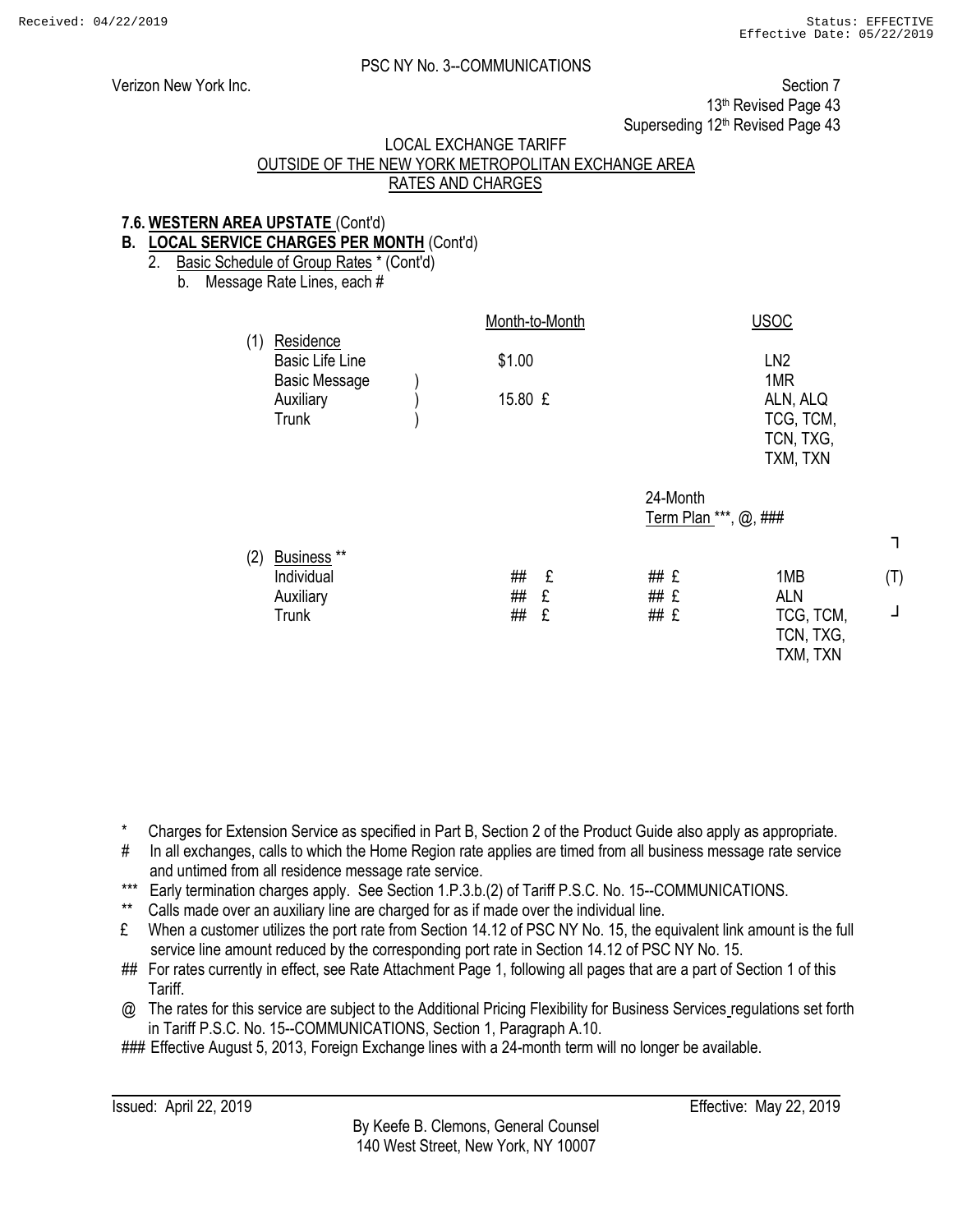Verizon New York Inc. Section 7 1st Revised Page 44 Superseding Original Page 44

## LOCAL EXCHANGE TARIFF OUTSIDE OF THE NEW YORK METROPOLITAN EXCHANGE AREA

## RATES AND CHARGES

## **7.6. WESTERN AREA UPSTATE** (Cont'd)

#### **B. LOCAL SERVICE CHARGES PER MONTH** (Cont'd)

#### 3. Non-Adjacent Extended Area Service Surcharges

| Flat Rate Lines                   | <b>Surcharge</b> |     |
|-----------------------------------|------------------|-----|
| Residence#                        |                  | (C) |
| Individual lines and trunks, each | \$1.87           |     |

(D)

# Effective June 15, 2018, party-line services are withdrawn from this Tariff, and Verizon will no longer provide these services as of that date.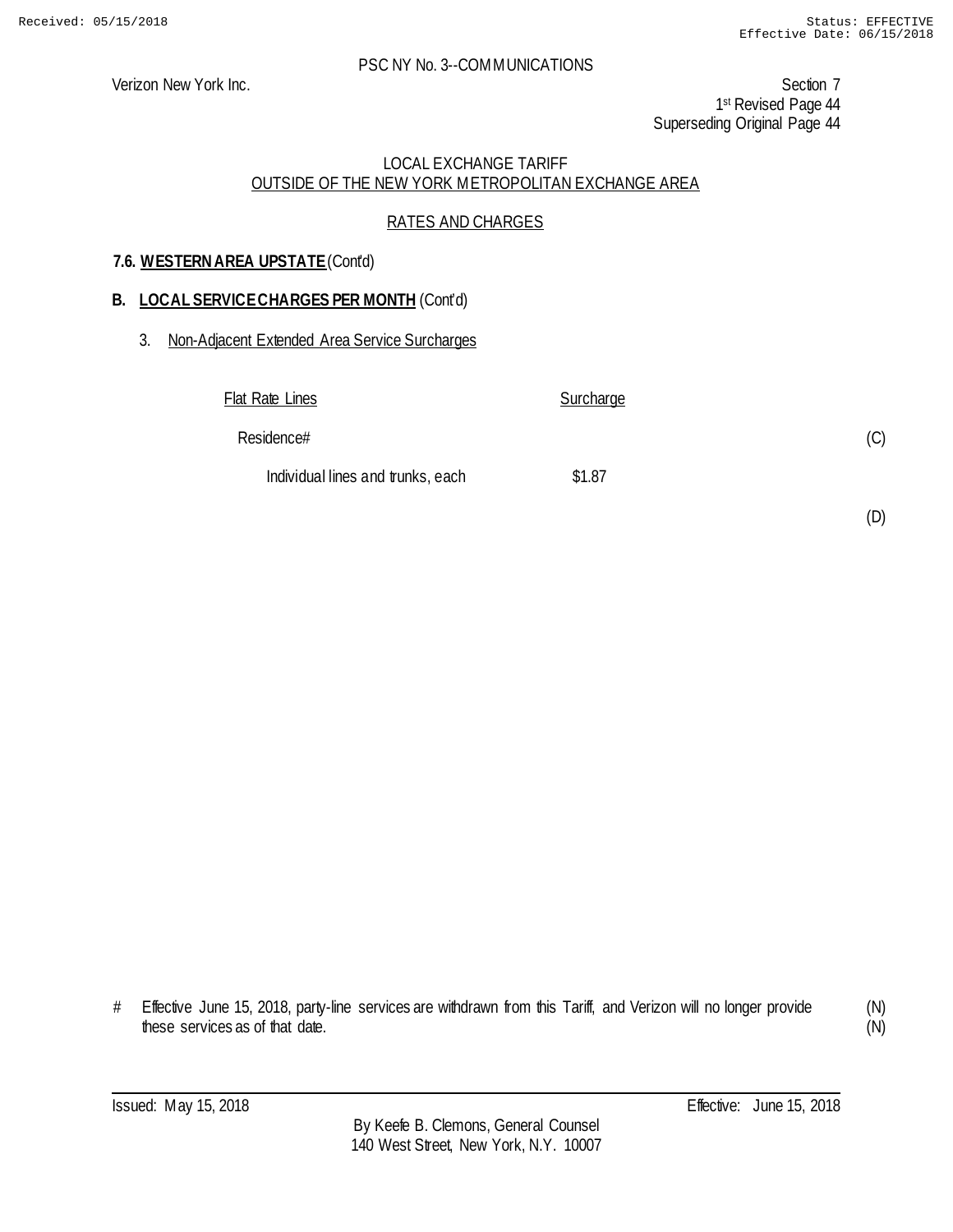Verizon New York Inc. Section 7 5<sup>th</sup> Revised Page 45 Superseding 4<sup>th</sup> Revised Page 45

#### LOCAL EXCHANGE TARIFF OUTSIDE OF THE NEW YORK METROPOLITAN EXCHANGE AREA

## RATES AND CHARGES

## **7.6. WESTERN AREA UPSTATE** (Cont'd)

## **C. CHARGES FOR LOCAL CALLS**

2. Message Rate Lines

#### Residence

| Rate Band    | Charge – per call |
|--------------|-------------------|
| 1(A) Untimed | 9.NC              |
| 2(B)         | 9 NC              |
| 3(C)         | 9.0¢              |
| 4(D)         | ዓ በ¢              |

**Business** 

|           | Initial Period @  |                  | <b>Each Additional Minute</b> |
|-----------|-------------------|------------------|-------------------------------|
|           | <b>Maximum</b>    | Minutes or       | or fraction thereof $@$       |
| Rate Band | Rate*             | fraction thereof | Maxmum Rate *                 |
| 1(A)Timed | 8.25 <sub>c</sub> |                  | 1.760                         |
| 2(B)      | 8.25C             |                  | 1.76C                         |
| 3(C)      | 8.25C             |                  | 1.76C                         |
| 4(D)      | 8.25C             |                  | 1.76C                         |

(D) (D)

(C) (C)

(C)

(C)  $(C)$ 

- @ The rates for this service are subject to the Additional Pricing Flexibility for Business Services regulations set forth in Tariff P.S.C. No. 15--COMMUNICATIONS, Section 1, Paragraph A.10.
- \* For rates currently in effect, see corresponding Rate Attachment following all pages that are a part of this Section.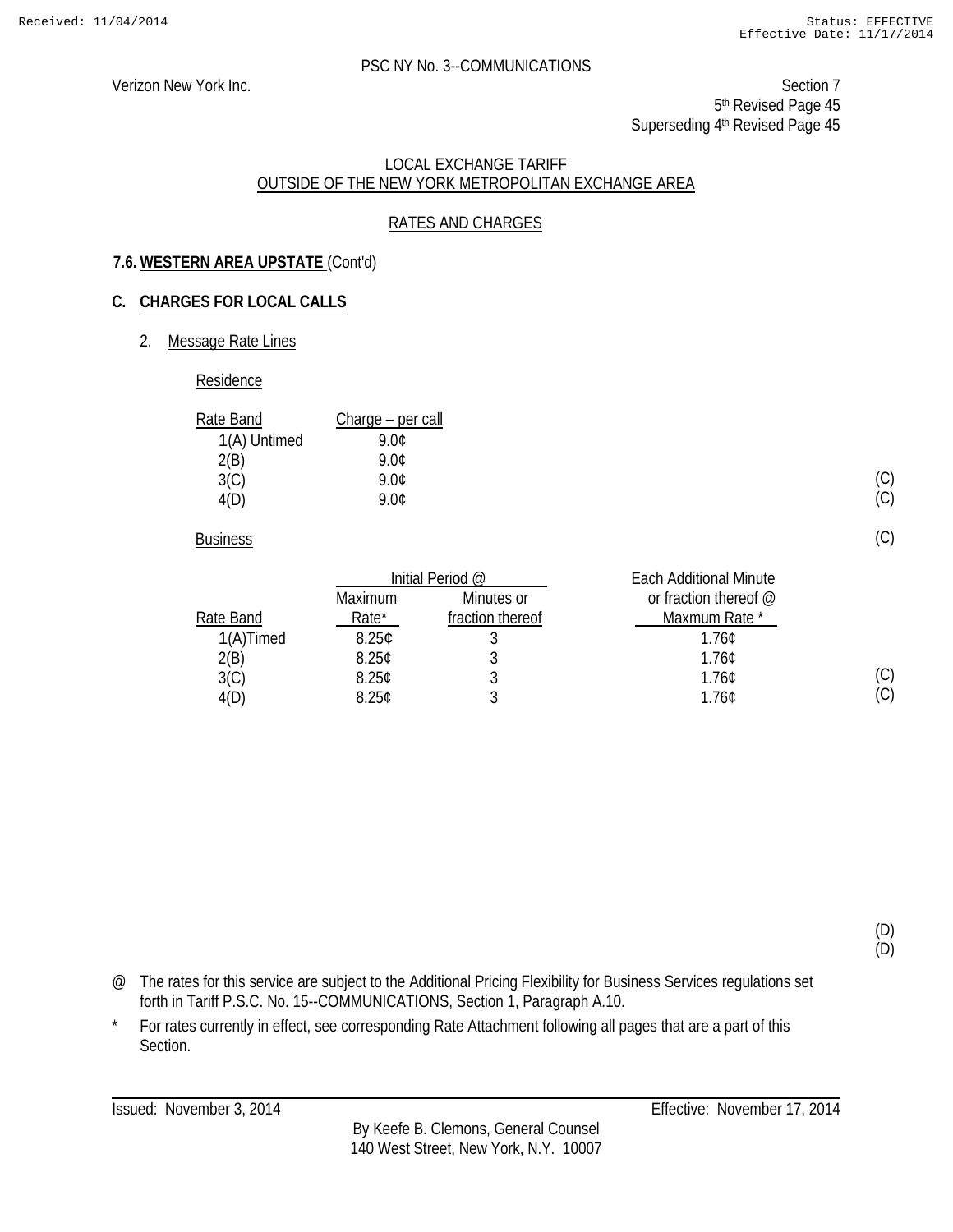Verizon New York Inc. Section 7 7<sup>th</sup> Revised Page 46 Superseding 6<sup>th</sup> Revised Page 46

## LOCAL EXCHANGE TARIFF OUTSIDE OF THE NEW YORK METROPOLITAN EXCHANGE AREA

## RATES AND CHARGES

## **7.6. WESTERN AREA UPSTATE** (Cont'd)

## **C. CHARGES FOR LOCAL CALLS** (Cont'd)

## **5. Operator Handled Calls @ - Surcharges**

## **a. From Message Rate and Flat Rate Stations**

The charges for such calls are determined as specified in Tariff PSC NY No. 3--COMMUNICATIONS, Section 2, Paragraphs C.2. and C.3. and, in addition, the following added charge applies per call:#

Res/Bus Rate \$1.73

# Evening and Night rate period discounts do not apply to the added charge.

@ The rates for this service for residential customers are subject to the "Full Flex" regulations set forth in Tariff P.S.C. No. 15--COMMUNICATIONS, Section 1, Paragraph A.9. The rates for this service for business customers are subject to the Additional Pricing Flexibility for Business Services regulations set forth in Tariff P.S.C. No. 15--COMMUNICATIONS, Section 1, Paragraph A.10.

(D) (D)

(C) ˥

(D)

 $\overline{a}$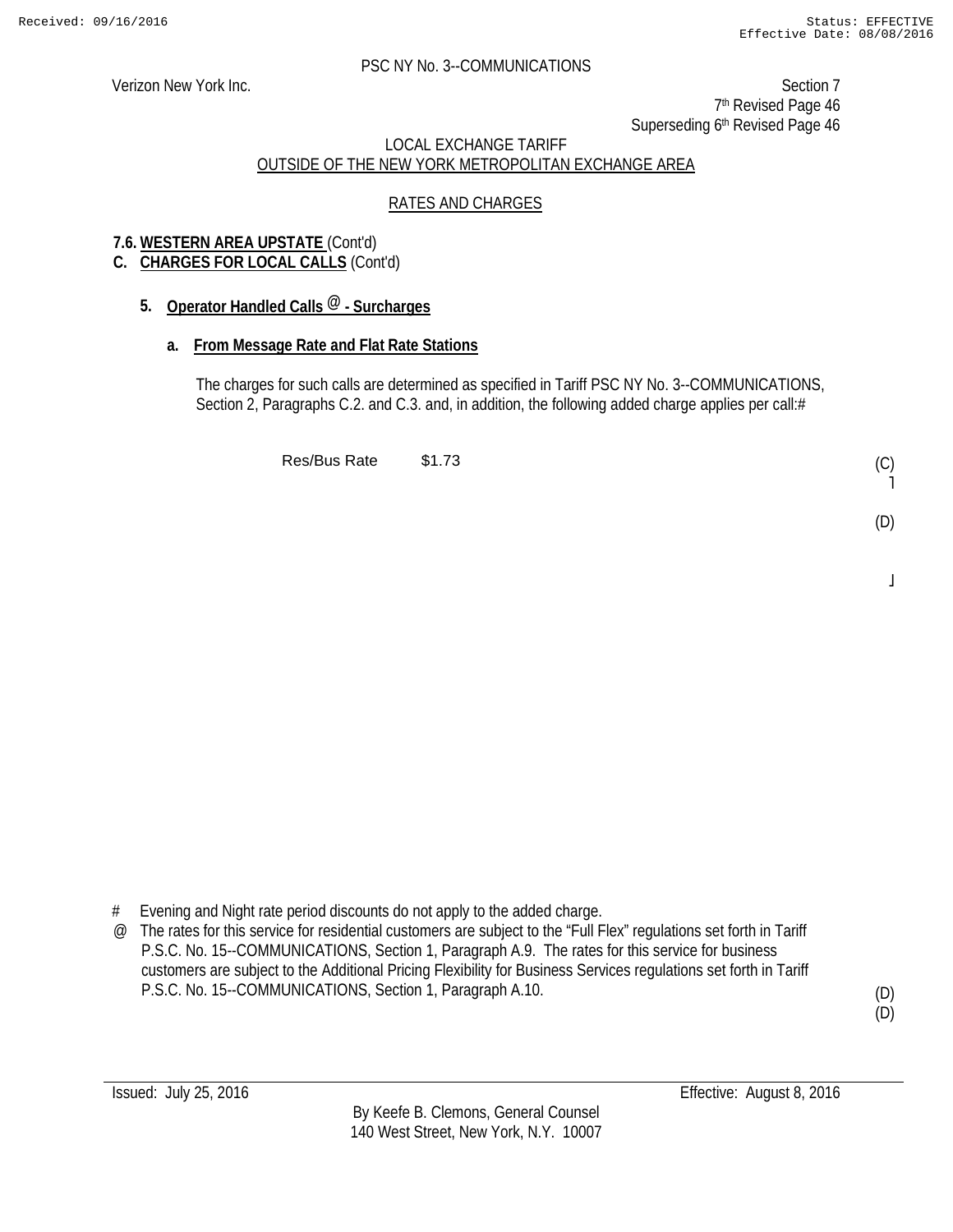Verizon New York Inc. Section 7 5th Revised Page 46.1

Superseding 4<sup>th</sup> Revised Page 46.1

## LOCAL EXCHANGE TARIFF OUTSIDE OF THE NEW YORK METROPOLITAN EXCHANGE AREA

## RATES AND CHARGES

## **7.6. WESTERN AREA UPSTATE** (Cont'd)

- **C. CHARGES FOR LOCAL CALLS** (Cont'd)
	- 5**. Operator Handled Station-to-Station Calls** (Cont'd)
		- **b. From Public Access and Smart-pay Lines** @

˥

(D)

 $\bf \bf j$ 

(T)

(D)

(1) The following added charges apply per call:

## Additional Charge - OPH

Home Region (H) \$1.30 Region-to-Region (R) \$1.20

Where such calls are billed to message rate and flat rate service, the charges are itemized separately.

@ The rates for this service for residential customers are subject to the "Full Flex" regulations set forth in Tariff P.S.C. No. 15--COMMUNICATIONS, Section 1, Paragraph A.9. The rates for this service for business customers are subject to the Additional Pricing Flexibility for Business Services regulations set forth in Tariff P.S.C. No. 15--COMMUNICATIONS, Section 1, Paragraph A.10.

By Keefe B. Clemons, General Counsel 140 West Street, New York, N.Y. 10007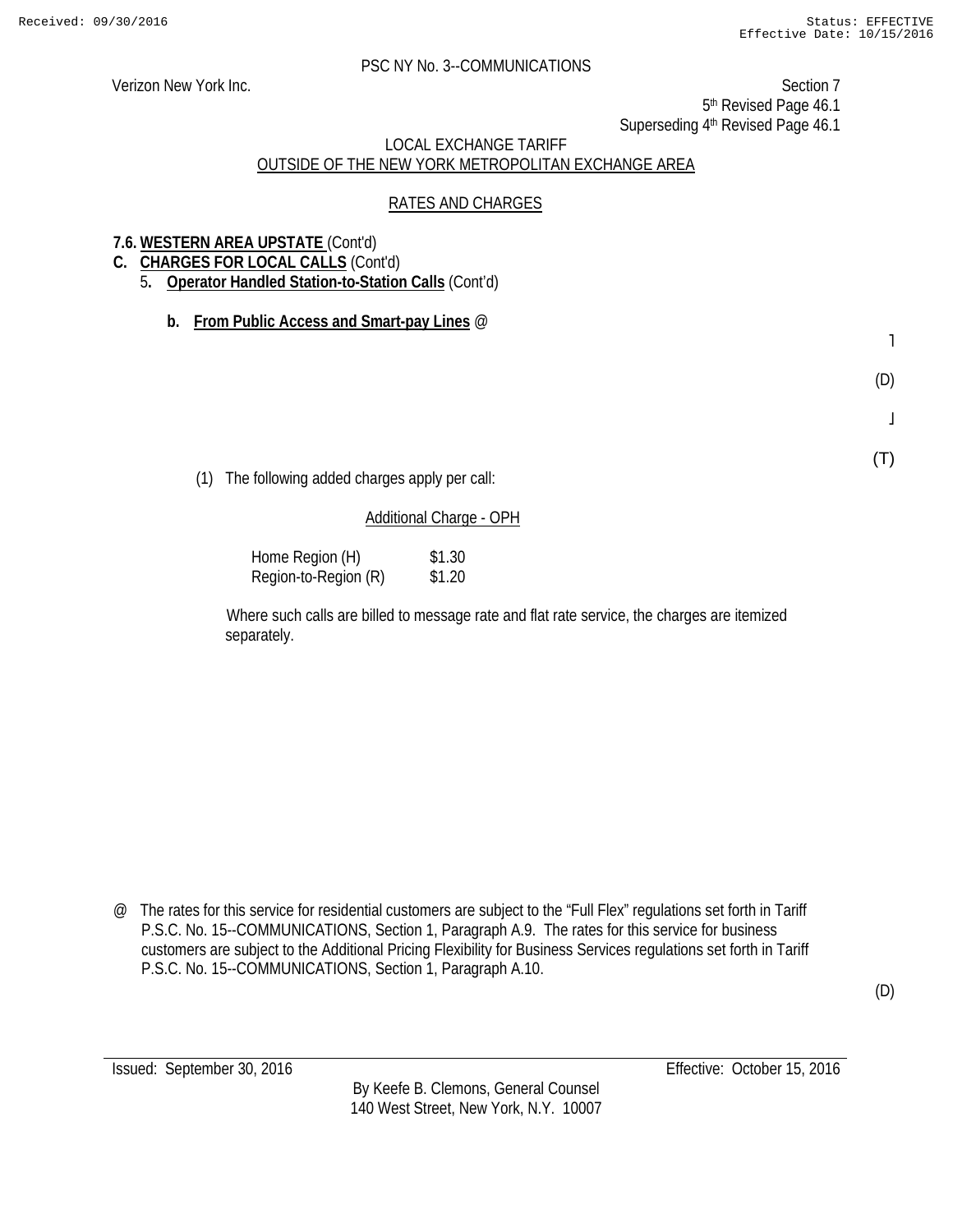Verizon New York Inc. Section 7 3rd Revised Page 47 Superseding 2<sup>nd</sup> Revised Page 47

## LOCAL EXCHANGE TARIFF OUTSIDE OF THE NEW YORK METROPOLITAN EXCHANGE AREA

## RATES AND CHARGES

## **7.6. WESTERN AREA UPSTATE** (Cont'd)

## **C. CHARGES FOR LOCAL CALLS** (Cont'd)

6. (Reserved for future use)